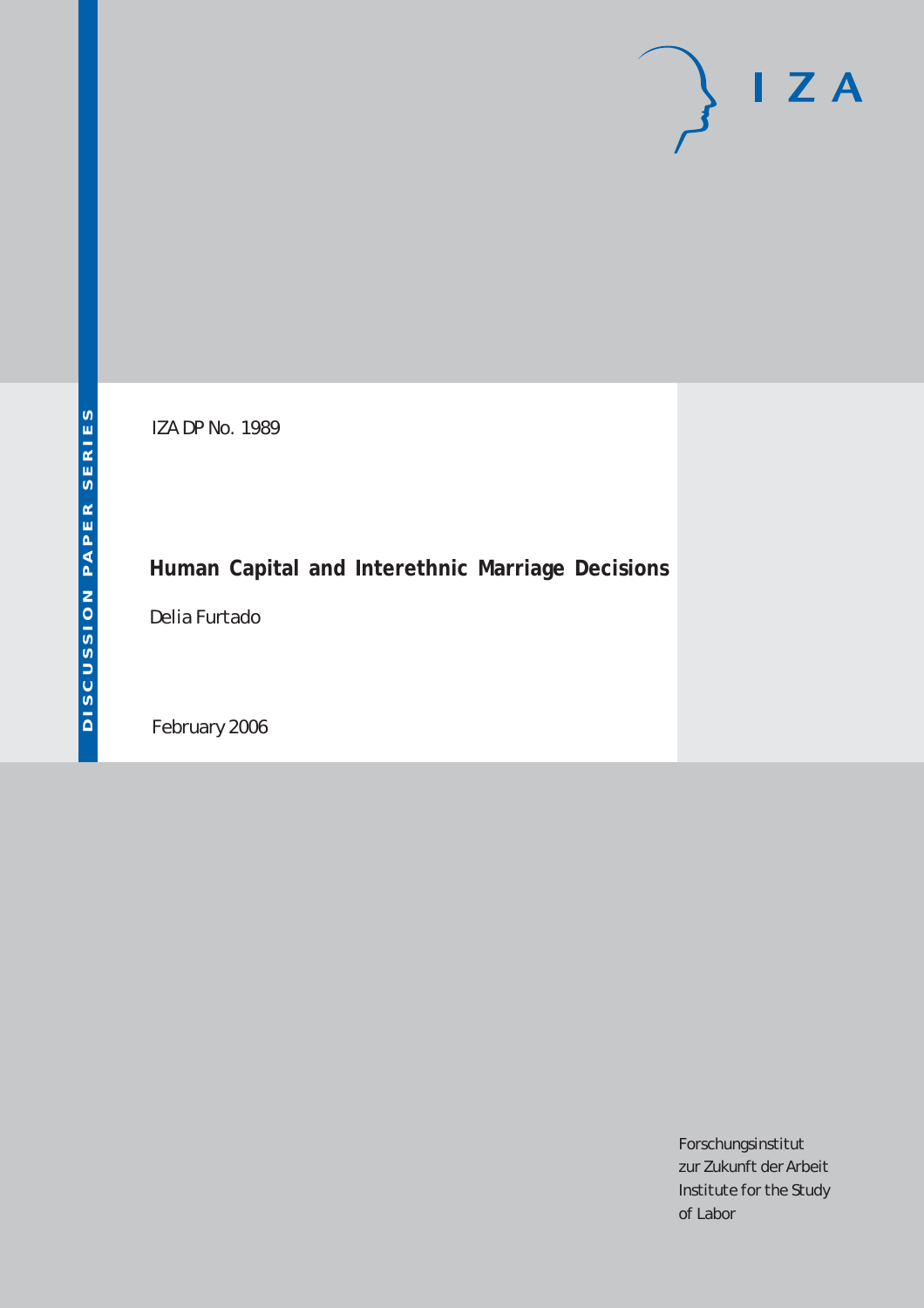# **Human Capital and Interethnic Marriage Decisions**

## **Delia Furtado**

*University of Connecticut and IZA Bonn* 

## Discussion Paper No. 1989 February 2006

IZA

P.O. Box 7240 53072 Bonn Germany

Phone: +49-228-3894-0 Fax: +49-228-3894-180 Email: [iza@iza.org](mailto:iza@iza.org)

Any opinions expressed here are those of the author(s) and not those of the institute. Research disseminated by IZA may include views on policy, but the institute itself takes no institutional policy positions.

The Institute for the Study of Labor (IZA) in Bonn is a local and virtual international research center and a place of communication between science, politics and business. IZA is an independent nonprofit company supported by Deutsche Post World Net. The center is associated with the University of Bonn and offers a stimulating research environment through its research networks, research support, and visitors and doctoral programs. IZA engages in (i) original and internationally competitive research in all fields of labor economics, (ii) development of policy concepts, and (iii) dissemination of research results and concepts to the interested public.

IZA Discussion Papers often represent preliminary work and are circulated to encourage discussion. Citation of such a paper should account for its provisional character. A revised version may be available directly from the author.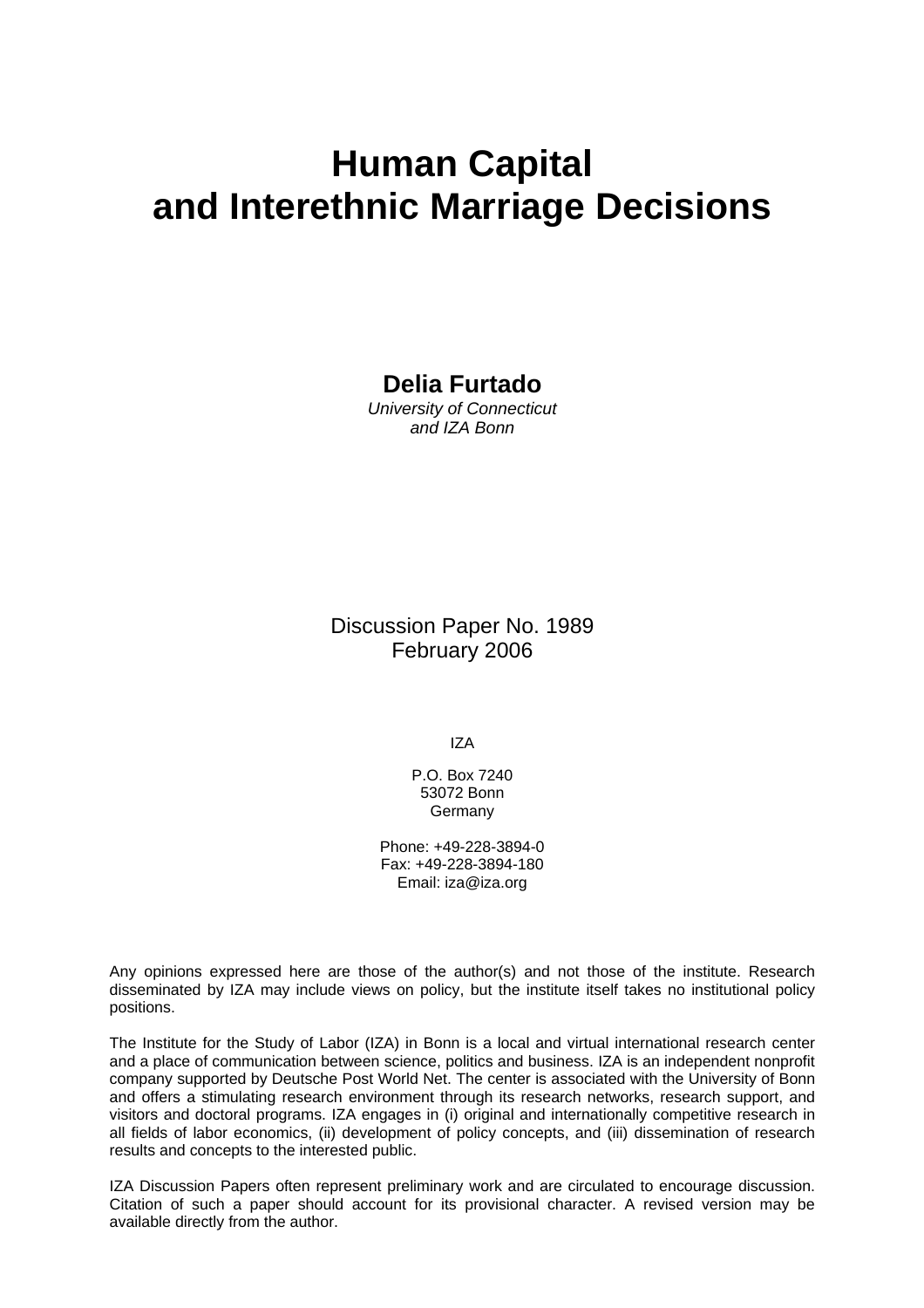IZA Discussion Paper No. 1989 February 2006

## **ABSTRACT**

## **Human Capital and Interethnic Marriage Decision[s\\*](#page-2-0)**

Despite a longstanding belief that education importantly affects the process of immigrant assimilation, little is known about the relative importance of different mechanisms linking these two processes. This paper explores this issue through an examination of the effects of human capital on one dimension of assimilation, immigrant intermarriage. I argue that there are three primary mechanisms through which human capital affects the probability of intermarriage. First, human capital may make immigrants better able to adapt to the native culture thereby making it easier to share a household with a native. Second, it may raise the likelihood that immigrants leave ethnic enclaves, thereby decreasing the opportunity to meet potential spouses of the same ethnicity. Finally, assortative matching on education in the marriage market suggests that immigrants may be willing to trade similarities in ethnicity for similarities in education when evaluating potential spouses. Using a simple spouse-search model, I first derive an identification strategy for differentiating the cultural adaptability effect from the assortative matching effect, and then I obtain empirical estimates of their relative importance while controlling for the enclave effect. Using U.S. Census data, I find that assortative matching on education is the most important avenue through which human capital affects the probability of intermarriage. Further support for the model is provided by deriving and testing some of its additional implications.

JEL Classification: J12, I21, J15

Keywords: interethnic marriage, human capital, second-generation immigrants

Corresponding author:

 $\overline{a}$ 

Delia Furtado Department of Economics 341 Mansfield Road Unit 1063 Storrs, CT 06269-1063  $IISA$ Email: [Delia.Furtado@uconn.edu](mailto:Delia.Furtado@uconn.edu) 

<span id="page-2-0"></span><sup>\*</sup> I would especially like to thank Andrew Foster for his guidance and insightful comments. I am also grateful to Rachel Friedberg, Kaivan Munshi, and all of the seminar participants at Brown University, University of Connecticut, and the Institute for the Study of Labor (IZA) in Bonn, Germany. All remaining errors are my own.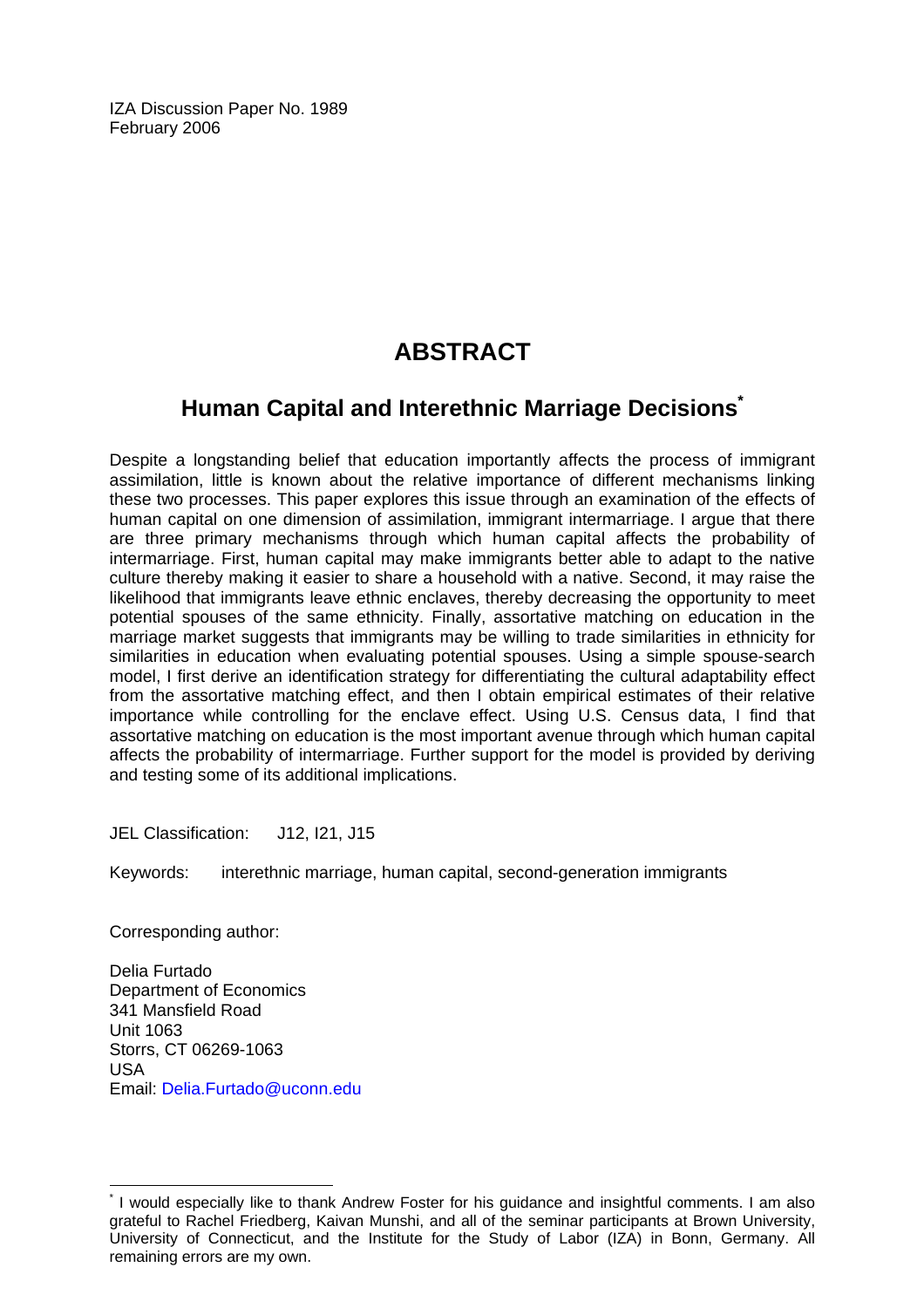## 1 Introduction

The assimilation of immigrants has been an intensely debated topic both in academia and the media. The speed, measured in both years and generations, at which immigrants become indistinguishable from the native population has important implications for policies governing both the quantity and types of immigrants allowed into the country. Understanding the process through which assimilation occurs is also crucial for determining how best to aid their adjustment upon arrival. Although there is a significant body of literature on the economic assimilation of immigrants, surprisingly little research has been done on what could be both a major catalyst for and result of the process: the social integration of immigrants.<sup>1</sup> This paper examines social integration by using interethnic marriage as its measure.

Many empirical papers have found positive relationships between intermarriage and other aspects of assimilation. Meng and Gregory (2005) find that even after controlling for standard measures of human capital, intermarried immigrants in Australia have 15-23 percent higher earnings than non-intermarried immigrants.<sup>2</sup> They explain that this may be due to the critical role of social networks in the job search process. Marrying a native certainly increases the proportion of natives in one's social circle, and since natives typically have lower unemployment rates and higher wages, forming relationships with them may have a positive effect on immigrants' labor market outcomes.

Intermarriage plays an even greater role in the assimilation of the children of immigrants. Children with intermarried parents complete more years of schooling than do children with two immigrant parents (Chiswick and DebBurman 2004). Compared to children of two foreign-born

 $1B\sigma$ jas (1995), Edin et al. (2003), and Munshi (2003) all find evidence of the importance of social contacts in the economic assimilation of immigrants.

<sup>&</sup>lt;sup>2</sup>Caution should be used in interepreting this result since Kantarevic (2004) finds that after accounting for the positive selection into interethnic marriages, the intermarriage premium disappears.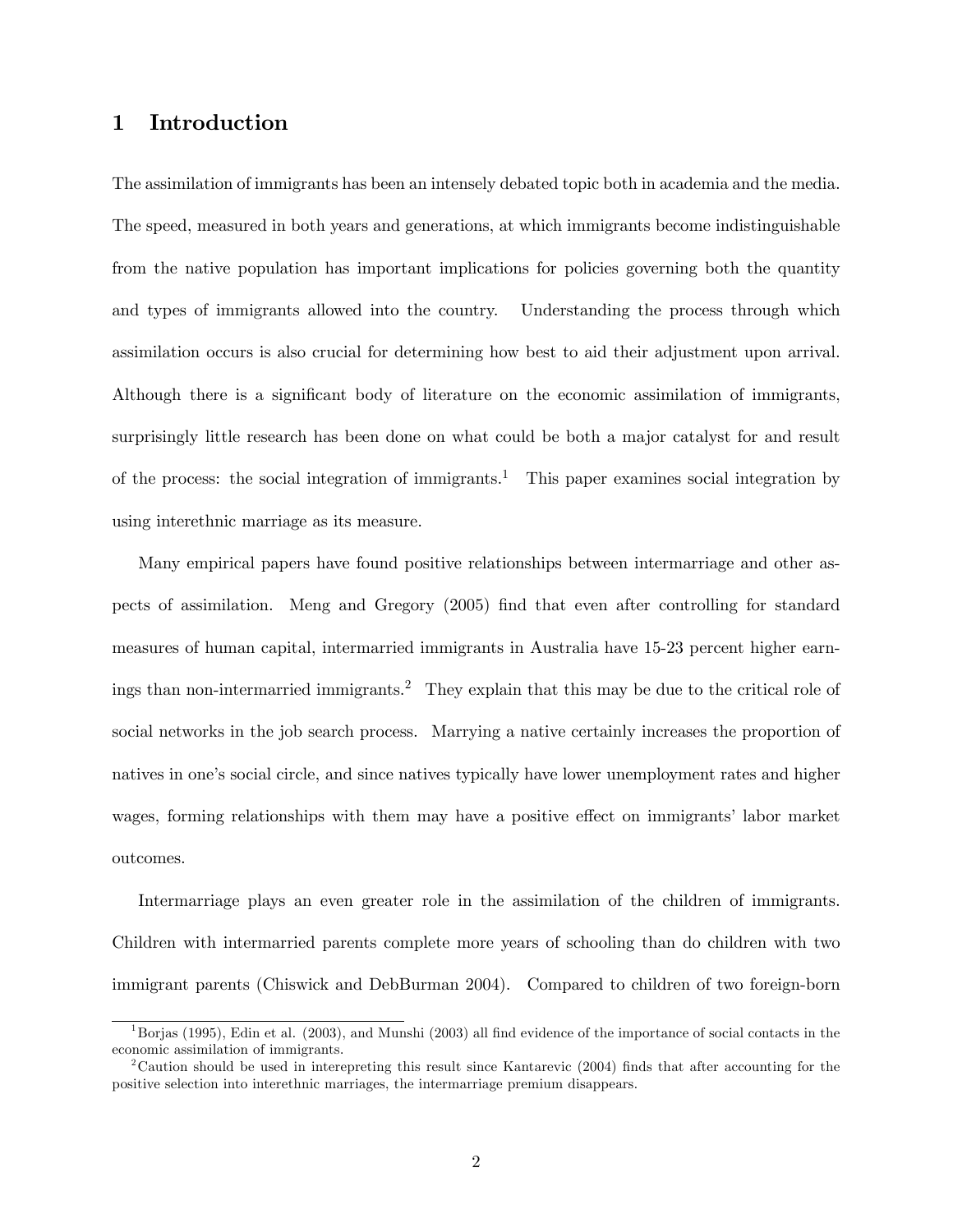parents, the odds of dropping out of high school are 27 percent lower for children with a nativeborn father and 22 percent lower for children with a native-born mother (Ramakrishnan 2004). Correspondingly, those second-generation immigrants with a native-born parent have lower average earnings than those with two immigrant parents (Ramakrishnan 2004). Children of intermarried immigrants are also more likely to marry outside of their ethnic group (Cohen 1977), potentially further reinforcing the positive effects of intermarriage on other dimensions of assimilation through the generations.

Because schooling levels can be directly affected by public policy, it is particularly important to understand how human capital affects the probability of intermarriage. Moreover, as suggested by Duncan and Trejo (2005), if education is positively related to intermarriage and children of intermarried parents are less likely to associate with any specific ethnicity, then estimates of intergenerational assimilation as measured by education outcomes may be biased downward.3 This paper examines the mechanisms through which education affects intermarriage decisions.

Previous empirical studies of the relationship between education and intermarriage have produced mixed results. A number of authors have found a positive relationship (e.g. Meng and Gregory 2005, Lichter and Qian 2001, Cohen 1977). However, Hwang, Saenz, and Aguirre (1996) find that Asian women with lower levels of education are more likely to outmarry racially. Kitano et al. (1984) find no relationship between occupational status and outmarriage for Chinese, Japanese, and Koreans in California. Based on another set of studies, Lieberson and Waters (1988) conclude that the influence of education on ethnic endogamy, marriage within ethnicity, is relatively small. In this paper, I develop a model that can reconcile all of these seemingly contradictory findings.

In line with the explanations for the scarcity of interracial marriages presented by Wong (2003), I argue that the mechanisms through which human capital affects ethnic endogamy fall into three

<sup>3</sup>Duncan and Trejo (2005) find evidence of this for the case of Mexican Americans.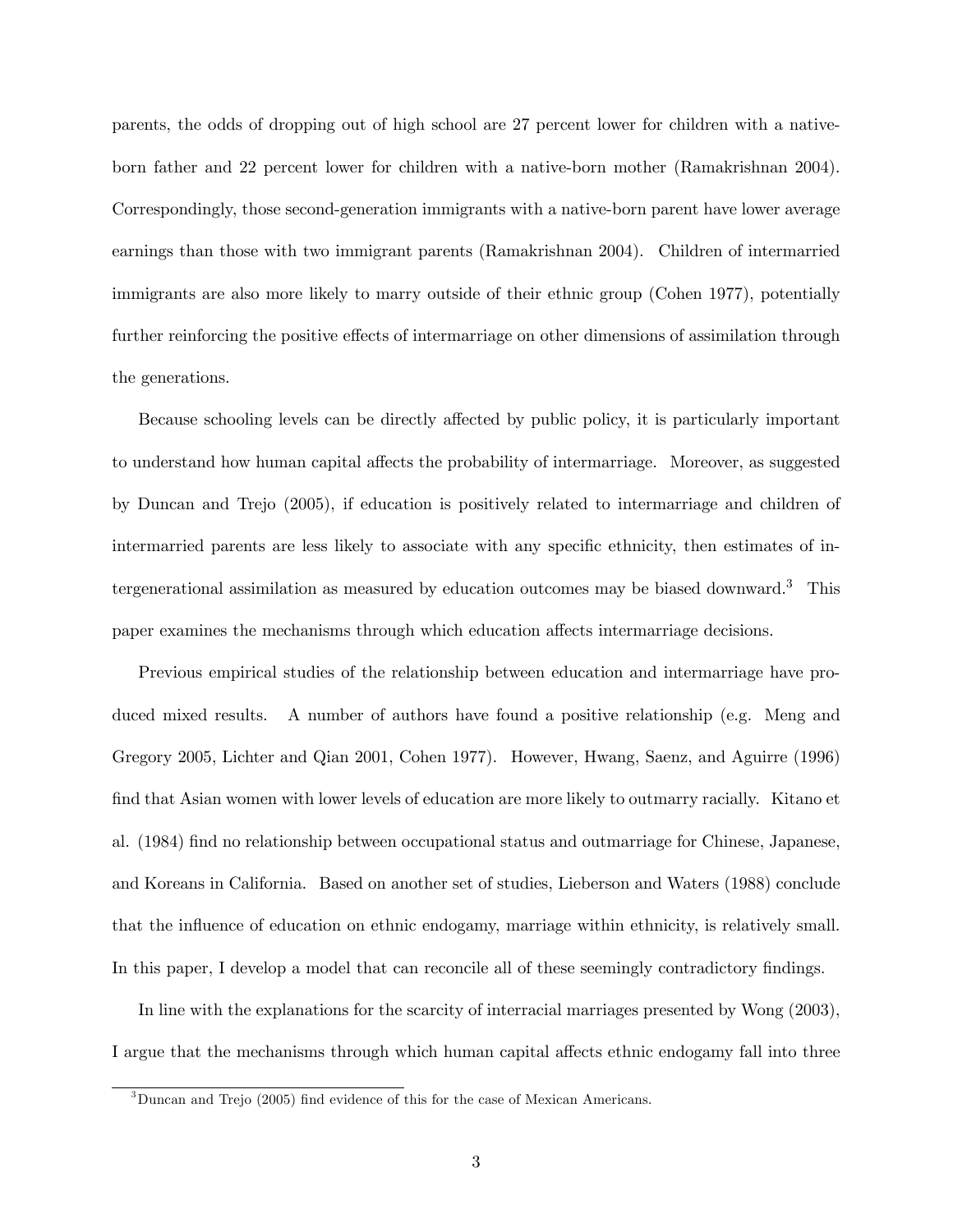main categories.4 First, education may improve immigrants' abilities to adapt to the customs and culture of the host country. For example, educated immigrants may be more fluent in the host country's language, and so they can share a household with a native more efficiently. I call this explanation of the negative relationship between education and endogamy the *cultural adaptability* effect.

Another way in which education may decrease the likelihood of endogamy is through its effect on migration patterns. For example, by increasing the geographic scope of the labor market, education may result in outmigration from ethnic enclaves. Leaving areas with high foreign-born concentrations makes it more difficult to meet potential spouses of the same ethnicity and so, even if preferences remain constant, the probability of intramarriage decreases. I call this the enclave effect.

Lastly, it has been widely shown in both the theoretical and empirical marriage literature that there is assortative matching on education in the marriage market. This implies that even if people do not care at all for marrying within ethnicity, there could be high endogamy rates if the distributions of education vary by ethnicity. In the more likely scenario that immigrants care both about a spouse's ethnicity and education level, because search is costly, they may be willing to trade similarities in ethnicity for similarities in education. Regardless of whether immigrants have preferences for marrying within their ethnicity, the *assortative matching effect* implies that an increase in education should result in a decrease in endogamy for people in low education ethnic groups but an increase in endogamy for people in high education ethnic groups.

In this paper, I first derive an identification strategy for differentiating the cultural adaptability effect from the assortative matching effect. I then obtain empirical estimates of their relative

<sup>4</sup>Wong's three explanations for the lack of interracial marriages are a mating taboo, scarcity of courting opportunities, and differences in individual endowments between blacks and whites. By structurally estimating the impact of these three explanations, she finds that eliminating the mating taboo would be the only successful way to increase interracial marriages (Wong 2003).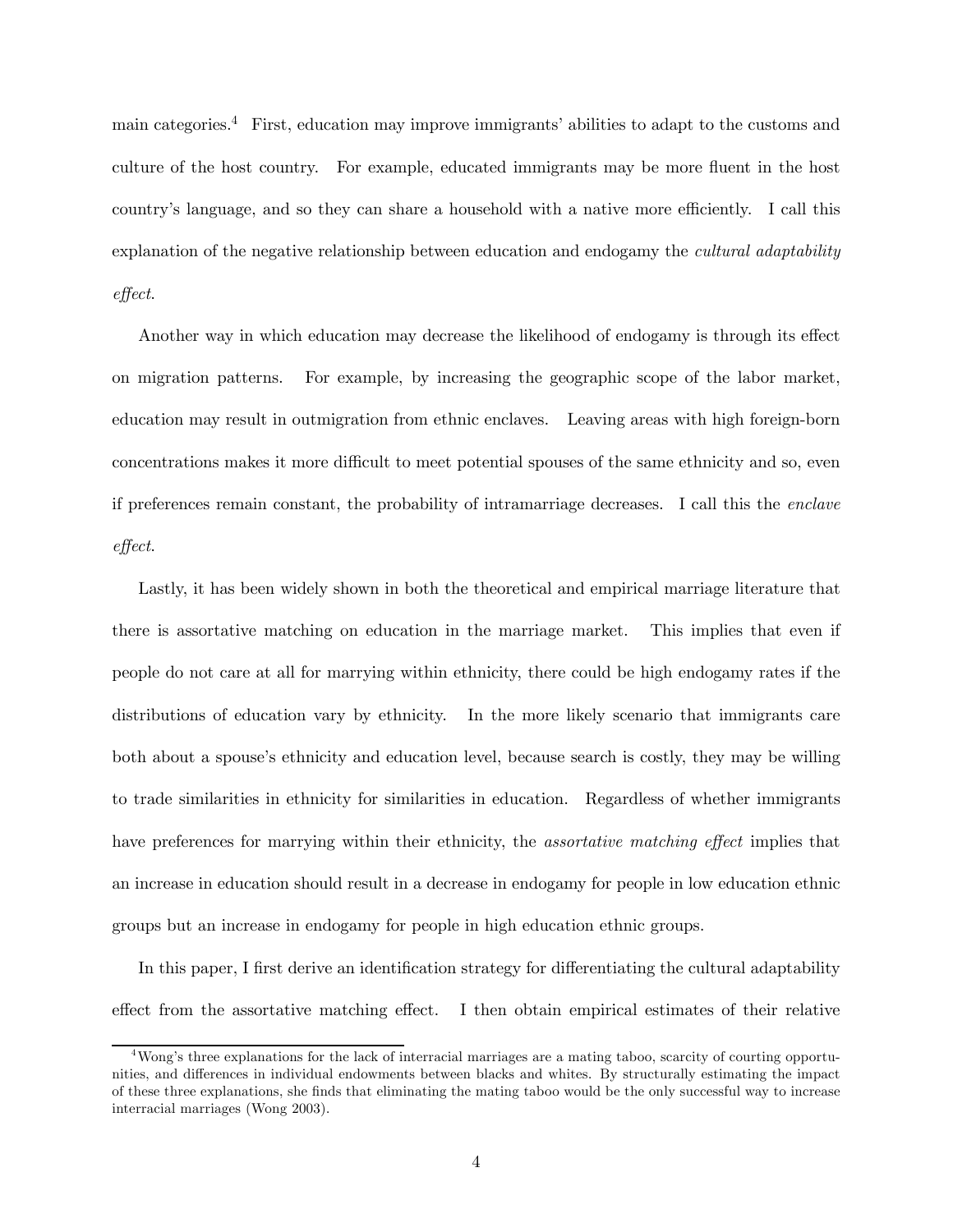importance while controlling for the enclave effect. I find that assortative matching on education is the most important avenue through which human capital affects the probability of intermarriage.

The empirical analysis is conducted solely on second-generation immigrants, the native born children of immigrants. Their marriage decisions are studied because they are less likely to suffer from language barriers and more likely to be exposed to the U.S. marriage market. Beyond these practical concerns, second-generation immigrants are an interesting demographic group in themselves since, although they are born and most likely raised in the U.S., they continue to exhibit marked preferences toward spouses of their ethnicity.<sup>5</sup>

The structure of this paper is as follows. In Section 2, I present a theoretical model of the interethnic marriage decision which provides an identification strategy for disentangling the different mechanisms through which human capital affects interethnic marriage decisions. A description of the sample used, descriptive statistics, the empirical specification of the test implied by the model, and empirical results are discussed in Section 3. In order to provide further support for the model, I present and test two of its additional implications in Section 4. Section 5 concludes.

### 2 A Theoretical Model of Spouse-Search

Many sociologists and a few economists have produced descriptive papers detailing the extent and possible reasons for intermarriage, but very few have attempted to formally model immigrants' decisions of whom to marry.6 In this section, a theoretical framework of interethnic marriage decisions is presented and then used to specifically analyze the effect of education on these decisions.

Starting with the pioneering work of Becker (1981), economists and sociologists have used

<sup>&</sup>lt;sup>5</sup>Angrist (2002) exploits the high endogamy rates of second-generation immigrants to test for the importance of sex ratios on various economic and demographic outcomes.

<sup>&</sup>lt;sup>6</sup>The only exception that I am aware of is Bisin and Verdier (2000). Bisin, Topa, and Verdier (2004) structurally estimate a model of interreligious, as opposed to interethnic, marriages. Wong (2003) structurally models interracial marriages, but does not specifically study intermarriages among immigrants.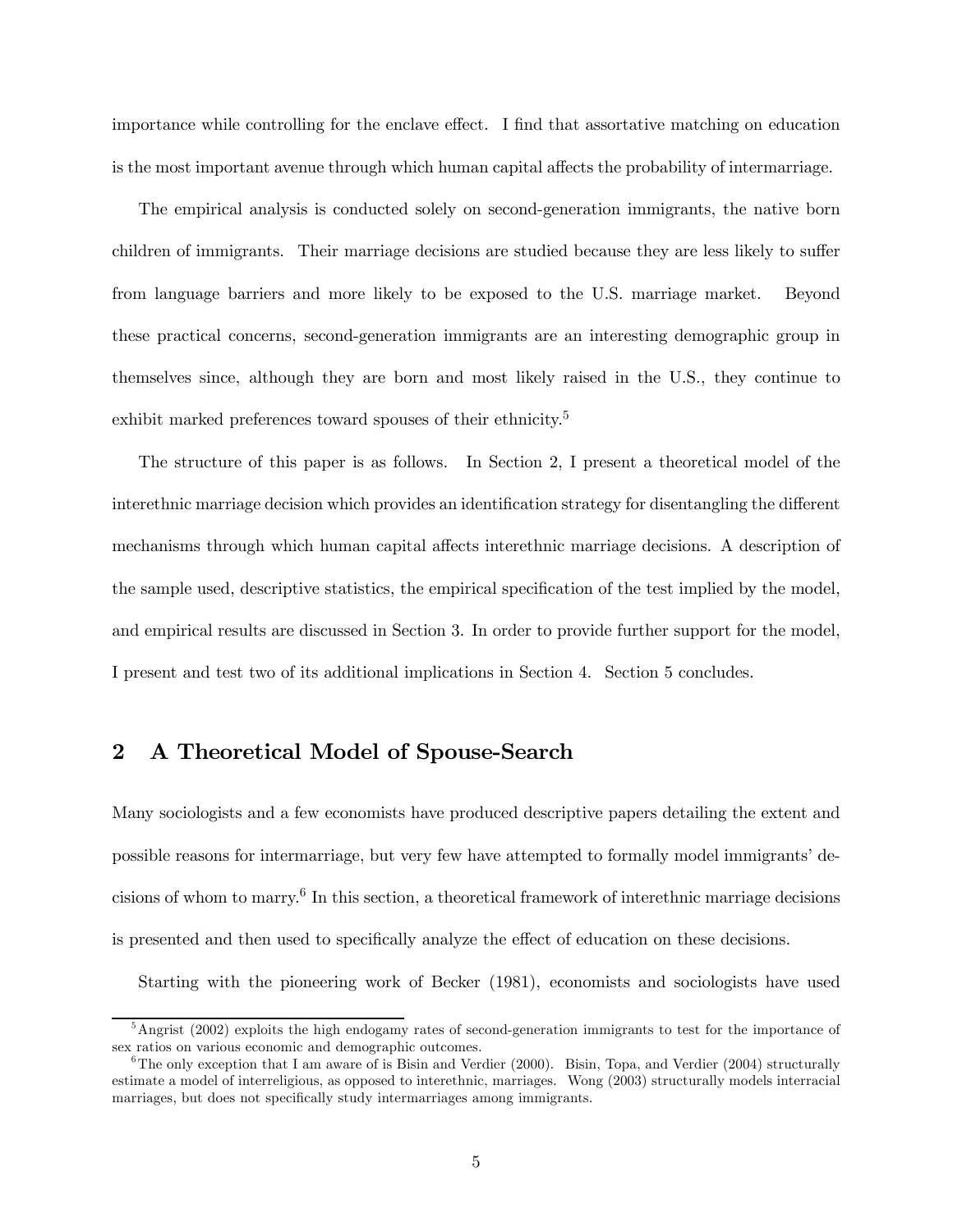economic theory to analyze who marries whom. By assuming efficiency in the marriage market, Becker predicts positive assortative matching of spouses on any quantitative trait for which the marginal productivity of the husband's trait on household production depends positively on the wife's trait. He cites intelligence, education, health, fecundity, religion, and ethnic origin as examples of traits for which this is likely to be the case. Lam (1988) extends Becker's analysis to allow for gains from marriage due to the joint consumption, as opposed to production, of household public goods. The model presented below builds on these models but also incorporates the fact that because of search frictions and uncertainties, optimal matches do not always occur.

Figure 1 provides a game tree representation of the spouse-search process. For simplicity, the process is set up as a one-sided game in which the man proposes marriage to a woman if it is in his best interest and the woman always accepts the marriage proposal.7 I assume that there are only two relevant types of women: Ethnics (women of the man's ethnicity) and Americans (women of a different ethnicity). Each man lives for two periods. In the first period, the man randomly meets an Ethnic with probability p and an American with probability  $1 - p$ . One can think of these probabilities as the proportion of the population within close geographic proximity that is of his own ethnicity. The woman he meets has a level of education,  $h^w$ , drawn from the distribution  $F_e$  if she is Ethnic and  $F_a$  if she is American. Let  $h_e^w$  denote a draw of education from the Ethnic distribution and  $h_a^w$  denote a draw of education from the American distribution. After observing the ethnicity and level of education of the woman with whom he is matched in the first period, the man decides whether to marry her or remain single until the second period. In the second period, the game is repeated but then he must choose either to marry the woman he is matched with or remain single for the remainder of his life. For simplicity, I will assume that everyone prefers marriage to anyone above being a life-long bachelor. Thus, the only decision made in this

<sup>7</sup>Of course, the symmetric case where women make proposals and men always accept would imply symmetric results. An extension of the model to the case where women can reject proposals is discussed later in the paper.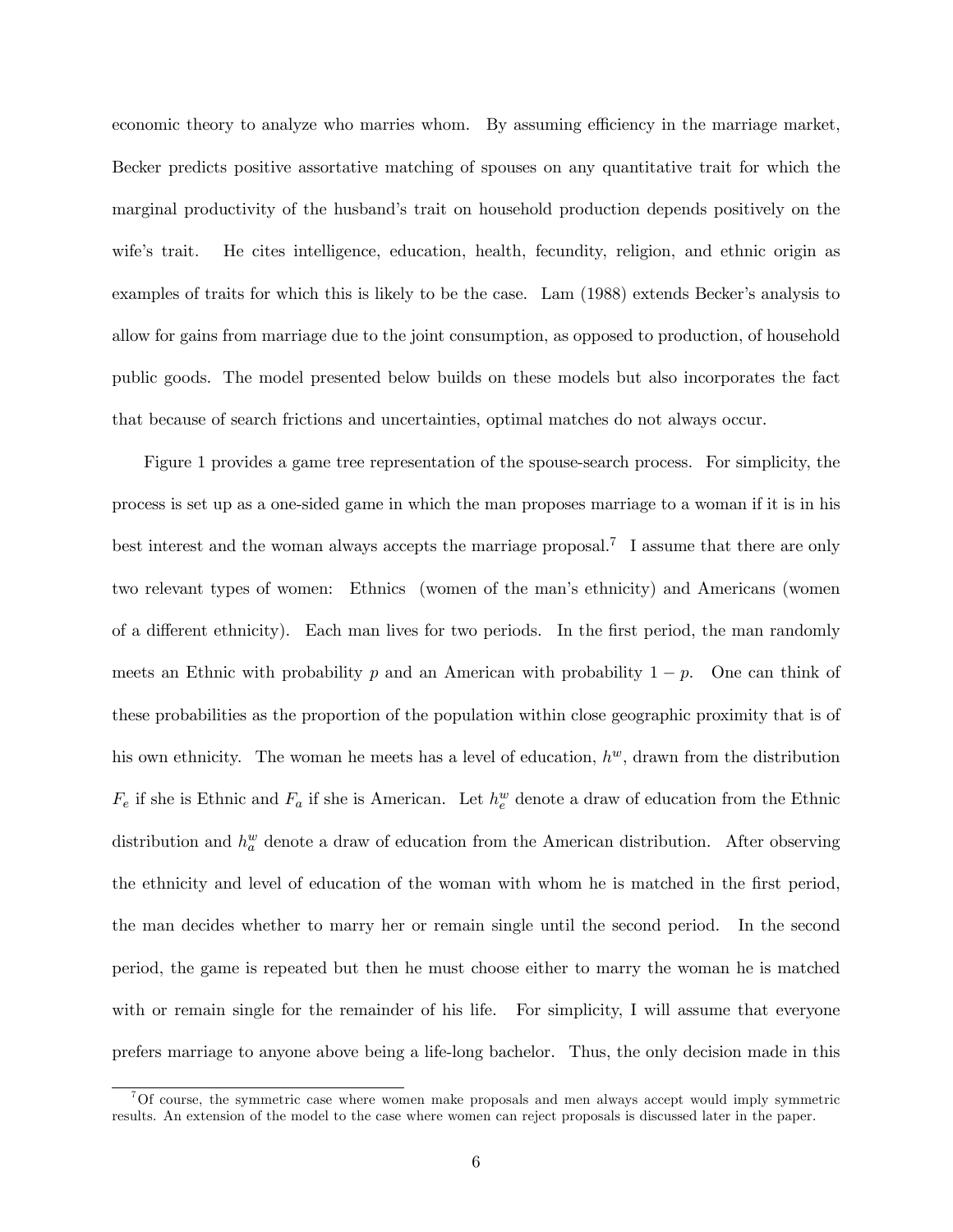

Figure 1: A Model of Spouse-Search

game is whether or not to marry in the first period. The man will choose to marry in the first period if his utility from the first period match is greater than his expected utility in the second period. I assume that although he does not know exactly with whom he will be matched in the second period, he does know the distributions of education in both populations and the probability of getting a draw from each population.

There are two important components to husband i's utility from marriage: his preferences for marrying within his ethnicity and within a similar education level. Because returns from marriage can result at least partially from the joint consumption of household public goods (Lam 1988), it is optimal for couples to sort in the marriage market according to their similar demands for these goods. Because so many goods jointly consumed in the household are related to ethnicity, it is efficient for immigrants to marry someone of the same ethnicity. Language, cuisine, holiday celebrations, and other family traditions are some examples of household public goods related to ethnicity. There is evidence that interethnic marriages are more likely to end in divorce (Kalmijn et al. 2005). These divorces could be a result of a failure to agree on important ethnicity-specific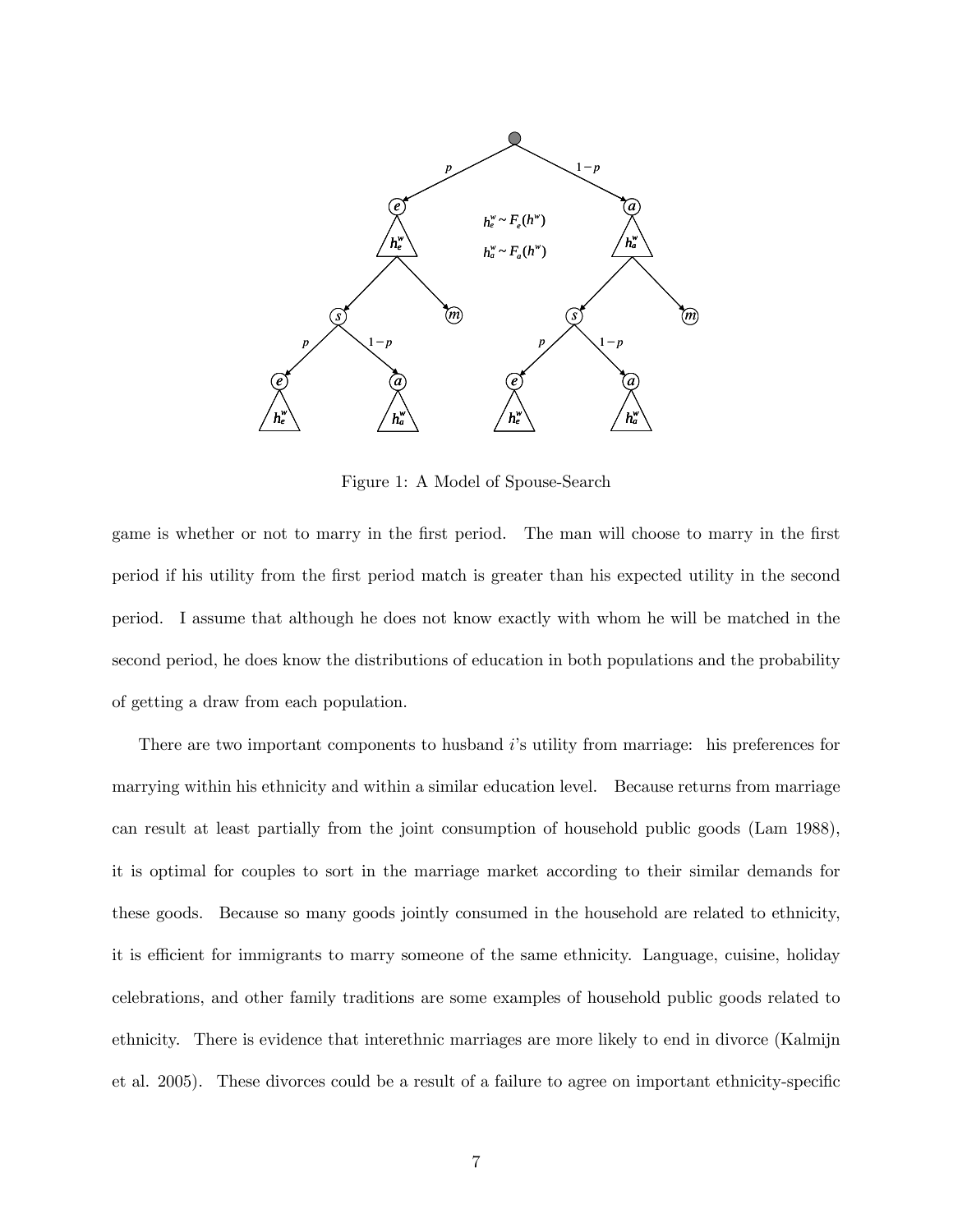household public goods. Preferences for household public goods can also be related to people's education levels. For example, education is related to liberal sex-role attitudes (Davis 1982), a desire for fewer children (Kohn 1977), preferences over how to spend leisure time together (Robinson 1977), and political views (Hyman and Wright 1977). Because children, joint vacations, and political conversations can all be considered household public goods, it is also efficient for couples to sort in the marriage market according to their demands for these public goods and, consequently, to sort by education level. Using synthetic cohorts from the 1960 U.S. Census, Kalmijn (1993) finds that educational homogamy among second-generation immigrants has increased while ethnic endogamy has decreased.

Because people prefer to marry within both their ethnic and education groups, but spouse search is costly, individuals may trade similarities in ethnicity for similarities in education. Preferences for similarities in education are modeled using a simple quadratic loss function composed of the difference between spousal education levels. The ethnicity of the spouse enters into the utility function as an additively separable term,  $T(h_i, X_i)$  where  $h_i$  is the man's level of education and  $X_i$ is a vector of all characteristics other than education that determine a man's taste for marrying an Ethnic. This term is normalized to zero in the utility from marrying an American. Thus, the utility of an Ethnic man  $i$  from marrying an Ethnic and an American respectively can be written,

$$
U_{ie} = T(h_i, X_i) - (h_e^w - h_i)^2
$$
\n(1)

$$
U_{ia} = -(h_a^w - h_i)^2
$$
 (2)

For simplicity, let  $T(h_i, X_i) = a(X_i) - bh_i$  where b is a parameter measuring the effect of the man's education on his taste for marrying within ethnicity. If tastes for ethnicity are non-negative, then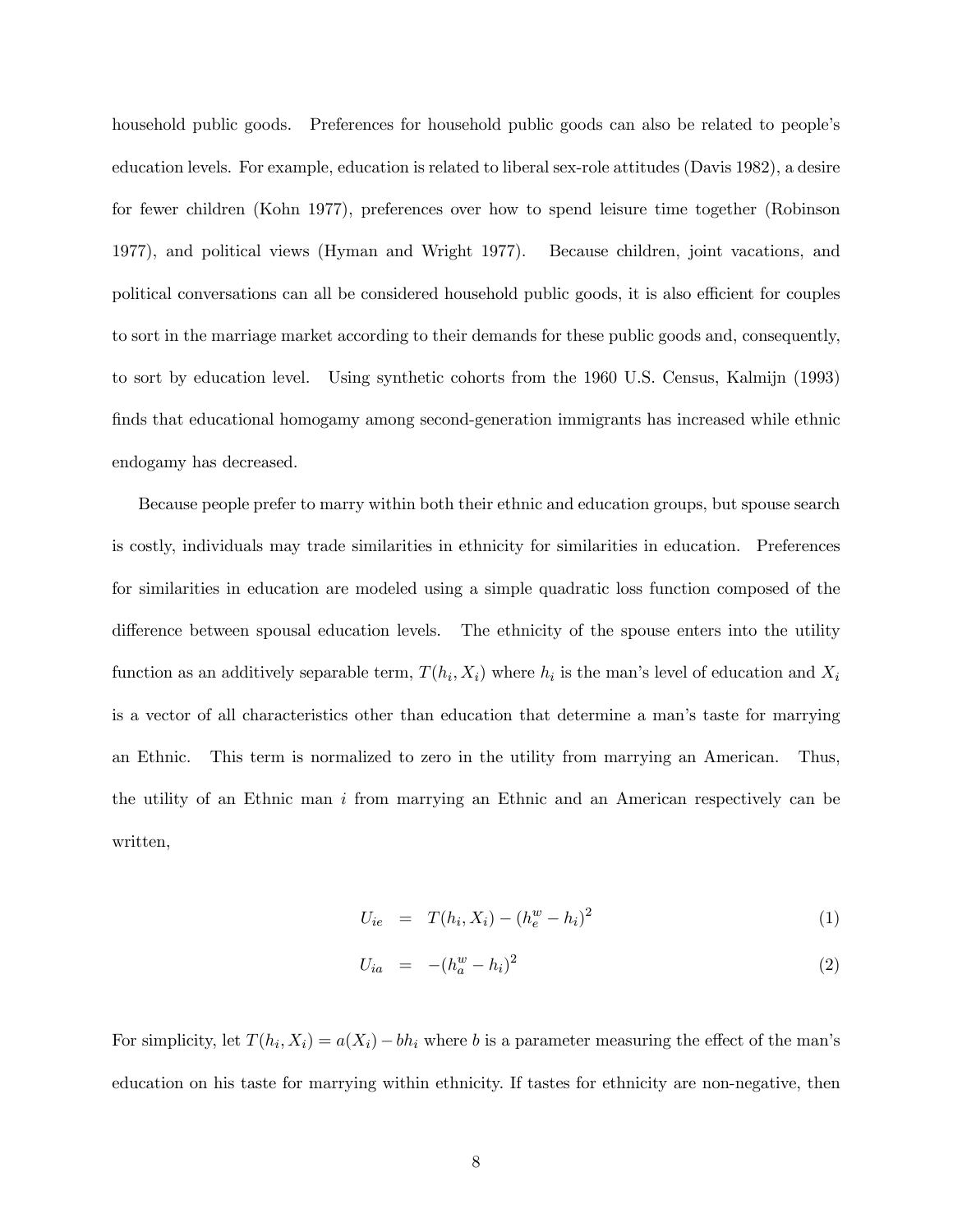$a(X_i) \geq bh_i$ . According to the cultural adaptability hypothesis, educated individuals are better able to learn the customs associated with the native culture, and so they do not care as much for ethnicity-specific household public goods. That is, immigrants with high levels of education may not consider ethnicity such an important characteristic in a spouse. If the cultural adaptability hypothesis is true,  $T(h_i, X_i)$  depends negatively on education and thus  $b > 0$ . Characteristics in the X vector could include, for example, personal ethnic identity, traditionality, religion, country of origin, age at marriage, and age.

The only decision made in this game is whether or not to marry in the first period. The man will marry in the first period if the utility he gets from marriage exceeds his expected utility in the second period. Supresssing subscripts, his expected utility from waiting, i.e. his reservation utility, can be written,

$$
R = pE[U_e] + (1 - p)E[U_a] - \tau
$$
\n
$$
= p(T(h_i, X_i) - E[(h_e^w - h_i)^2]) + (1 - p)(-E[(h_a^w - h_i)^2]) - \tau
$$
\n(3)

where  $\tau > 0$  reflects the utility cost of delaying marriage due to intertemporal preferences. Note that the probability of being matched with someone of the same ethnicity remains the same in both periods. To start, the variances in education for the two populations will be assumed equal, but deviations from this assumption are discussed in Section 4.

The probability of marrying in the first period given that he is matched with a woman of his own ethnicity is equal to the probability that the utility from that woman is greater than his reservation utility. This is,

$$
Pr(U_e > R) = Pr(T - (h_e^w - h_i)^2 > R)
$$
\n(4)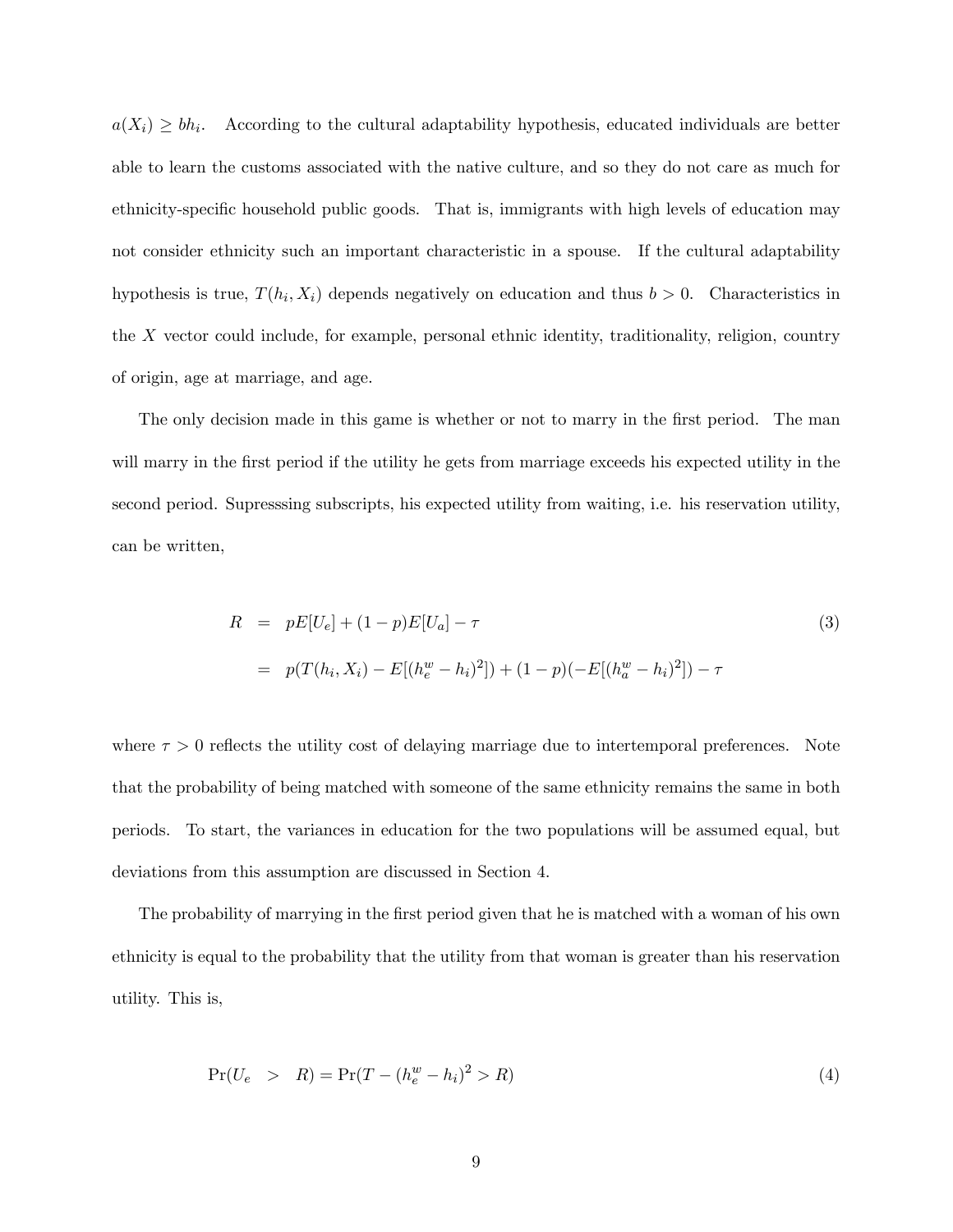$$
= \Pr(h - \sqrt{T - R} < h_e^w < h + \sqrt{T - R})
$$
\n
$$
= F_e(h + \sqrt{T - R}) - F_e(h - \sqrt{T - R}) \text{ assuming } h_e^w \text{ continuous}
$$
\n
$$
\equiv F_e(L_e^u) - F_e(L_e^l)
$$

Similarly, if he is matched with an American,

$$
Pr(U_a > R) = Pr(-(h_a^w - h_i)^2 > R)
$$
\n
$$
= Pr(h - \sqrt{-R} < h_a^w < h + \sqrt{-R})
$$
\n
$$
= F_a(h + \sqrt{-R}) - F_a(h - \sqrt{-R}) \text{ assuming } h_a^w \text{ continuous}
$$
\n
$$
\equiv F_a(L_a^u) - F_a(L_a^l)
$$
\n(5)

Intuitively,  $L_e^u$  and  $L_e^l$  denote the upper and lower limits of acceptable levels of education for Ethnics while  $L_a^u$  and  $L_a^l$  denote limits for Americans. Note that because people have a preference for marrying within their ethnicity,  $T > 0$ , the range of education levels acceptable for Ethnics is wider than the range acceptable for Americans.

If the game were altered so that spouse-searchers could choose to remain single after viewing their second period match, the bands of acceptable matches in the first period would become narrower, but this would not change any of the central implications of the model. Moreover, since only around 5 percent of the population never marry in their lifetime, this is not a serious flaw to the model (U.S. Census Bureau 2002).

There are three ways in which a man can end up married to a woman of his own ethnicity by the end of the game. First, he can be randomly matched with an Ethnic (with probability  $p$ ) in the first period and choose to marry her. Second, he can first be matched with an Ethnic, choose not to marry her, but be randomly matched with another Ethnic in the second period. Third,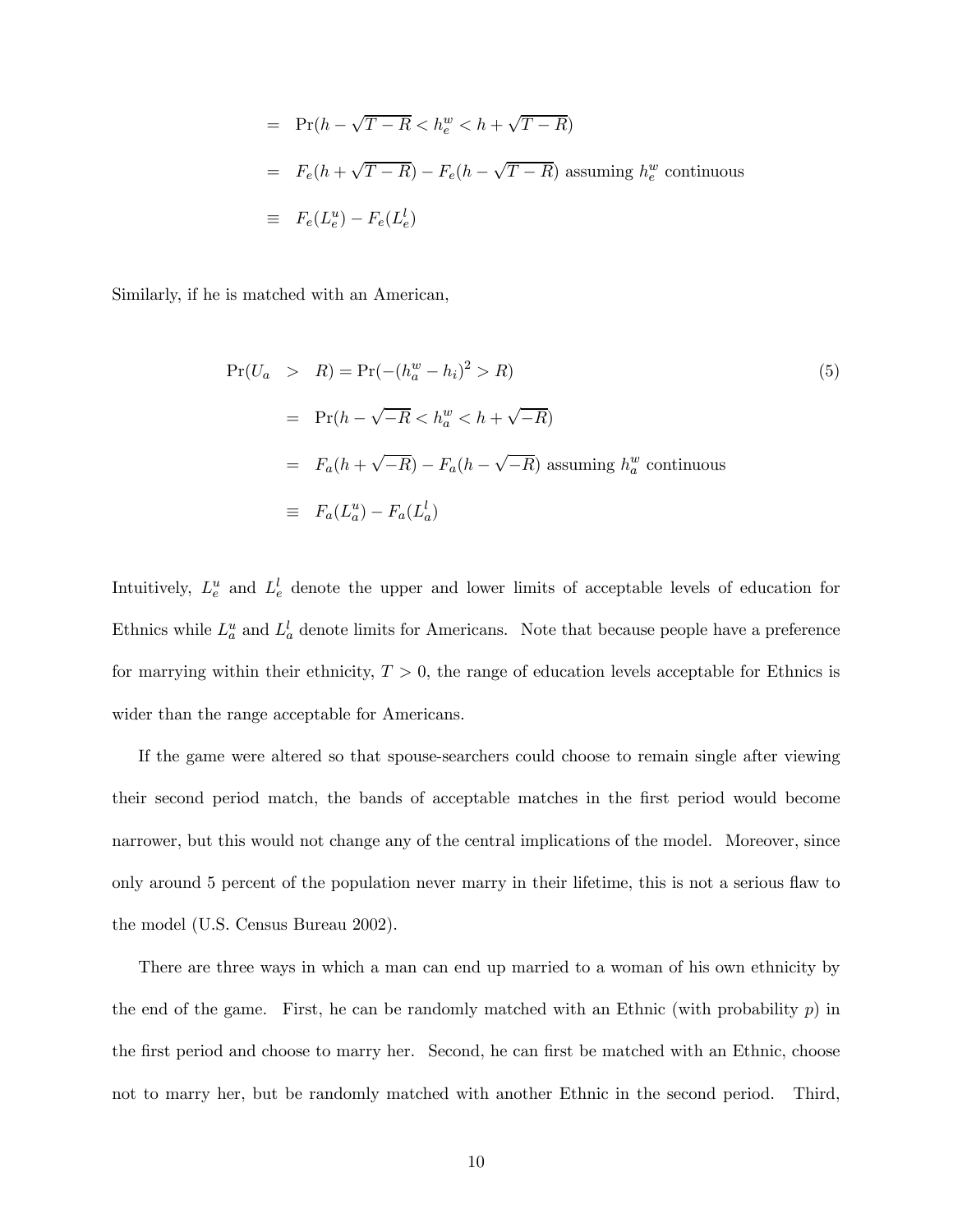he can be matched with an American in the first period, decide not to marry her and be matched with a woman of his own ethnicity in the second period. Thus, the probability of endogamy can be written with three components<sup>8</sup>:

$$
Pr(Endogamy) = p Pr(Ue > R) + p(1 - Pr(Ue > R))p +
$$

$$
(1 - p) Pr(1 - Pr(Ua > R))p
$$
 (6)

Inserting equations (4) and (5) into (6) and then rearranging terms, a more intuitive expression can be written,

$$
Pr(\text{Endogamy}) = p + p(1 - p)\{[F_e(L_e^u) - F_e(L_e^l)] - [F_a(L_a^u) - F_a(L_a^l)]\}
$$
(7)

The first term in equation (7) represents the random matching component of the spouse search process while the second term represents the component arising from preferences. Naturally, the higher the probability of encountering an Ethnic, the higher the probability of marrying one. Moreover, if  $p = 0$ , the probability of endogamy is zero while if  $p = 1$  the probability of endogamy is one. Figure 2 helps to understand the preference aspect of the model. The diagram depicts probability density functions for education levels of Ethnics and Americans. In this example, Ethnics are assumed to have lower levels of education than Americans. Recall that all Ethnics with education levels between  $L_e^u$  and  $L_e^l$  will be accepted while only Americans with education levels between  $L_a^u$  and  $L_a^l$  will be accepted. Thus, the difference between the area under the Ethnic distribution between  $L_e^u$  and  $L_e^l$  and the area under the American distribution between  $L_a^u$  and  $L_a^l$ 

<sup>&</sup>lt;sup>8</sup>The model can fairly easily be extended to a two-sided framework by incorporating a potential spouse's ability to reject a marriage proposal in the first period. Intuitively, the biggest change to the model is that it becomes more likely that people will be randomly matched in the second period (a smaller weight is given in the final expression to preferences). The qualitative implications of the model do not change.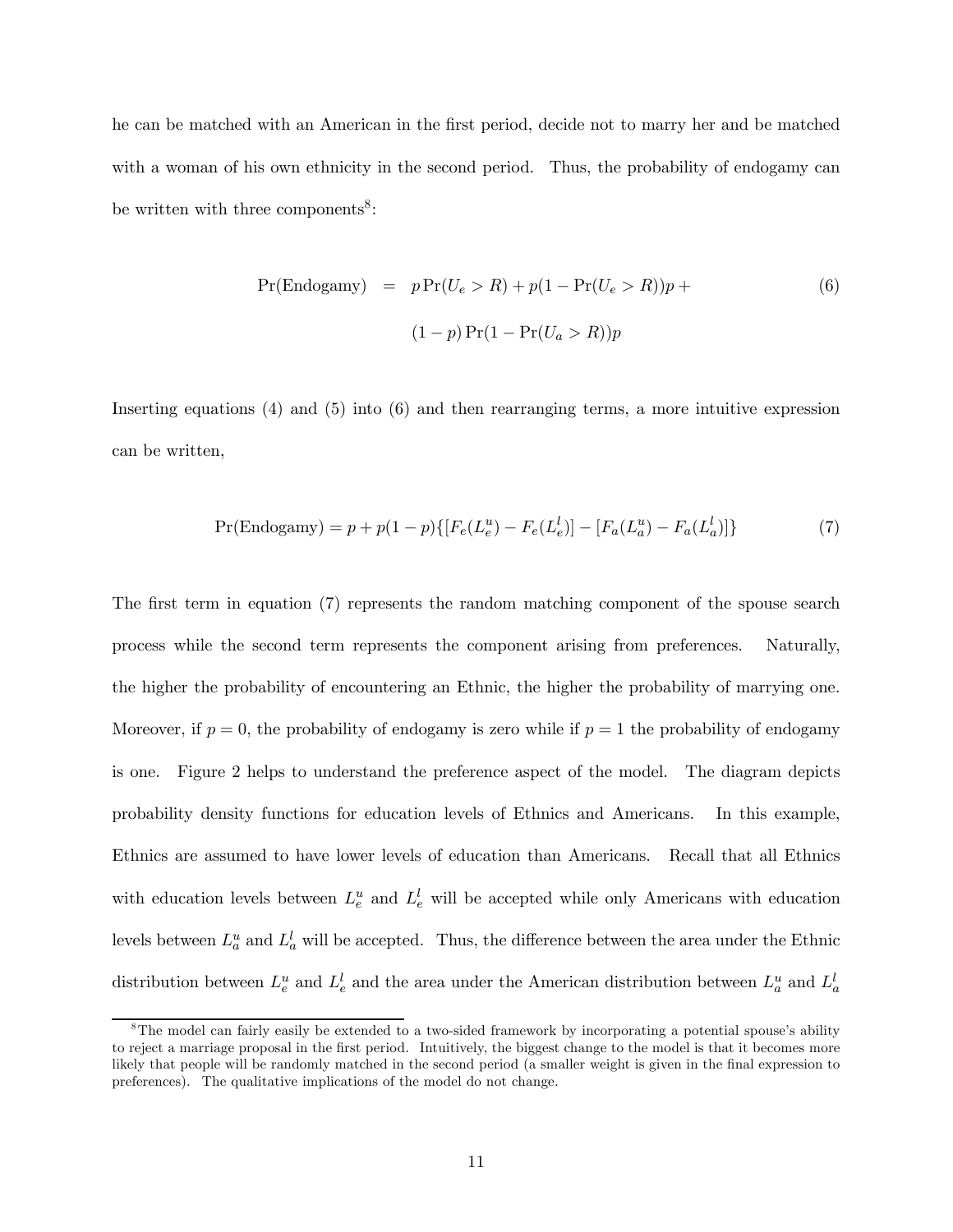represents the component of endogamy arising from preferences, unweighted by  $p(1-p)$ . In this example, because education of the man is very low and Ethnics have lower levels of education, the endogamy rate is greater than what is implied by random matching. The area under the Ethnic distribution between the outer acceptance limits and the inner acceptance limits represents tastes for ethnicity unrelated to people's preferences for similarities in education levels.

#### 2.1 Cultural Adaptability

According to the cultural adaptability effect, an increase in education decreases a person's tastes for marrying within ethnicity because he or she can more easily assimilate to the host country. This implies that regardless of a person's ethnicity, an increase in education leads to a decrease in endogamy.

**Proposition 1** According to teh cultural adaptability hypothesis, the effect of an increase in education on endogamy is never positive.

Proof: In order to look at the effect of education on endogamy solely through tastes, we need only take the derivative of equation  $(\gamma)$  with respect to T and then take the derivative of T with respect to h. Thus,

$$
\frac{\partial \Pr(\text{Endogamy})}{\partial T} = \frac{1}{2}p(1-p)^2(T-R)^{-\frac{1}{2}}[f_e(L_e^u) + f_e(L_e^l)] + \frac{1}{2}p^2(1-p)(-R)^{-\frac{1}{2}}[f_a(L_a^u) + f_e(L_a^l)]
$$
  
> 0

Since  $\frac{\partial T}{\partial h} = -b$  and, if the cultural adaptability hypothesis is true,  $b > 0$ , by the chain rule, the effect of education through cultural adaptability is always negative regardless of h, p, or even whether one belongs to a high education ethnicity or a low education ethnicity.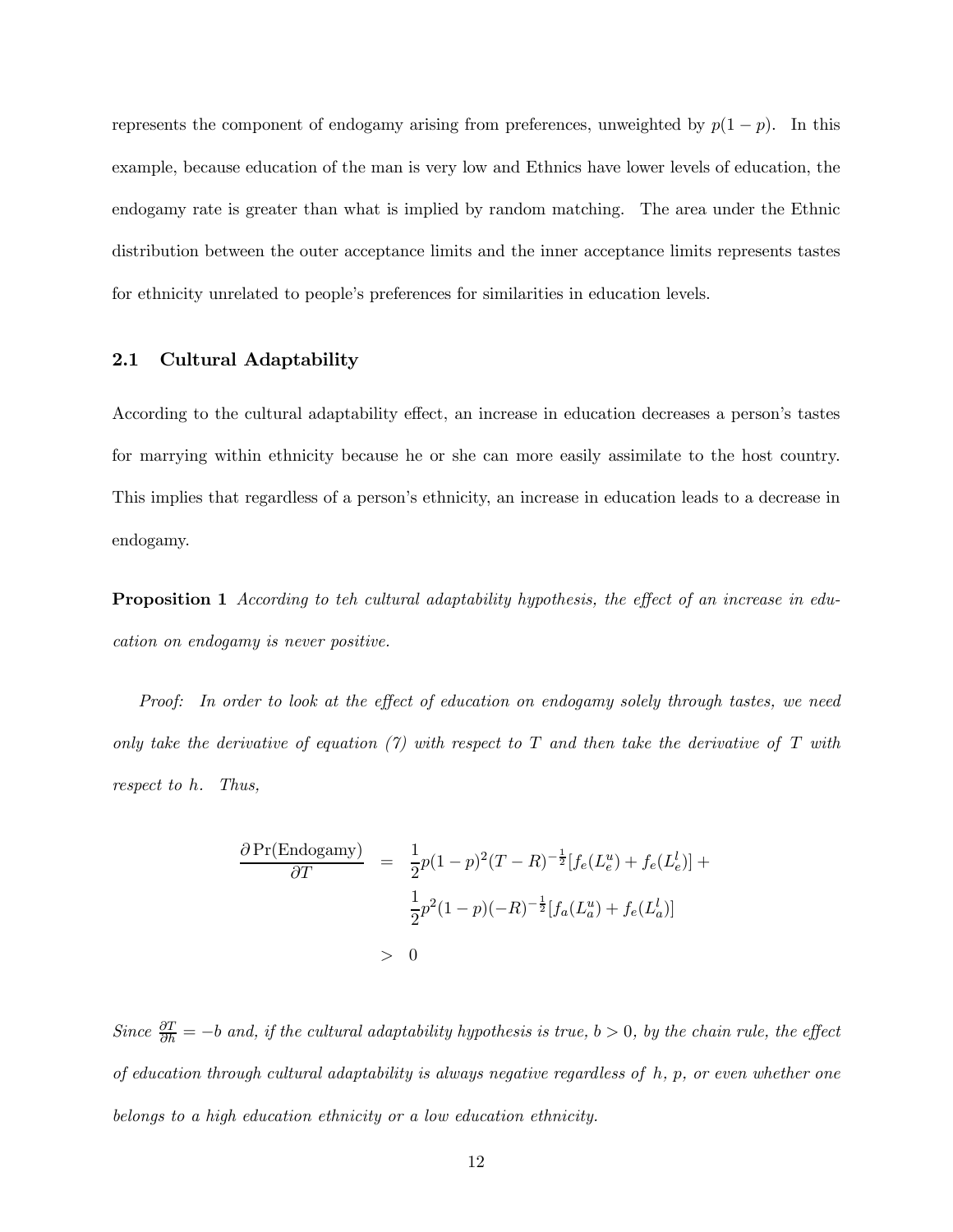

Figure 2: Cultural Adaptability Effect of Education

As education increases, T approaches zero since, by assumption, zero is the minimum value of T. As T approaches zero, the acceptable values of education for Ethnics move closer and closer to the limits for Americans as depicted by the arrows in Figure 2. Thus, the shaded region in the figure necessarily decreases regardless of the distributions of education in the two populations and the man's level of education. This finding lets us identify the cultural adaptability effect in the data.

#### 2.2 Assortative Matching

In order to clearly differentiate the assortative matching effect from the cultural adaptability effect, I will assume that immigrants have no taste for marrying within ethnicity,  $T = 0$ , and care only about marrying someone with a similar level of education. This assumption has two consequences. First, as can be seen from equation (3), the reservation utility increases by the size of the tastes weighted by the probability of being matched with an Ethnic,  $pT$ . More importantly, however, when  $T = 0$ , the range of acceptable levels of education in the first period is the same for Ethnics and Americans:  $L_e^u = L_a^u$  and  $L_e^l = L_a^l$ . I let  $L^u$  denote the common upper limit of the acceptance region and  $L^l$  denote the common lower limit. The probability of marrying within ethnicity can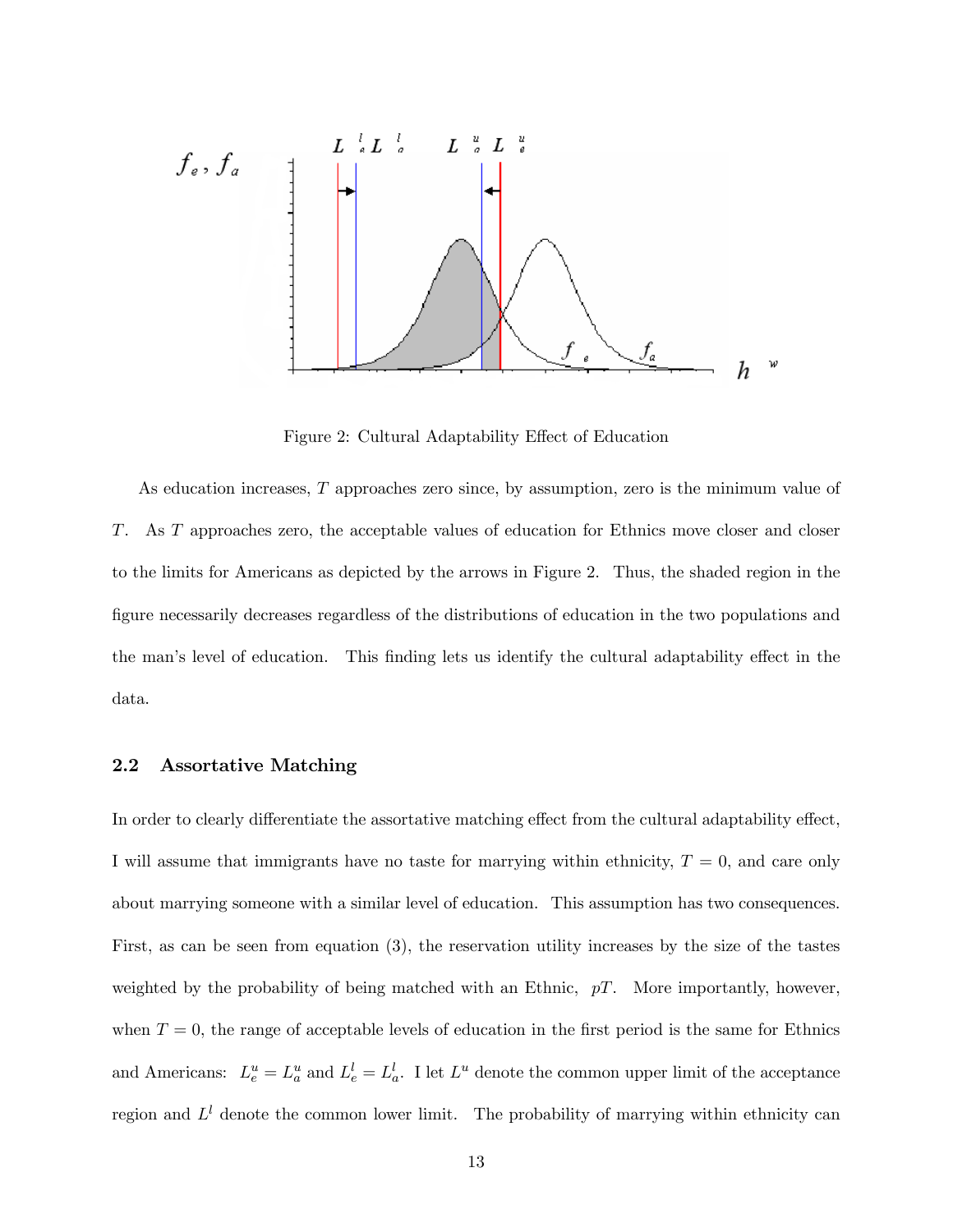

Figure 3: Probabilty of Endogamy when  $T=0$ 

then be written

$$
Pr(\text{Endogamy}) = p + p(1 - p)\{[F_e(L^u) - F_e(L^l)] - [F_a(L^u) - F_a(L^l)]\}
$$
\n(8)

Figure 3 depicts the preference portion of the probability of marrying within ethnicity for a person with a low level of education. The shaded region shows the probability of marrying within ethnicity above that which is implied by random matching. Notice that even with no preference for marrying within ethnicity, assortative matching on education can yield high endogamy rates if education distributions differ by ethnicity. As education increases, however, the acceptable limits shift rightward as shown by the arrows in Figure 4 to levels of education that are more frequent among Americans than Ethnics. Of course, when Americans typically have less education than Ethnics, the acceptance limits shift toward education levels that are more frequent among Ethnics.

Formally, the derivative of equation (8) with respect to the man's education is

$$
\frac{d\Pr(\text{Endogamy})}{dh} = p(1-p)\left(1 - \frac{dR/dh}{2\sqrt{-R}}\right)[f_e(L^u) - f_a(L^u)] -
$$
\n
$$
p(1-p)\left(1 + \frac{dR/dh}{2\sqrt{-R}}\right)[f_e(L^l) - f_a(L^l)]
$$
\n(9)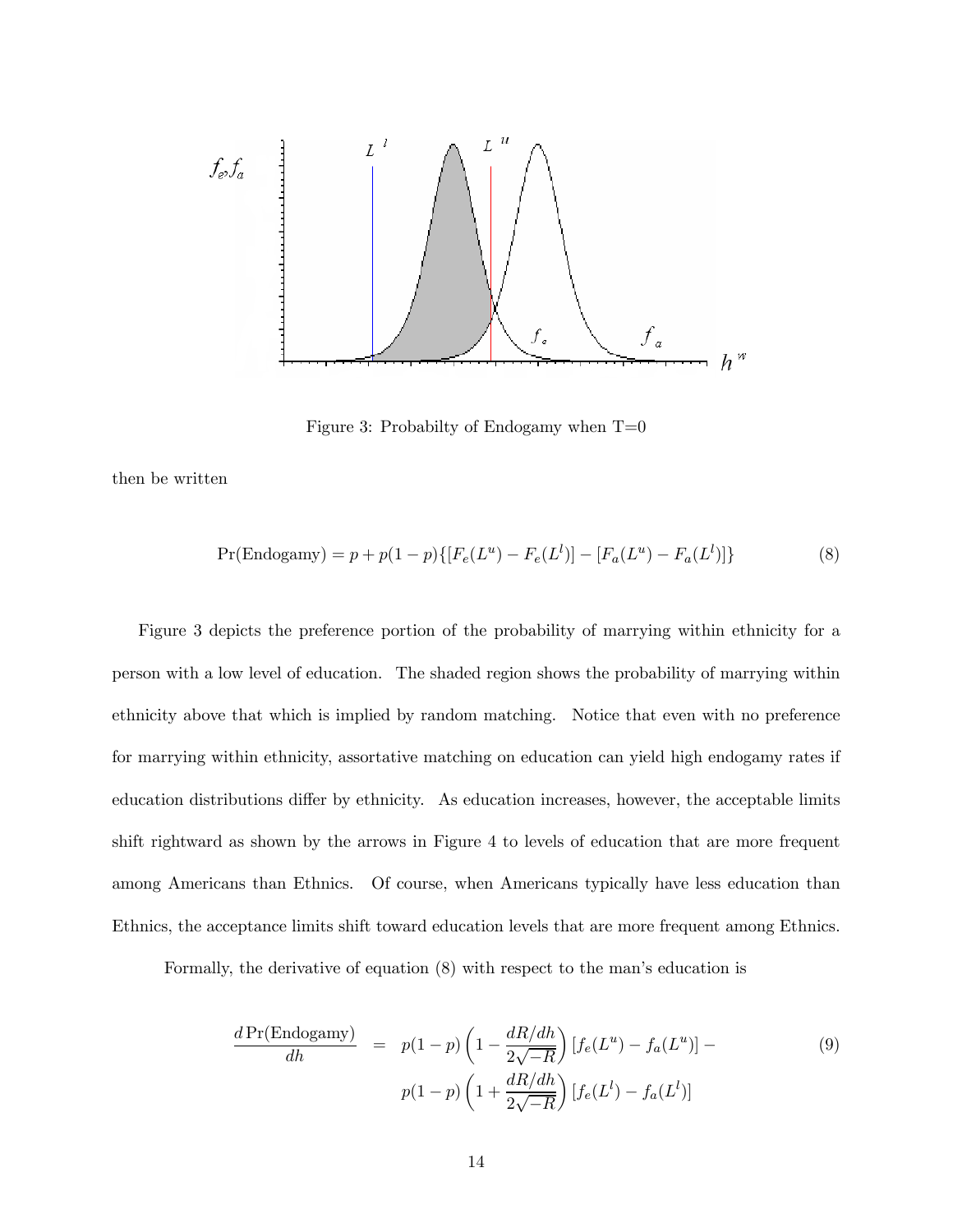The first component of equation (9) represents the change in endogamy due to the shift of the upper limit and the second component represents the change due the shift of the lower limit. More specifically,  $1 - \frac{dR/dh}{2\sqrt{-R}}$  represents the amount by which the right hand side of the acceptance region shifts with an increase in the man's education while  $1 + \frac{dR/dh}{2\sqrt{-R}}$  represents the shift in the left hand side of the acceptance region. Because of the quadratic loss resulting from differences in education levels between spouses, an increase in education of the man shifts the acceptance region (both the left and right hand side limits) to the right.

**Proposition 2** An increase in the man's education results in a shift to the right of the accepted values of education of possible wives.

$$
1 - \frac{dR/dh}{2\sqrt{-R}} > 0 \text{ and } 1 + \frac{dR/dh}{2\sqrt{-R}} > 0
$$

#### Proof: See Appendix A.

The effect of an increase in education on endogamy is illustrated in Figure 4. The darker shaded region represents the increase in endogamy resulting from the rightward shift of the right-hand limit while the lightly shaded region represents the decrease in endogamy resulting from the rightward shift of the left-hand limit. For the example depicted in the diagram, since the darker shaded region is smaller than the lightly shaded region, the increase in education will result in a decrease in endogamy. If the labels on the two distributions were reversed, as would be the case for an immigrant in a high education ethnicity, then an increase in education would result in an increase in endogamy. Thus, a very intuitive implication arises from the assortative matching theory: an increase in education will lead to a decrease in endogamy for people in low education ethnicities and an increase for people in high education ethnicities. In actuality, however, the model requires a few additional conditions in order to predict this result.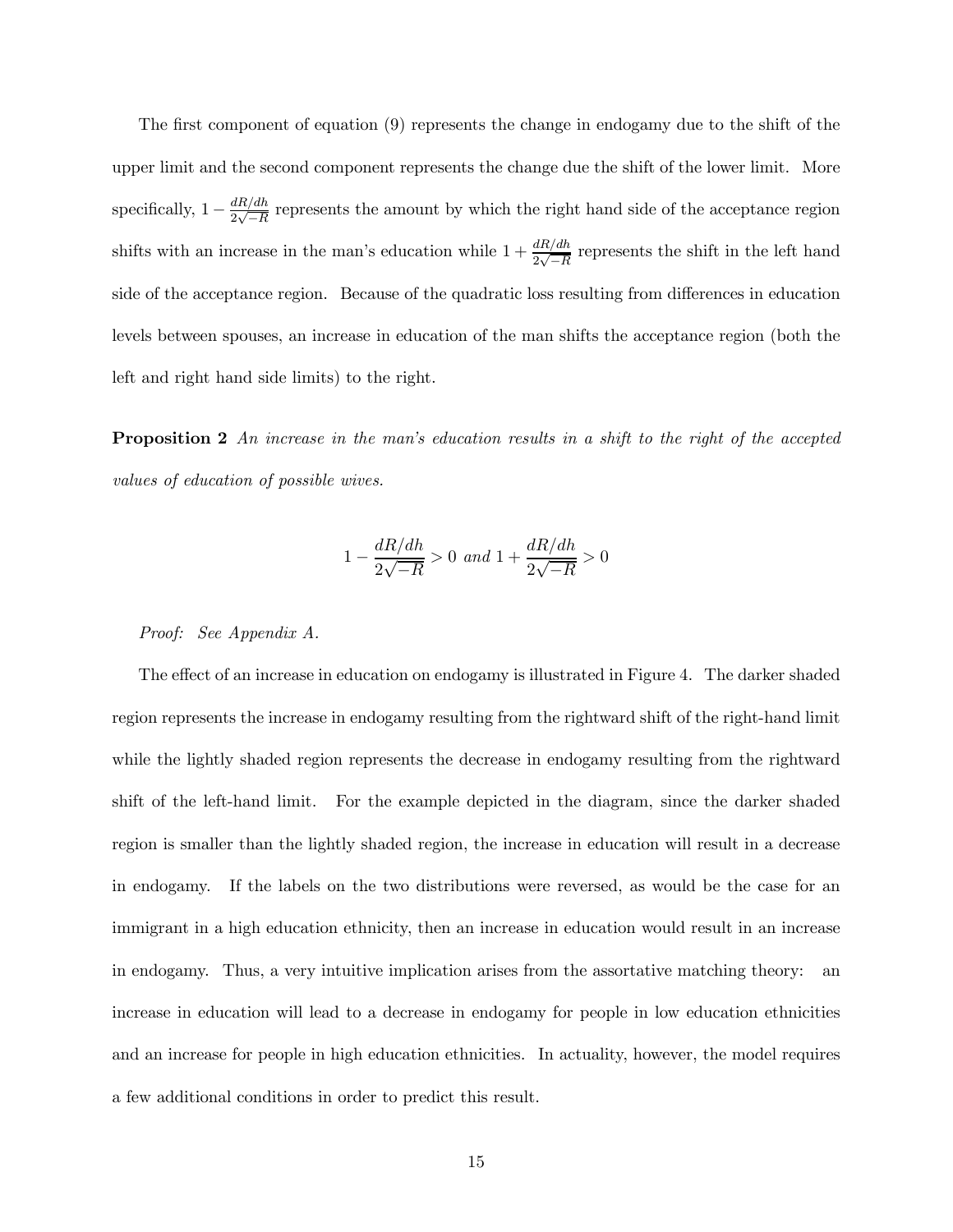

Figure 4: Assortative Matching Effect of Education on Endogamy

**Proposition 3** Assuming  $f_e$  and  $f_a$  are two continuous and identical distributions with different means but the same variance,  $T = 0$ , and  $\overline{h}_{e}^{w} < \overline{h}_{a}^{w}$ , then there exists an  $h^{*}(p, \sigma^{2}, \overline{h}_{a}^{w}, \overline{h}_{e}^{w})$  such that if either  $p > 1/2$  and  $h > h<sup>*</sup>$ ,  $p < 1/2$  and  $h < h<sup>*</sup>$ , or if  $p = 1/2$ , an increase in h will yield a decrease in the probability of marrying within ethnicity.

$$
\frac{d\Pr(Endogamy)}{dh} < 0 \text{ if } \overline{h}_e^w < \overline{h}_a^w
$$

If  $\overline{h}_{e}^{w} > \overline{h}_{a}^{w}$ , the opposite is true. That is, if either  $p < 1/2$  and  $h > h^{*}$ ,  $p > 1/2$  and  $h < h^{*}$ , or if  $p = 1/2$ , then an increase in h will yield an increase in the probability of marrying within ethnicity.

$$
\frac{d\Pr(Endogamy)}{dh} > 0 \text{ if } \overline{h}_e^w > \overline{h}_a^w
$$

Proof: See Appendix B.

For expositional purposes, I will defer a discussion of these conditions until Section 4. For now, it is enough to point that these conditions hold in general.

To summarize the implications of the model presented thus far, an increase in education always leads to a decrease in the probability of marrying within ethnicity through the cultural adaptability effect, but has differential implications through the assortative matching effect. The enclave effect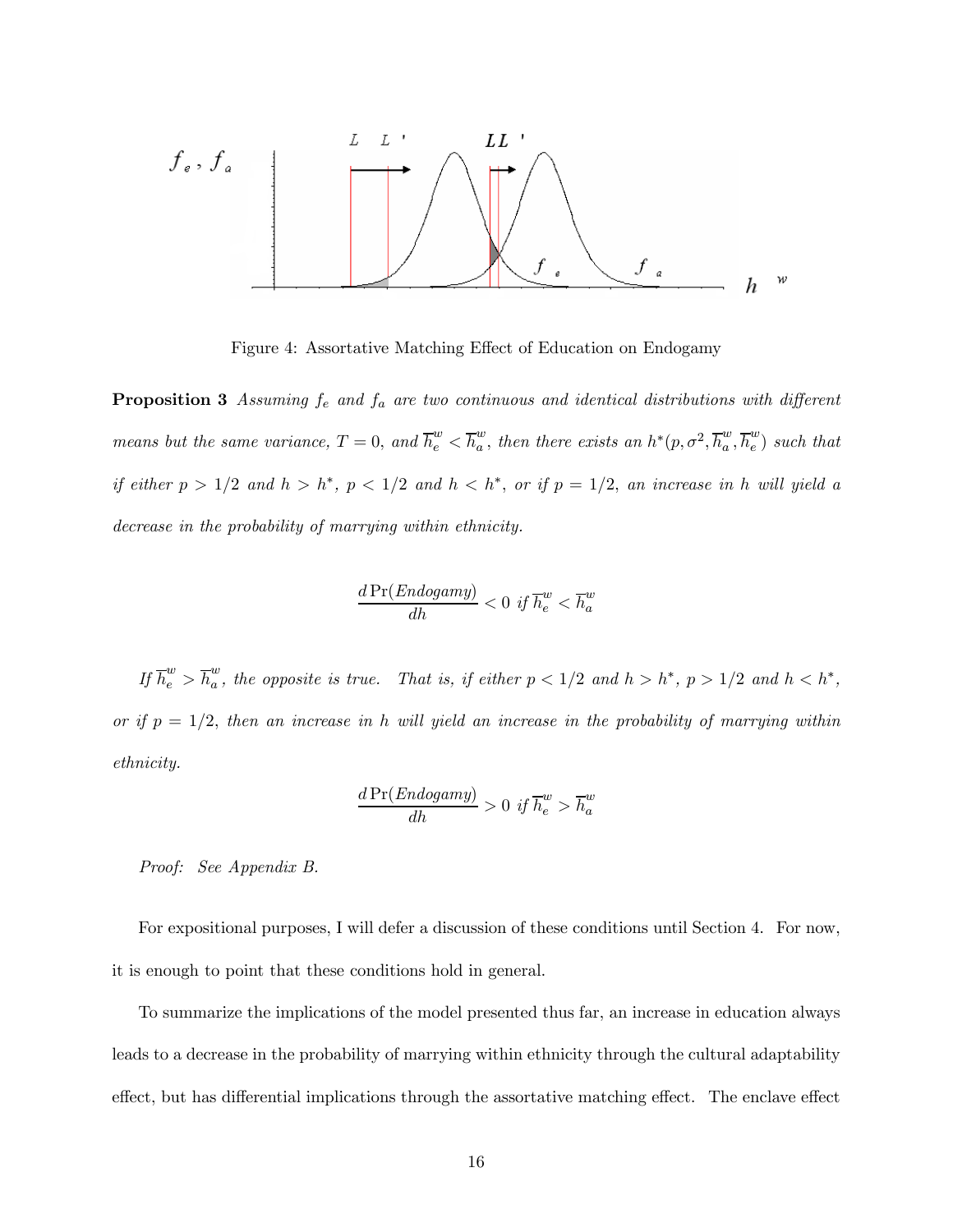is not directly modeled in that  $p$  is not written as a function of  $h$ . However, the enclave effect is accounted for in the empirical section of this paper when differentiating the cultural adaptability from the assortative matching effect.

#### 3 The Data

#### 3.1 Sample

This study uses the 1970 Form 2 PUMS metro sample in conjunction with the 1970 Fourth Count Population Summary Tape Files, SF 4. I study specifically the marriage decisions of secondgeneration immigrants because they are less likely to suffer from language barriers, and their exposure to U.S. marriage markets is clearer. Also, since a principle way immigrants can become U.S. citizens is through marriage to a native, marriage choices may depend a great deal on the type of visa immigrants hold (Jasso and Rosenzweig 1990, Jasso et al. 2000). By examining just the decisions of second-generation immigrants, who are by birth citizens of the U.S., motives behind interethnic marriages are clearer. This specific sample is used because Form 2 in census year 1970 was the last time census respondents were asked for their parents' country of birth.<sup>9</sup> I will only consider marriage decisions of native-born children with two foreign-born parents. Since the PUMS only reports the father's country of birth if both parents are foreign born, the ethnicity of second-generation immigrants is determined by the father's birthplace. Since, according to the 2000 Current Population Survey, 98.5 percent of all children with two immigrant parents are children of immigrant parents from the same country, I do not think this limitation influences the central results.

Because the 1970 PUMS is only a one percent sample of the U.S. population, it is very difficult

<sup>9</sup>Since 1970, a question on ancestry has been asked, but there is no way to know how many generations families have been in the U.S. It is also unclear what causes people to differentially associate with various ethnic backgrounds.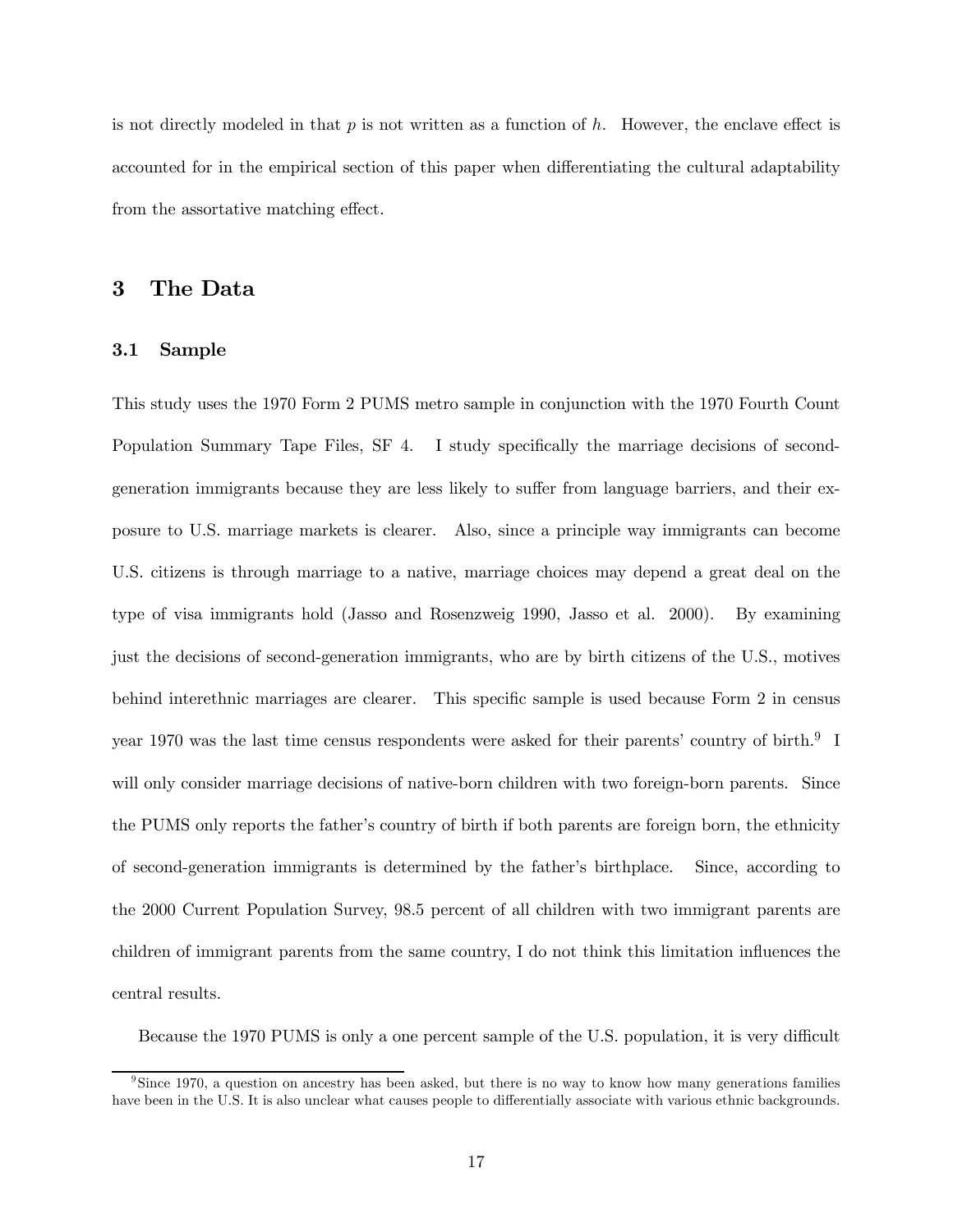to obtain accurate measures of the size of the ethnic group within close geographic proximity. The SF 4 contains 15 percent sample data inflated to represent the total U.S. population. Population items used in this analysis are counts of the foreign born and native born (of foreign or mixed parentage) constructed for each ethnicity at various geographic summarization levels. I am able to match the PUMS with the Summary Files by country, state, and county group subarea.<sup>10</sup> County groups are made up of an urban center and surrounding counties where economic activity is focused at the center. Since the central urban area is considered to be the labor market center, it is not unreasonable to believe that it is also the marriage market center. Many large county groups are divided into two or more subareas. These identify metropolitan areas or county components of metropolitan areas with more than 250,000 residents. In my sample, there are approximately 280 county group subareas. There are over 2 million individual observations in the PUMS and over 400 thousand married couples where the spouse is present in the household. The analysis presented in this paper is performed on the 39,943 married second-generation male immigrants within ethnicities with over 1000 observations in the sample. I have completed the same analysis on second-generation females and results are qualitatively the same.

#### 3.2 Variables

A second-generation male is considered to be ethnically intramarried in this analysis if his wife has at least one parent born in the country of birth of his father. Note that by this definition, a second-generation male will be considered ethnically intramarried if he marries an immigrant, a woman whose parents were both born abroad, or a woman with one parent born abroad, as long as the couple shares a common ethnicity. In more technical terms, y, the endogamy dummy, is equal

<sup>&</sup>lt;sup>10</sup>The finest geographic partition within the PUMS metro sample is the county group. The SF 4 files do not contain population counts for county groups, but do contain them for counties. I simply sum county counts within county group to get the county group information.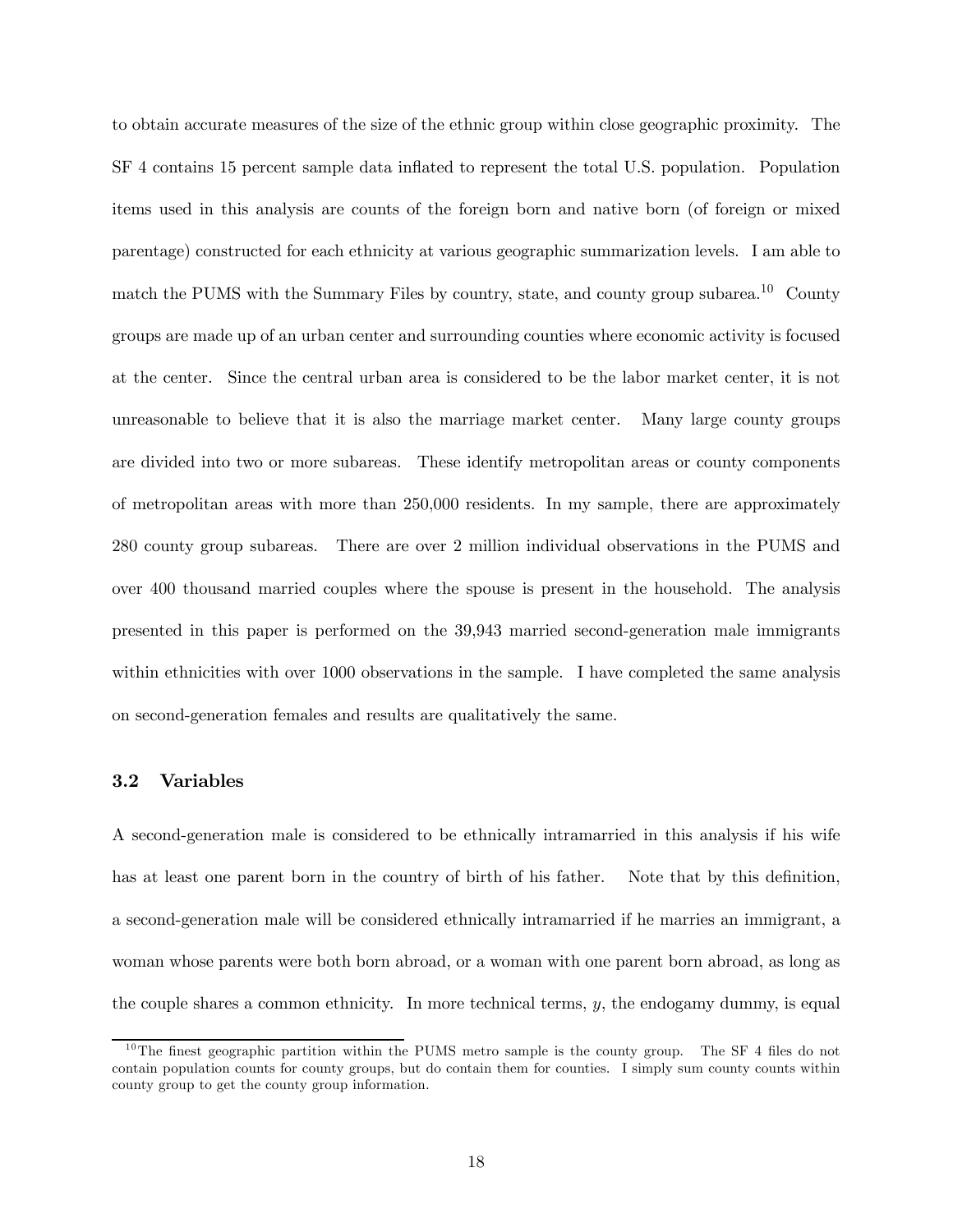to one if the ethnicity of the husband is the same as the ethnicity of his wife and zero otherwise.

In the PUMS, education is measured in levels. In order for the regression coefficients to be more easily interpreted, I construct the years of schooling variable by mapping these levels into the average number of years it takes for people to complete them according to Chiswick and DebBurman (2004). A dummy variable for whether or not English is a person's native language, is used as a proxy for ethnic identity which is in the  $X$  vector in the model. Parents choose the mother tongue of their children. Children of parents with strong ethnic attachments are more likely to have a non-English mother tongue and identify with their parents' country of birth (Stevens 1987). The Non-English Native Tongue variable takes on the value one if English is not the native tongue and zero if it is. Age is another variable in the  $X$  vector. Since children have gained more independence from parents as society has modernized in the past century (Kalmijn 1991), parental preference for the intramarriage of their children may be less of a salient factor in ethnic preferences of younger second-generation immigrants. The variable, Ethnic Group Size, is used as a proxy for the probability of meeting someone of the same ethnicity,  $p$ . It is constructed using the summary data file by dividing the number of people of that ethnicity (immigrant or native born with at least one parent born abroad) by the number of people in the population. When regressions are run for smaller geographic partitions than the entire country, average levels of education are also specific to the person's residence. For example, average education in ethnicity in the person's county group is used for the county group level regressions.

#### 3.3 Descriptive Statistics

Table 1 presents the distribution of types of spouses for second-generation male immigrants between the ages of 16 and 65. Note that even though Americans (3rd generation or above immigrants) make up around 85 percent of the population, only about half of second-generation men marry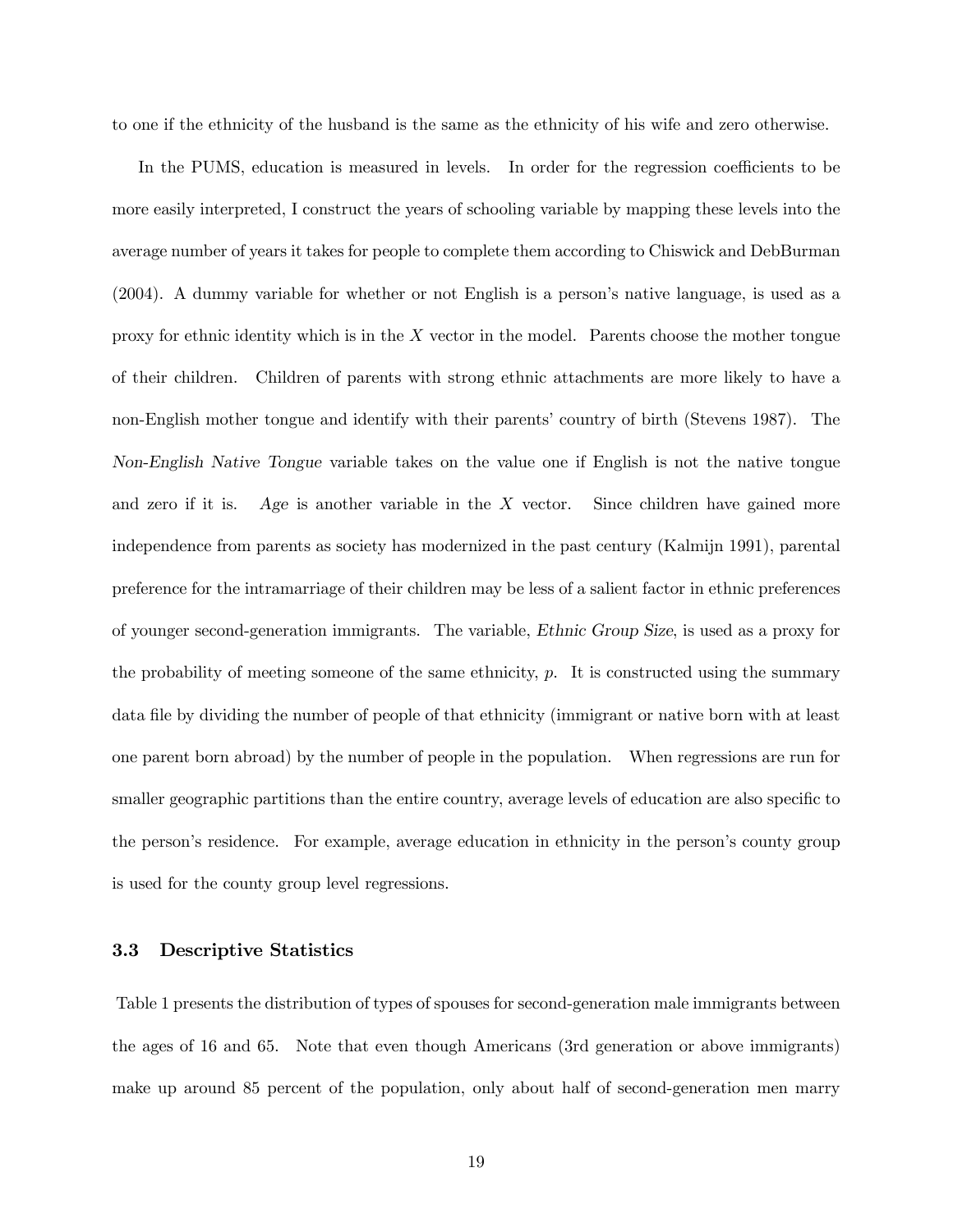| Marriage Type                       | Number | Percentage |
|-------------------------------------|--------|------------|
| Immigrant, Same Ethnicity           | 1252   | 33         |
| 2nd Generation, Same Ethnicity      | 8188   | 216        |
| American                            | 19949  | 52.7       |
| Immigrant, Differerent Ethnicity    | 2013   | 5.3        |
| 2nd Generation, Different Ethnicity | 6250   | 16.5       |
| Immigrant, Parents Same Ethnicity   | 189    | 0.5        |
| Total                               | 37841  | 100        |
|                                     |        |            |

Table 1: Frequencies of Marriage Types for Second-Generation Males

Americans. In fact, one in every four second-generation men marry within their ethnicity. Since second-generation immigrants as a group make up only around 3 percent of the entire population, the fact that 21 percent of second-generation immigrants marry second-generation women of their own ethnicity is something to be noticed.

The prevalence of endogamous marriages becomes even more apparent when comparing actual rates of endogamy with endogamy rates implied by random matching for each ethnicity. As seen in Table 2, for example, since Italians constitute 2.09 percent of the population of the U.S., random matching within the U.S. would imply an endogamy rate of 2.09 percent. The actual endogamy rate of 43 percent is over 20 times this amount. As discussed previously, it may not be reasonable to compare endogamy rates to the rates implied by random matching within the entire country since marriage markets do not extend to the entire country. Since immigrants and their children tend to live in or near ethnic enclaves, it makes more sense to look at the ethnic population proportions within states and county groups. The average Italian lives in a county group in which Italians make up 5 percent of the population. This still is not even close to the endogamy rate of 43 percent. Even in the county group with the largest proportion of foreign stock of any particular ethnicity, Mexicans make up 40 percent of the population in that county group. As expected, the random matching rate of 40 percent within the county group is closer to the actual endogamy rate of 53 but it remains lower. Table 2 also presents ethnicity specific statistics on education levels. Notice that there are significant differences in average number of years of education among ethnicities. Average years of education ranges from a little over 8 years for Mexicans to over 12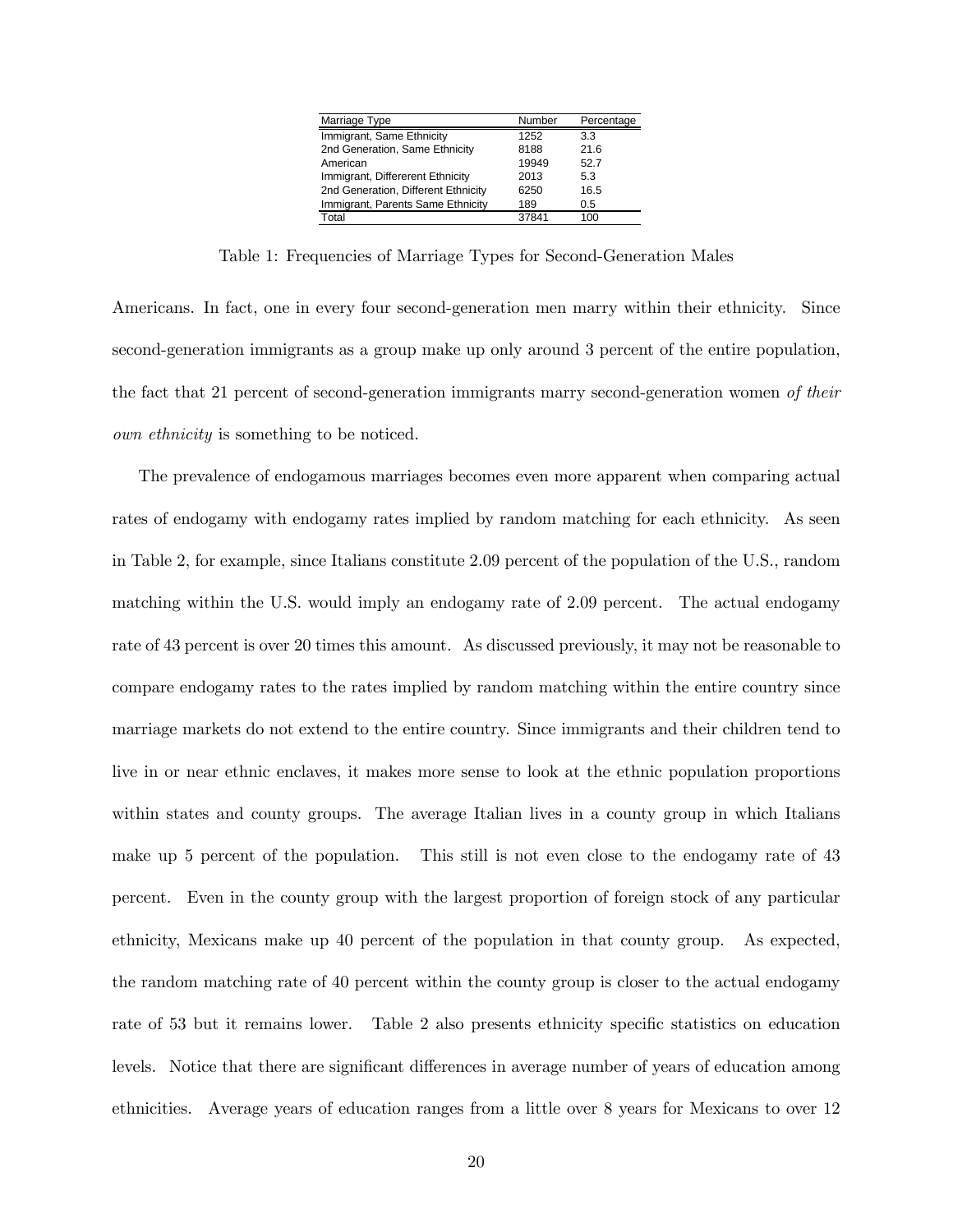| Ethnicity      | Endogamy Rate | Percentage of<br>Population in<br>Ethnicity | Average<br>Percentage of<br>Population in<br><b>Ethnicity in County</b><br>Group | Mean Years of<br>Schooling | Standard<br>Deviation |
|----------------|---------------|---------------------------------------------|----------------------------------------------------------------------------------|----------------------------|-----------------------|
| Canada         | 17.24         | 1.49                                        | 4.55                                                                             | 11.04                      | 3.06                  |
| Mexico         | 53.61         | 1.15                                        | 6.42                                                                             | 8.35                       | 3.98                  |
| Sweden         | 10.05         | 0.40                                        | 0.95                                                                             | 11.51                      | 2.73                  |
| Ireland        | 13.53         | 0.71                                        | 1.58                                                                             | 11.91                      | 2.79                  |
| Italy          | 42.92         | 2.09                                        | 5.10                                                                             | 10.43                      | 2.85                  |
| Austria        | 12.65         | 0.48                                        | 0.81                                                                             | 11.03                      | 3.04                  |
| Czechoslovakia | 17.54         | 0.37                                        | 0.85                                                                             | 10.53                      | 2.80                  |
| Germany        | 10.41         | 1.78                                        | 2.39                                                                             | 11.02                      | 3.03                  |
| Hungary        | 11.58         | 0.30                                        | 0.56                                                                             | 10.94                      | 2.87                  |
| Poland         | 31.75         | 1.17                                        | 2.44                                                                             | 10.56                      | 3.05                  |
| Yugoslavia     | 19.98         | 0.22                                        | 0.53                                                                             | 10.87                      | 2.77                  |
| Lithuania      | 20.02         | 0.16                                        | 0.33                                                                             | 11.07                      | 3.03                  |
| Russia         | 34.75         | 0.96                                        | 2.22                                                                             | 12.29                      | 3.10                  |

Table 2: Descriptive Statistics by Ethnicity

|                 |         |              |          | Implied Endogamy Rates |                  |
|-----------------|---------|--------------|----------|------------------------|------------------|
|                 |         |              |          | 1970 Census,           |                  |
|                 |         |              |          | SF <sub>4</sub>        | <b>1970 PUMS</b> |
|                 | Number  | Education    |          |                        |                  |
| Years of        | Married | Distribution | Actual   | <b>Mean County</b>     | Mean             |
| Schooling       | Males   | of Females   | Endogamy | Group                  | Neighborhood     |
|                 |         |              |          |                        |                  |
| <b>Mexicans</b> |         |              |          | p=.07                  | p=.181           |
| $0 - 4$         | 15      | 0.24         | 0.72     | 0.44                   | 0.67             |
| $4-6$           | 193     | 0.30         | 0.65     | 0.16                   | 0.34             |
| $6 - 8$         | 252     | 0.13         | 0.63     | 0.08                   | 0.18             |
| $8 - 10$        | 764     | 0.25         | 0.50     | 0.04                   | 0.10             |
| $10 - 12$       | 228     | 0.05         | 0.36     | 0.03                   | 0.08             |
| $12 - 14$       | 266     | 0.02         | 0.47     | 0.02                   | 0.05             |
| 14-16           | 205     | 0.01         | 0.26     | 0.02                   | 0.05             |
|                 |         |              |          |                        |                  |
|                 |         |              |          |                        |                  |
| <b>Russians</b> |         |              |          | $p = 0.024$            | 0.078            |
| $0 - 4$         | 25      | 0.03         | 0.16     | 0.03                   | 0.08             |
| $4-6$           | 390     | 0.14         | 0.35     | 0.03                   | 0.08             |
| $6 - 8$         | 407     | 0.09         | 0.29     | 0.02                   | 0.05             |
| $8 - 10$        | 1312    | 0.47         | 0.42     | 0.02                   | 0.08             |
| $10 - 12$       | 493     | 0.12         | 0.38     | 0.02                   | 0.08             |
| $12 - 14$       | 661     | 0.09         | 0.38     | 0.03                   | 0.08             |
| 14-16           | 760     | 0.06         | 0.34     | 0.05                   | 0.15             |

Table 3: Evidence of Preferences for Ethnicity

years for Russians. Standard deviations are around three for all ethnicities.

Because of the substantial amount of dispersion in education levels across ethnicities, assortative matching on education implies that the distributions of education must be considered in order to get a sense for tastes for endogamy. For example, if there are only two ethnicities in a location and members of one ethnicity typically have lower levels of education than the other, then even if there are no preferences for ethnicity, there will be high endogamy rates simply due to assortative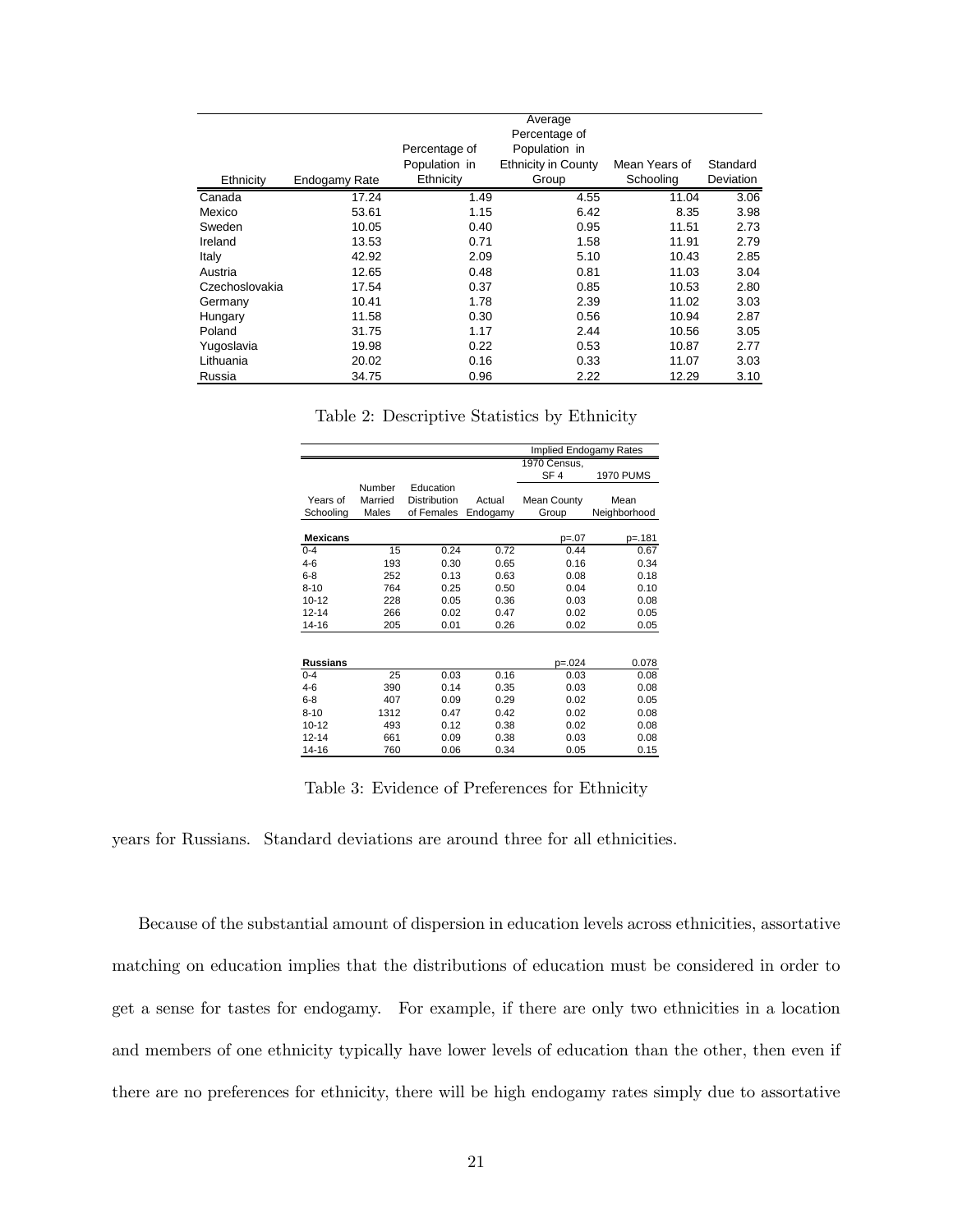matching on education. In Table 3, implied endogamy rates for Mexicans, the least educated ethnicity, and Russians, the most educated, are constructed by assuming that people randomly match within education group in close geographic proximity. Due to the limited sample size, I assume that within ethnicity, education distributions do not differ by geography. Since I know the education distributions for Mexicans and Russians as well as Americans, I can calculate implied endogamy rates for different measures of the relevant size of the ethnic group with a straightforward application of Bayes rule.11 As expected, the actual endogamy rates presented in column 4 of Table 3 tend to decrease as education increases for Mexicans and increase slightly for Russians. Implied endogamy rates shown in columns 5-6 mirror these patterns for two different estimates of the relevant size of the ethnic group.

In column 5, implied endogamy rates are calculated using the mean proportion of Mexicans living in each county group. Column 6 reports implied endogamy rates using Borjas' estimate of the mean proportion of Mexicans living in the neighborhoods of second-generation Mexicans  $(Bor$ ias 1995).<sup>12</sup> For all but the lowest educated group, actual endogamy rates range from being double to ten times as high as implied endogamy rates.

Russians are more educated and less segregated than Mexicans. Implied endogamy rates are highest for Russians with more than 16 years of schooling. Even when using the largest estimate of the relevant size of ethnicity, 7.8 percent, actual endogamy rates are 2 to 4 times as high as implied endogamy rates. To conclude, although assortative matching on education within close

$$
Pr(Match = e|H = h) = \frac{Pr(H = h|Match = e)Pr(Match = e)}{Pr(H = h)}
$$

 $11$ To be more specific, the implied endogamy rate is actually the probability of matching with an ethnic given that one must match with someone in the same education group. Thus,

where  $Pr(H = h) = Pr(H = h|Match = e)Pr(Match = e) + Pr(H = h|Match = a)Pr(Match = a)$ . The probability that the person is matched with someone of the same ethnicity is  $p$  while the probability that the person is matched with someone of a different ethnicity is  $1 - p$ .<br><sup>12</sup>Borjas admits that his estimates should be interpreted with caution since the mean number of observations in a

neighborhood is 26 and the interquartile range is 9.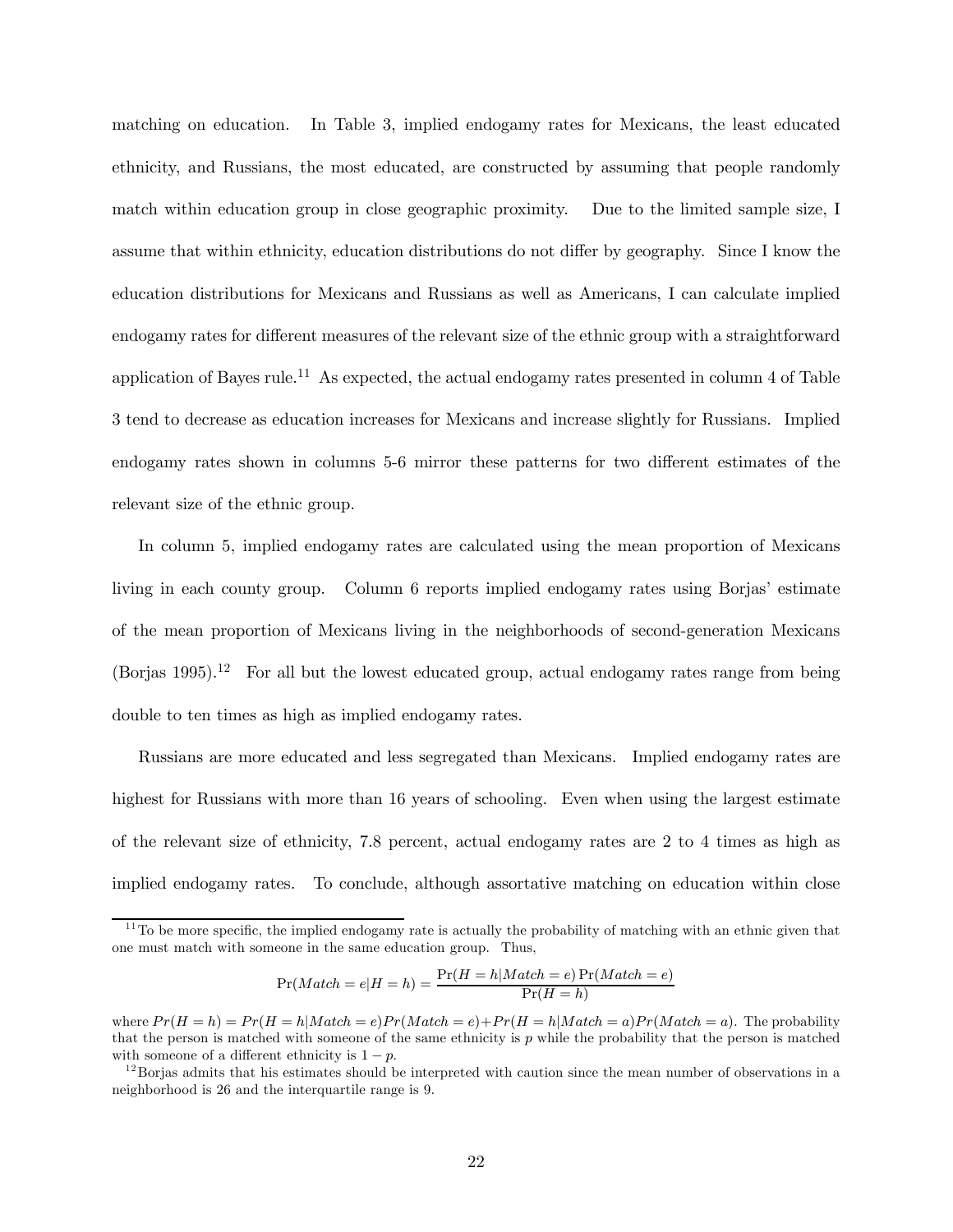|             |       | <b>Exogamous Couples</b> |       | <b>Endogamous Couples</b> |       | Αll           |  |  |
|-------------|-------|--------------------------|-------|---------------------------|-------|---------------|--|--|
|             | Mean  | Standard                 | Mean  | Standard                  |       | Mean Standard |  |  |
|             |       | Error                    |       | Error                     |       | Error         |  |  |
| Husband     |       |                          |       |                           |       |               |  |  |
| Age         | 49.36 | 9.89                     | 51.30 | 8.92                      | 49.90 | 9.67          |  |  |
| Schooling   | 11.46 | 3.30                     | 10.38 | 3.47                      | 11.16 | 3.38          |  |  |
| Non-English | 0.76  | 0.43                     | 0.88  | 0.32                      | 0.79  | 0.41          |  |  |
| Wife        |       |                          |       |                           |       |               |  |  |
| Age         | 45.75 | 10.14                    | 48.55 | 9.17                      | 46.53 | 9.96          |  |  |
| Schooling   | 11.46 | 2.53                     | 10.16 | 2.99                      | 11.10 | 2.73          |  |  |
| Non-English | 0.34  | 0.47                     | 0.84  | 0.37                      | 0.48  | 0.50          |  |  |

Table 4: Descriptive Statistics for Second-Generation Males and their Wives by Marriage Type geographic proximity explains a significant portion of endogamy rates, a considerable amount can only be attributed to preferences for marrying within ethnicity.

The cultural adaptability effect implies that tastes for ethnicity decrease as education increases. In terms of Table 3, this suggests that the difference between actual endogamy rates and implied endogamy rates should be decreasing as education increases for both ethnicities. In actuality, however, the difference is slightly increasing in education, but the effect is not statistically significant.

In Table 4, means and standard deviations of second-generation males are shown for various characteristics by whom they marry. Men who marry within their ethnicity have on average one year less of education than their intermarrying counterparts. Their wives follow this pattern almost exactly. For all of the different ethnicities and the population as a whole, education of the husband is positively correlated with education of the wife. Also note that, as implied by the model, the difference in average years of schooling between husband and wife is greater in exogamous couples than in endogamous couples. Men who marry within their ethnicity are slightly older than those who marry out. This suggests a downward trend in ethnic endogamy through time. Wives' ages follow the same pattern. Approximately eighty percent of all second-generation males do not have English as their native language. Not surprisingly, men with a non-English native tongue are more likely to marry within their ethnicity.

Figure 5 graphs endogamy rates by ethnicity and level of education. Ethnicities are ordered on the x axis by average years of schooling. The darker bars show endogamy rates for people with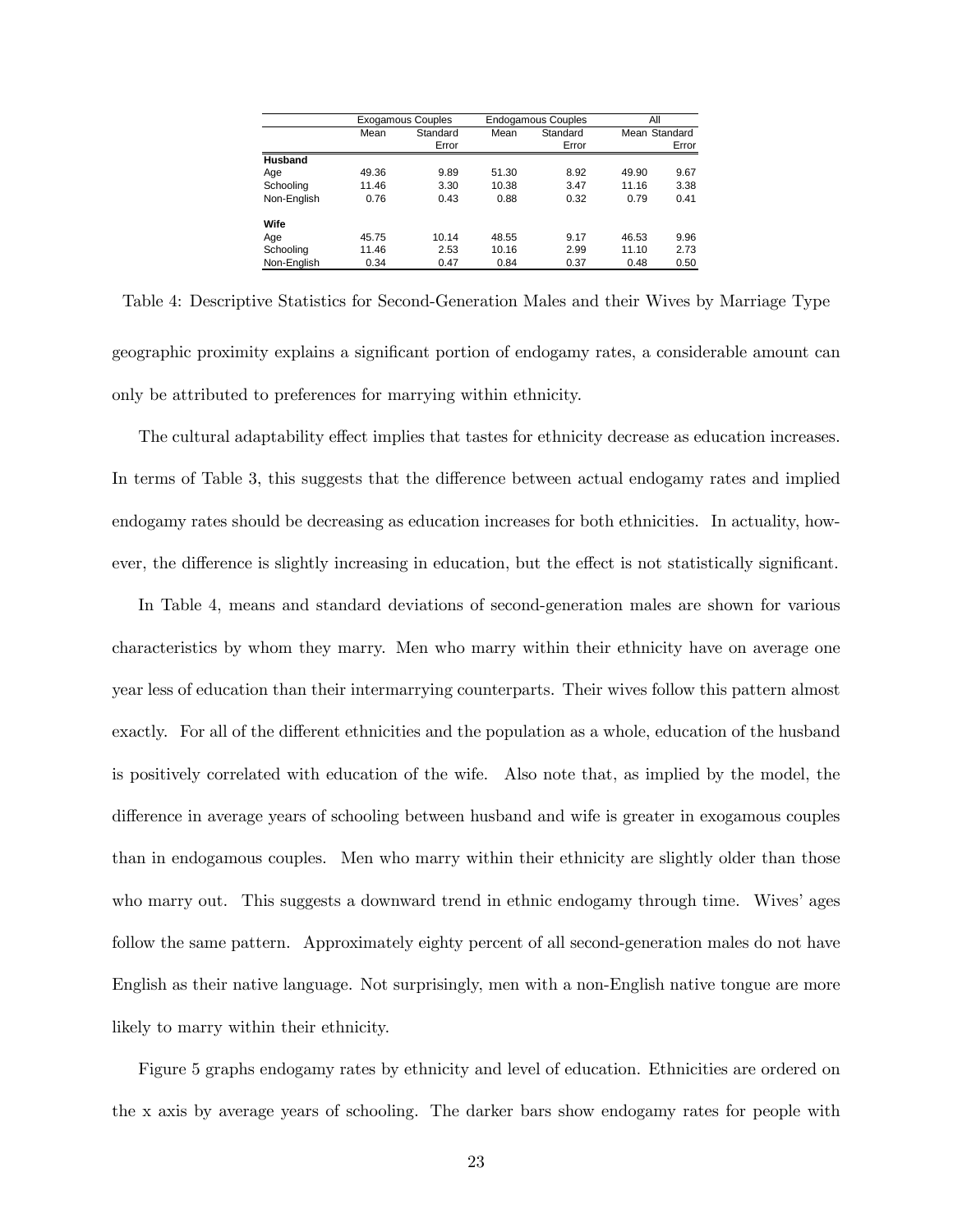

#### **Endogamy Rates by Ethnicity and Education**

Figure 5: Evidence of Assortative Matching on Education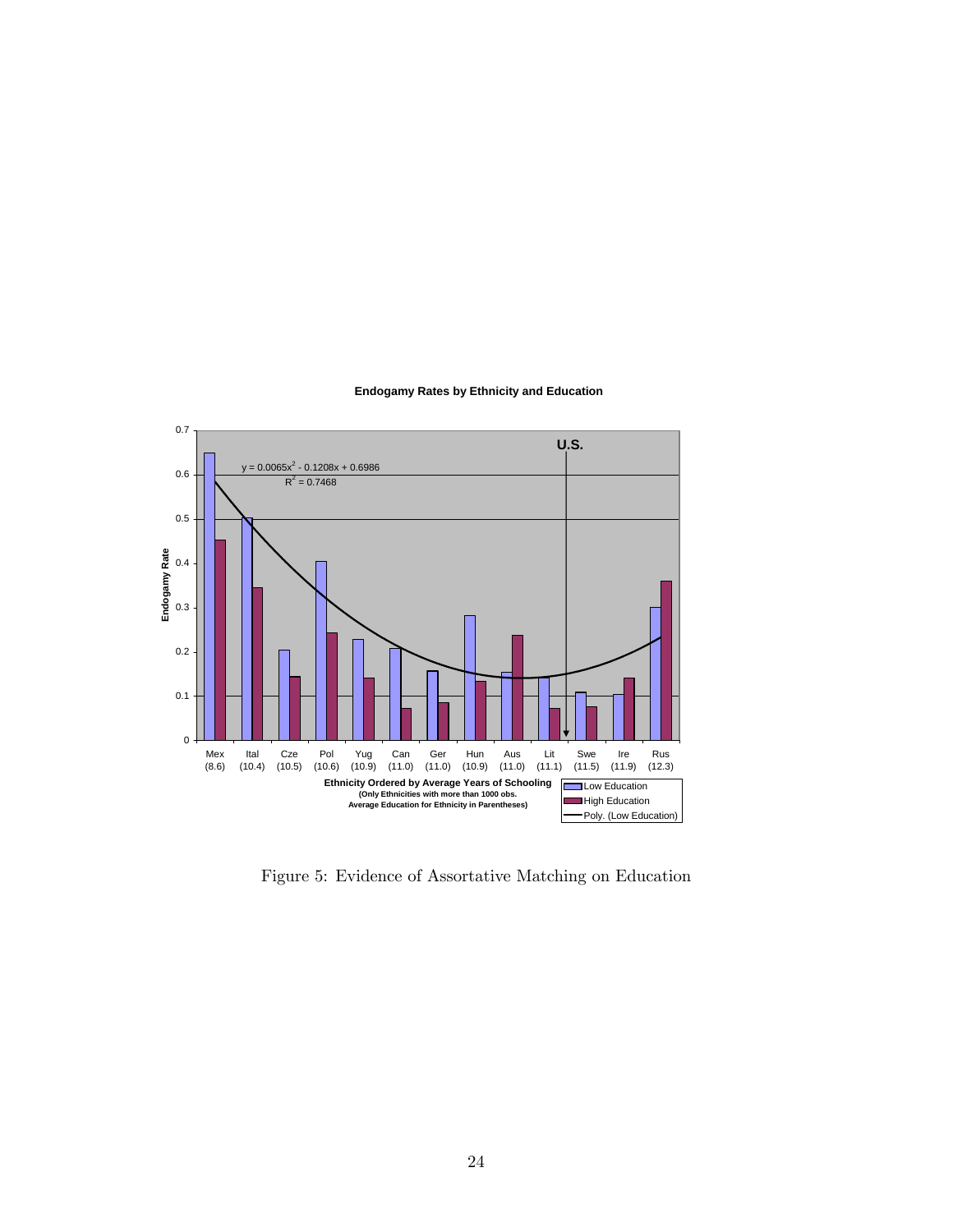education levels above the median for that ethnicity while the lighter bars show endogamy rates for people with education levels below the median. The black line in the middle marks the average level of education in the U.S. as a whole, 11.30. Superimposed on the bar chart is a fitted polynomial through the low education endogamy rates. As predicted by the assortative matching model, the curve has a U shape. That is, the highest endogamy rates are for ethnicities with average education levels furthest away from the average education in the U.S. population. Moreover, for ethnicities with average education levels less than the U.S. average, within ethnicity, highly educated people typically have lower endogamy rates than lowly educated people. The opposite is generally true for ethnicities with average education levels above the U.S. average. This suggests that assortative matching on education does in fact play an important role in explaining endogamy rates. However, for a more complete test, we turn to regression analysis.

#### 3.4 Empirical Specification and Results

To disentangle the cultural adaptability effect from the assortative matching effect of education on endogamy, I test for the differential impact of education depending on the average education in one's ethnic group. The following probit model is estimated:

$$
\Pr(y_{ijk} = 1) = \Phi(\beta_0 + \beta_1 h_{ijk} + \beta_2 h_{ijk} (\overline{h_{jk}^w} - \overline{h}_{ak}^w) + \beta_3 (\overline{h_{jk}^w} - \overline{h}_{ak}^w)
$$
  

$$
+ \beta_4 p_{jk} + \beta_5 p_{jk}^2 + \beta_6 X_{ijk})
$$
 (10)

In this model,  $y_{ijk}$  is a dichotomous indicator equal to one if man i in ethnicity j in geographical area  $k$  is married within his ethnicity and zero otherwise. In the empirical analysis, years of schooling is used to proxy for h, mean group schooling<sup>13</sup> for  $\overline{h}_{e}^{w}$  and mean schooling for  $\overline{h}_{a}^{w}$ . The

 $13$  Observations with averages constructed from fewer than 50 observations were dropped from the analysis.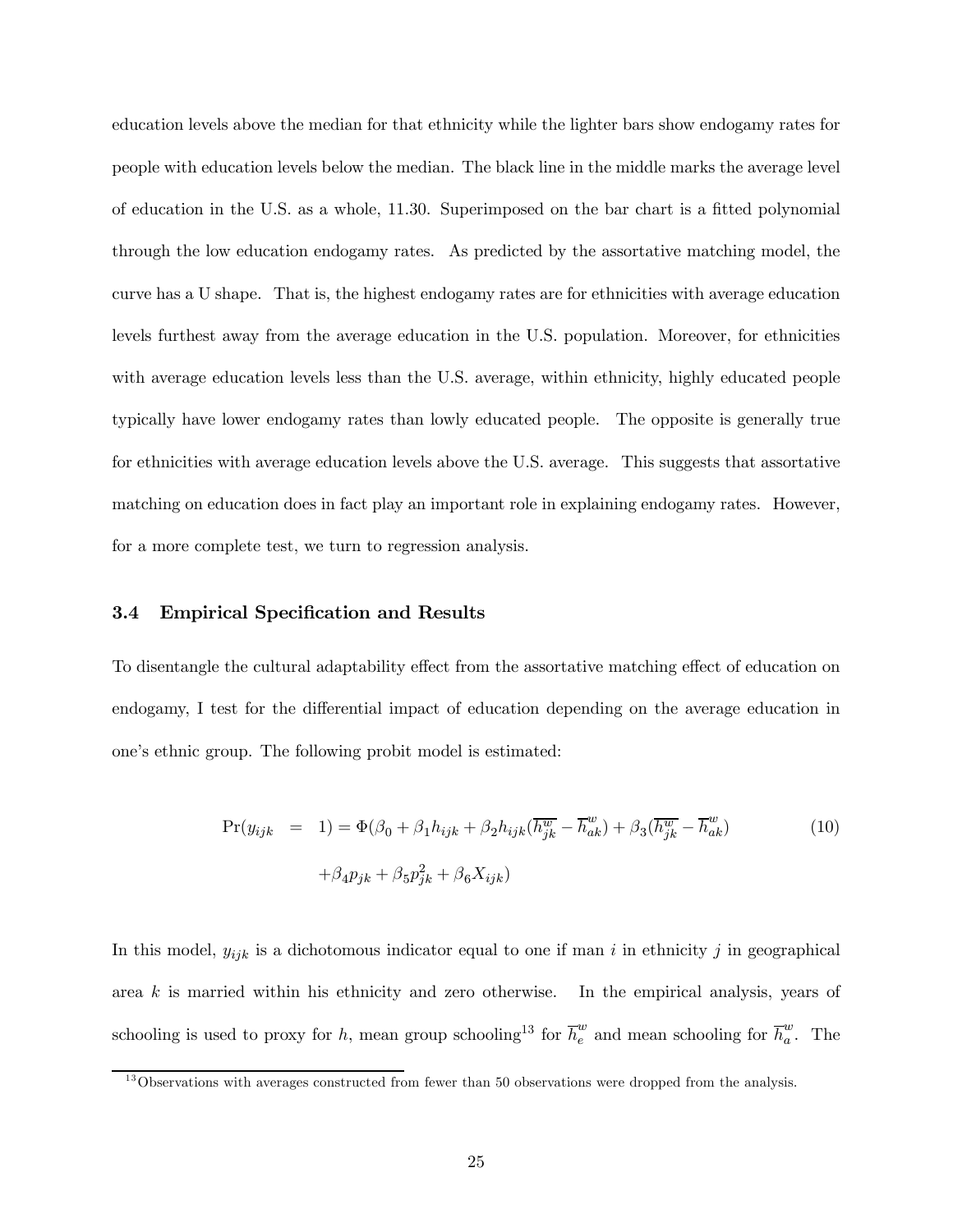| Endogamy                              |              | 2            | 3            |
|---------------------------------------|--------------|--------------|--------------|
|                                       |              |              |              |
| Schooling                             | $-0.019$     | $-0.012$     | 0.000        |
|                                       | $(-2.61)$ ** | $(-1.69) +$  | (0.04)       |
| Size of Ethnic Group                  |              | 4.506        | 4.162        |
|                                       |              | $(5.65)$ **  | $(5.07)$ **  |
| Size of Ethnic Group <sup>2</sup>     |              | $-8.550$     | $-8.355$     |
|                                       |              | $(-4.58)$ ** | $(-4.11)$ ** |
| Schooling X                           |              |              | 0.008        |
| (Mean Group Schooling-Mean Schooling) |              |              | $(2.11)^*$   |
| (Mean Group Schooling-Mean Schooling) |              |              | $-0.110$     |
|                                       |              |              | $(-5.05)$ ** |
| Age                                   | 0.006        | 0.008        | 0.009        |
|                                       | $(2.22)^*$   | $(3.37)$ **  | $(5.56)$ **  |
| Non-English Native Tongue             | 0.163        | 0.146        | 0.135        |
|                                       | $(5.70)$ **  | $(4.54)$ **  | $(5.39)$ **  |
| Observations                          | 20109        | 20109        | 20109        |

Robust z-statistics in parentheses

+ significant at 10%; \* significant at 5%; \*\* significant at 1%

Table 5: Probit Marginal Effects of Schooling on Endogamy

share of the population belonging to its ethnicity,  $p$ , is captured by ethnic group size. The vector of characteristics which capture tastes for marrying within ethnicity,  $X$ , includes age and non-English native tongue. Tables 5 and 6 report coefficient estimates of variants of equation (10) estimated as probit models. All errors are clustered on ethnicity.

The theoretical model implies that the effect of education through cultural adaptability is always negative while its effect through assortative matching depends on ethnicity. That is, assortative matching implies that an increase in education will lead to a decrease in the probability of marrying within ethnicity for people belonging to low education ethnicities while the opposite is true for those belonging to high education groups. In particular, the larger the difference between average education in the ethnic group and the rest of the population, the stronger will be the assortative matching effect. Thus, we expect  $\beta_1 < 0$  if the cultural adaptability effect is true and  $\beta_2 > 0$  if the assortative matching effect is true.<sup>14</sup> By including the proportion of the population

 $14$ Endogeneity may be of some concern in this analysis. For example, bachelors who care more about ethnicity may invest less in their own human capital. This, however, works against me in that it increases the probability of finding a significant cultural adaptability effect when in fact, cultural adaptability does not play a strong role in the marriage market. A potentially more problematic concern is if immigrants with high preferences for ethnicity in high education ethnicities obtain more education in order to facilitate finding a same-ethnicity spouse while those in low education ethnicities obtain less education for marriage market purposes. This story, however, only further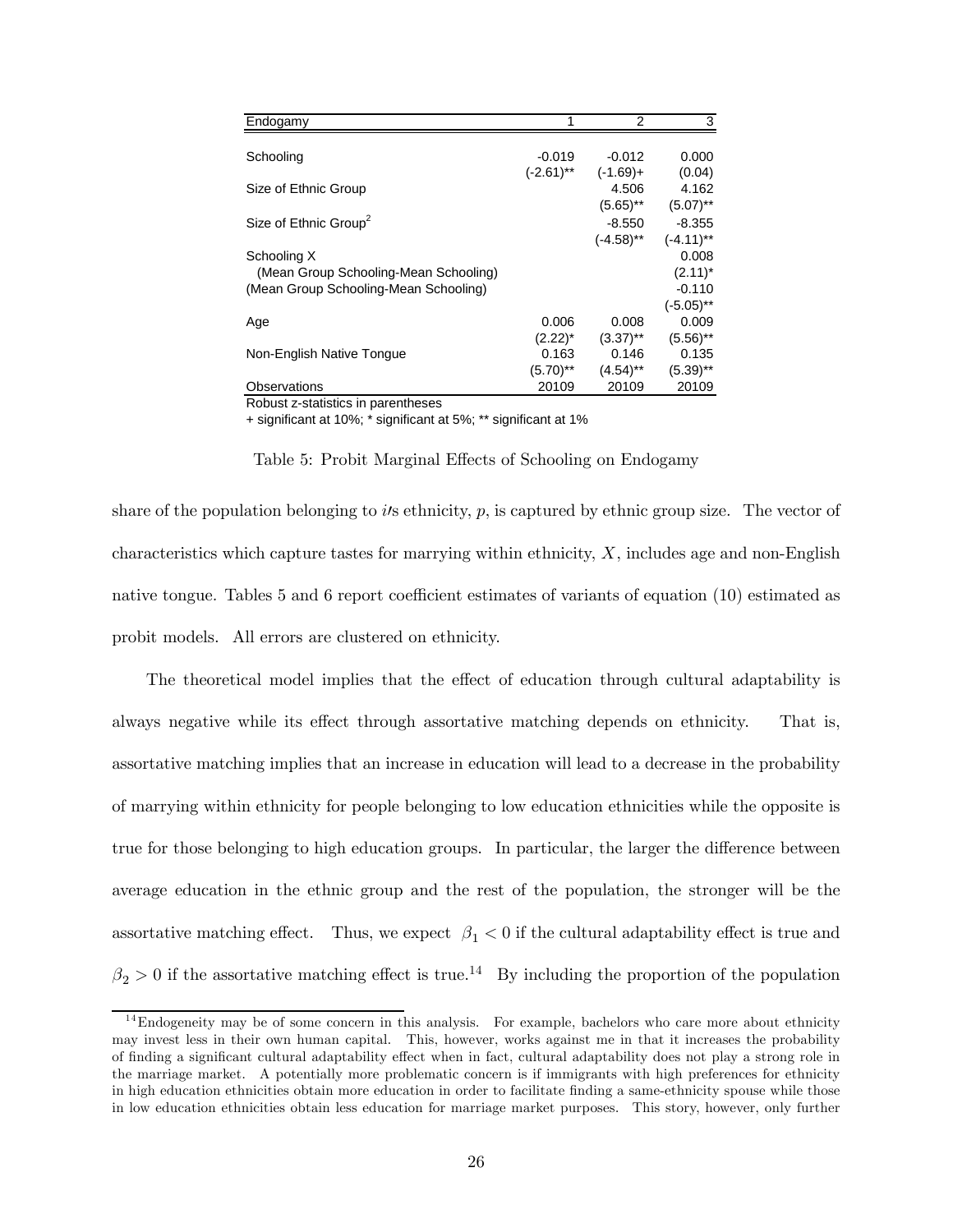| Endogamy                              | Country      | State        | County Group |
|---------------------------------------|--------------|--------------|--------------|
|                                       |              |              |              |
| Schooling                             | 0.001        | 0.005        | 0.000        |
|                                       | (0.1)        | (0.89)       | (0.04)       |
| Size of Ethnic Group                  | 30.724       | 9.12         | 4.162        |
|                                       | $(2.03)^*$   | $(4.23)$ **  | $(5.07)$ **  |
| Size of Ethnic Group <sup>2</sup>     | $-883.444$   | $-56.891$    | $-8.355$     |
|                                       | $(-1.53)$    | $(-2.58)$ ** | $(-4.11)$ ** |
| Schooling X                           | 0.009        | 0.009        | 0.008        |
| (Mean Group Schooling-Mean Schooling) | $(1.90)+$    | $(2.23)^*$   | $(2.11)^*$   |
| (Mean Group Schooling-Mean Schooling) | $-0.155$     | $-0.125$     | $-0.11$      |
|                                       | $(-3.83)$ ** | $(-4.54)$ ** | $(-5.05)$ ** |
| Age                                   | 0.007        | 0.009        | 0.009        |
|                                       | $(6.39)$ **  | $(5.76)$ **  | $(5.56)$ **  |
| Non-English Native Tongue             | 0.103        | 0.114        | 0.135        |
|                                       | $(4.56)$ **  | $(5.50)$ **  | $(5.39)$ **  |
| Observations                          | 39943        | 29041        | 20109        |

Robust z-statistics in parentheses

+ significant at 10%; \* significant at 5%; \*\* significant at 1%

Table 6: Probit Marginal Effects of Schooling on Endogamy for Different Geographic Partitions in his ethnicity living in this geographical area, any effect of education will be purged of the enclave effect. Although the formal proof is not included in this paper, the size of the ethnic group increases endogamy, but at a decreasing rate. This implies that  $\beta_4 > 0$  and  $\beta_5 < 0$ .

According to the enclave effect, as education increases, people tend to move out of ethnic enclaves and so have a lower probability of meeting potential spouses of the same ethnicity. The PUMs does not contain information about whether people grew up in ethnic enclaves and, if so, when they moved out. Thus, it is not possible to measure the enclave effect directly. However, if I assume that after acquiring education, people move to where they are living at the time of the survey, search for a spouse, marry, and remain in roughly the same location, the size of the ethnic group variable would completely purge  $\beta_1$  and  $\beta_2$  of the enclave effect of education. Admittedly, these conditions are quite strong, but biases resulting if these assumptions do not hold are not large. They will be discussed shortly.

Table 5 compares marginal effects from different specifications of a probit model conducted at the county group level. Notice that when education and controls for preferences for marrying within

enforces the importance of assortative matching in marriage markets.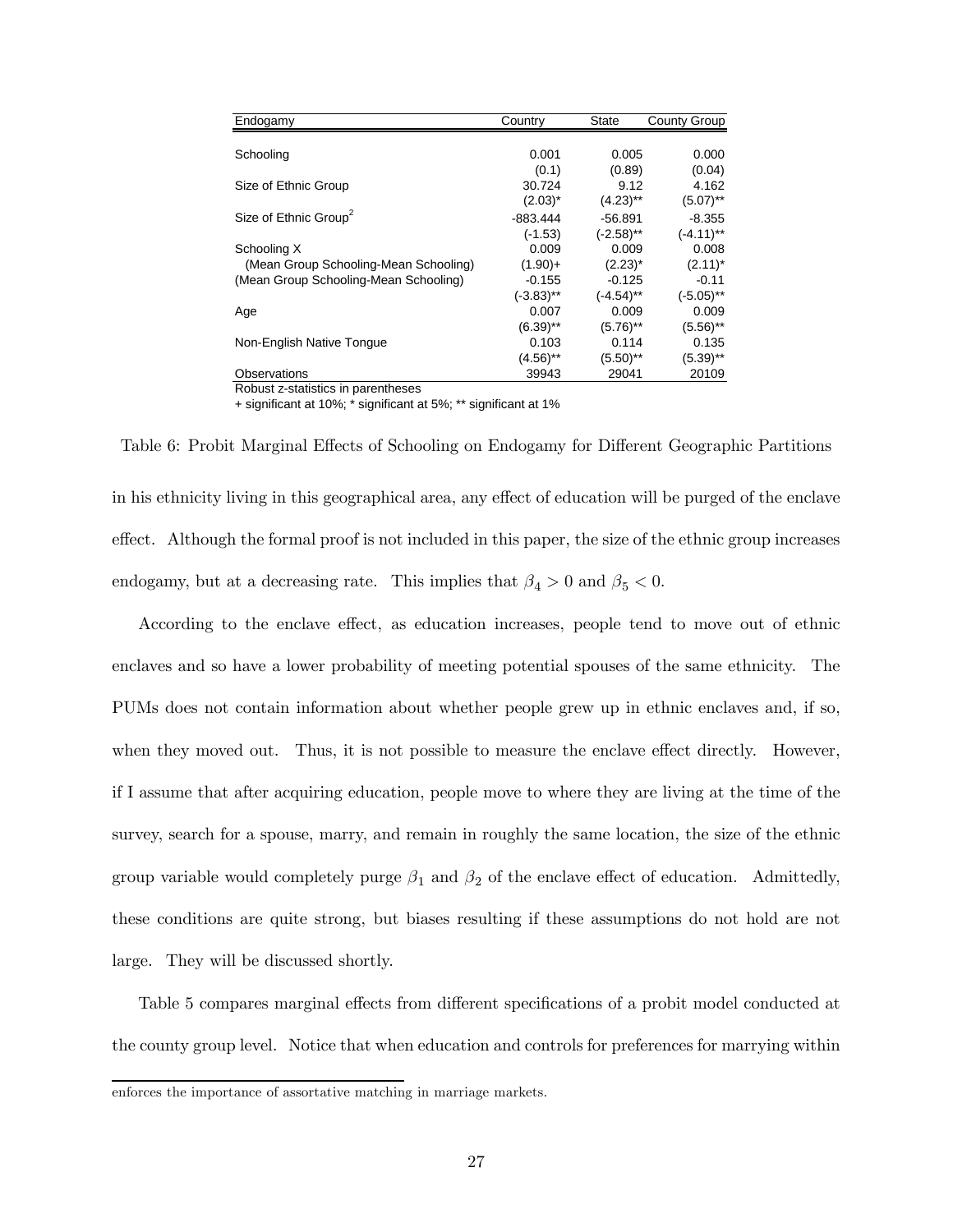ethnicity (Age and non-English native tongue) are the only variables included on the right hand side of the regression, education has a negative and significant impact on the probability of in-marriage. Regression results suggest that one more year of education leads to a .02 decrease in the probability of marrying within ethnicity. According to the model, the effect of education could be small either because there is simply little effect of education on the probability of interethnic marriage or because the different avenues through which education affects intermarriage (i.e. cultural adaptability effect, assortative matching on education effect, and enclave effect) have opposing effects that cancel each other out. Controls for endogamy preference have the expected signs. That is, second-generation immigrants with a non-English mother tongue are significantly more likely to marry within their ethnicity, and older people are more likely to marry within ethnicity.

When controlling for ethnic group size in specification (2), the effect of education alone (cultural adaptability effect) decreases by almost 50 percent and is only significant at the 10 percent level. As expected, the larger the ethnic representation in the county group in which a second-generation immigrant lives, the more likely he is to marry within his ethnicity. The negative coefficient on the square of ethnic group size suggests that the slope is decreasing in group size as predicted by the model.

The interaction term is added in specification (3) to differentiate the assortative matching effect from the cultural adaptability effect. According to the assortative matching theory, an increase in education has different effects depending on the ethnicity to which a person belongs. In fact, as seen in Table 5, leaving constant the portion of the effect of education that changes depending upon the ethnicity of the person, the effect of education alone is not statistically different from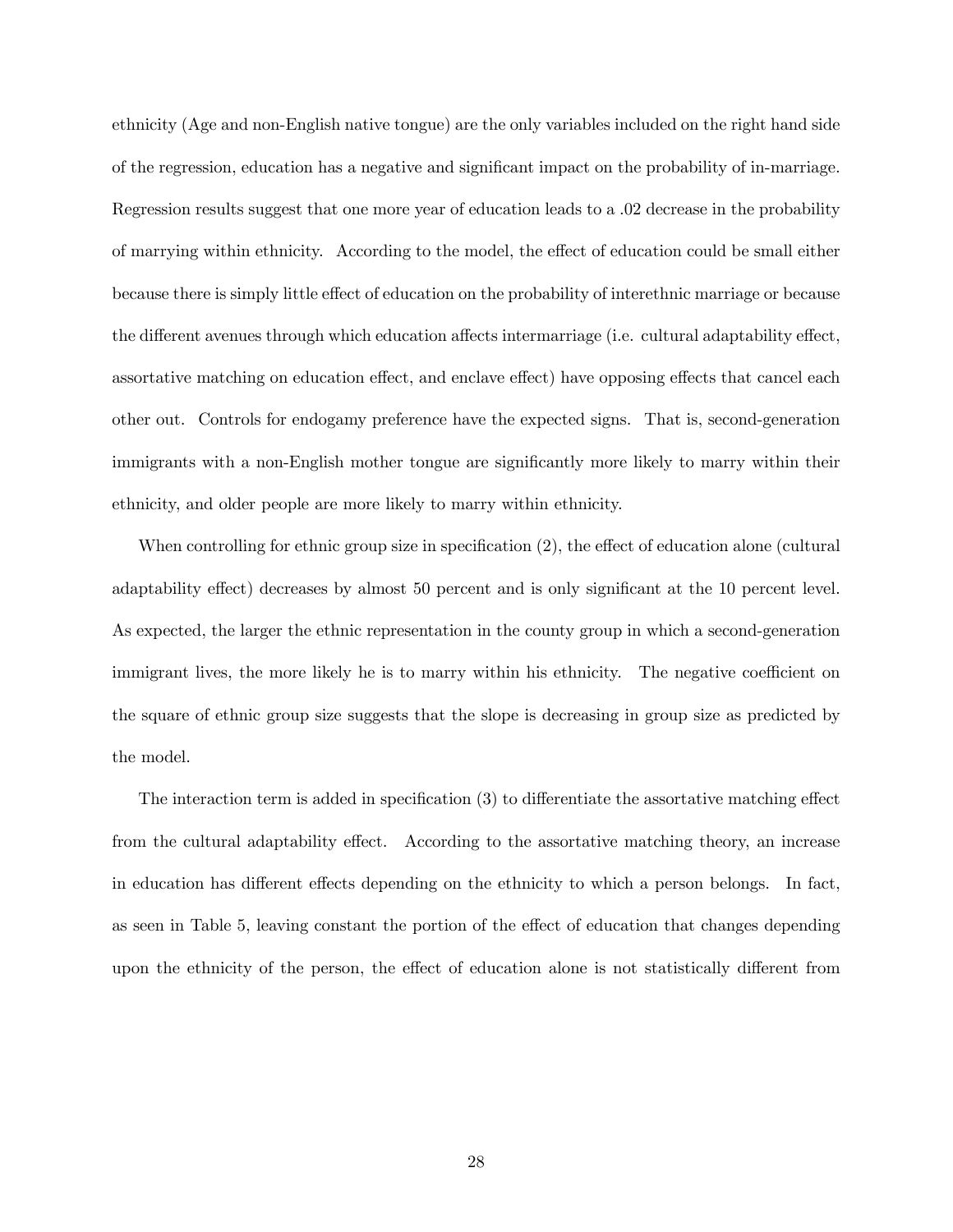zero. Thus, there is no support for the cultural adaptability effect of education.<sup>15,16</sup>

Specific examples are useful for interpreting the magnitude of the assortative matching effect of education. The effect of an increase in education has the greatest impact on second-generation immigrants from countries whose mean education values are very different from the rest of the population. For example, a Mexican second-generation male with an eighth grade education, the average education for Mexicans, will decrease his probability of marrying a Mexican by 2.36 percentage points,  $0+.008(8.35-11.30)$  by acquiring one additional year of education. (Mexicans have an average of 8.35 years of education while Americans have an average of 11.30.) This suggests that his decision to finish high school leads to an 8.4 percentage point increase in the probability of intermarriage. On the other hand, for an average Russian second-generation immigrant, an additional year of education increases his probability of intramarriage by 0.79 percentage points, 0+.008(12.29-11.30). Finishing college leads to a 2.94 percentage point increase in the probability of marrying another Russian.

As suggested above, some caution must be used in the interpretation of these results because two problems result from the poor measure of the opportunity of meeting others of the same ethnicity. First, the size of the ethnic group within an immigrant's close geographic proximity is endogenous in that people choose where to live, potentially for reasons related to the marriage market. If with more education, immigrants become more accepting of differences and thus more likely to both

<sup>&</sup>lt;sup>15</sup>It is unclear, however, whether parents' country of birth is the most appropriate measure of ethnicity. There are many countries with very different cultures within them, and these countries are more likely to have lower endogamy rates all else equal. For example, a Russian Jew may have more in common ethnically with a Polish Jew than a non-Jewish Russian. If this heterogeneity within countries is correlated with education, the coefficients on education may be biased. As a test of whether the coefficients are biased, I included a measure of religious pluralism (obtained from Barro and McCleary 2003) in the empirical specification. As expected, the coefficient on religous pluralism had a negative sign but the coefficients on the education variables remain almost exactly the same.

 $16$ There may be some concerns about endogeneity in this empirical analysis. For example, bachelors who care more about ethnicity of their spouses may invest less in their own human capital. This would bias the cultural adaptability coefficient downward. However, because the assortative matching effect has little empirical support anyway, this potential bias only accentuates my results. A potentially more problematic concern is if immigrants who want to marry co-ethnics acquire more education if they are in high education ethnicities and less education if they are in low education ethnicities. However, immigrants will only adopt this strategy if assortative matching on education is an important element of the marriage market. Thus, my central result remains.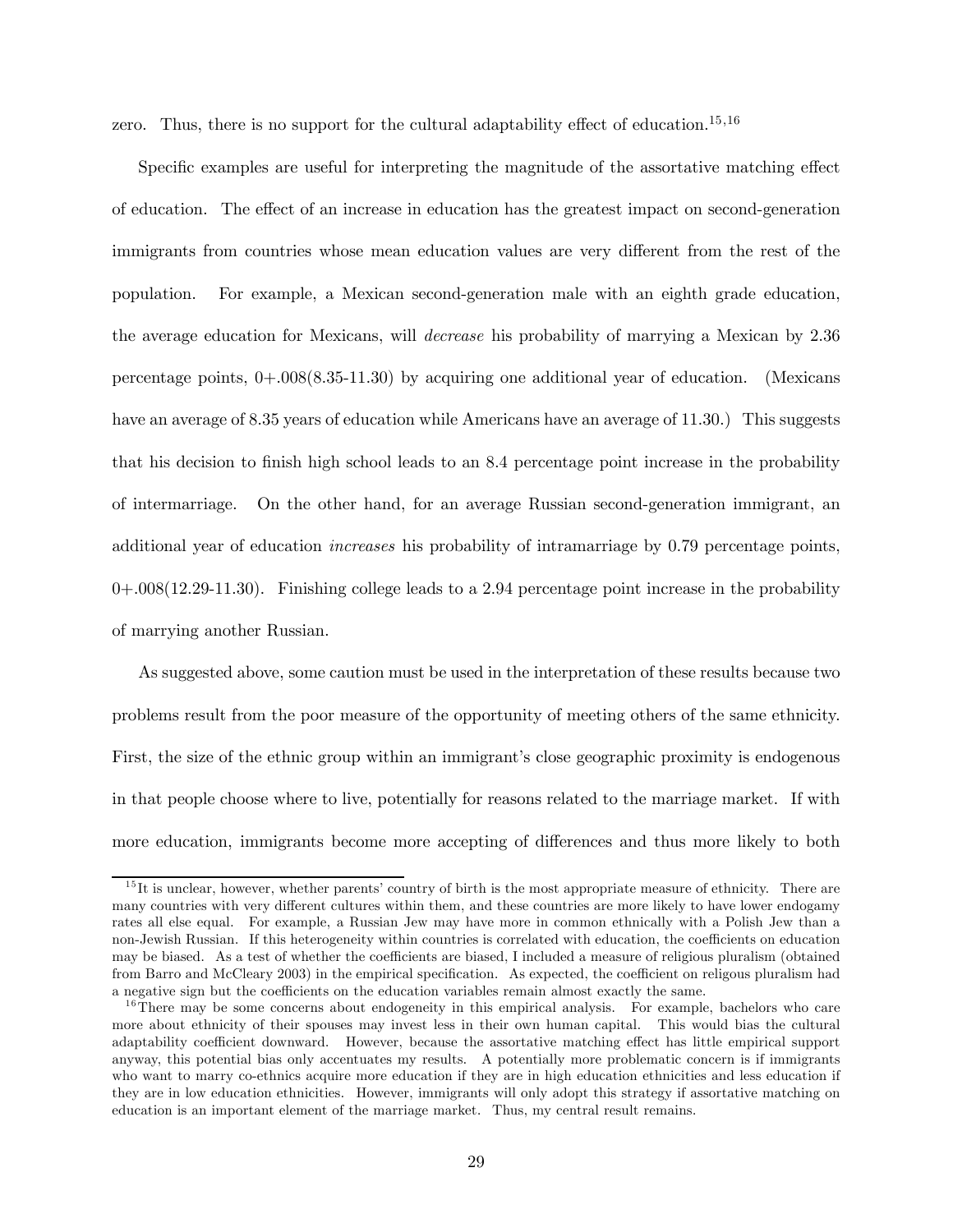move away from ethnic enclaves and marry an American, the cultural adaptability coefficient may be biased towards zero. In this scenario, just as predicted by the cultural adaptabililty hypothesis, education decreases preferences for ethnicity, but it may only affect marriage patterns through people's decisions about where to live and thus would not be captured in this analysis. The empirical literature suggests that education always has a nonnegative effect on outmigration, and so it is unlikely that the coefficient capturing the assortative matching effect is biased. For that coefficient to be biased, the effect of education on outmigration should depend on the ethnic group to which immigrants belong. Thus, we can interpret the cultural adaptability coefficient either as an upperbound of the true effect of education on preferences for ethnicity or as the cultural adabtability effect purged of its effect through location decisions.

Beyond these problems is the issue that the size of the ethnic group in this analysis is measured at the time and place of the survey as opposed to the time and place when and where married immigrants were searching for a spouse. It is conceivable that even immigrants who marry Americans for reasons unrelated to education or preferences for ethnicity are more likely to leave enclaves because their spouses are not bound to the enclave. Alternatively, immigrants may have been predominantly exposed to Ethnics when they were searching for a spouse but because of their education, they may have both married an American (by either the cultural adaptability or assortative matching effect) and moved away from their enclave post-marriage.

The signs of the bias differ depending on which story is told, but a few empirical techniques suggest that the bias is not large. First, the empirical analysis is run solely on those couples where the husband is living in the same county that he was living in five years previous to the survey date but the wife moved counties within the five years before the survey date. The presumption is that these couples married within that five year period and that the husband is facing roughly the same opportunity for endogamous marriage as he was while searching for a spouse. Estimating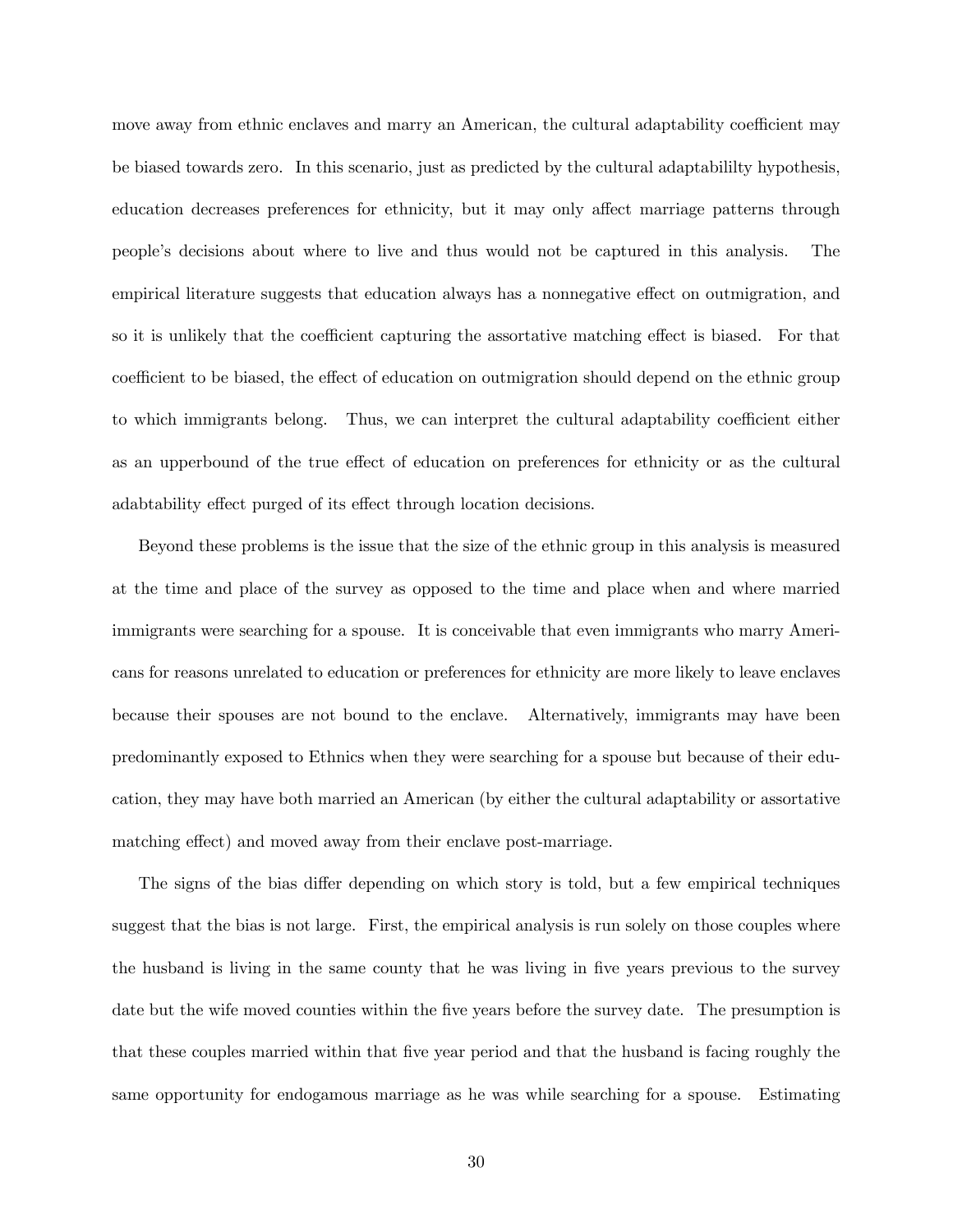equation (10) on this limited sample, I find that the coefficients on the education variables remain roughly the same in terms of size and significance, suggesting that although there may be a bias, it is not very large. I also ran the empirical analysis on the entire sample using the size of the ethnic group (at the time of the survey) in the man's state of birth, and again, the results do not change qualitatively. This technique does not control for the enclave effect in that it does not capture people's migration decisions as a result of an increase in education. However, if people are more likely to search for a spouse in their state of birth, necessarily pre-marriage, than in their state of residence at the time of the survey, then this measure of opportunity will be the more appropriate one. Moreover, the fact that the coefficients on education do not change suggests that my imperfect control for the enclave effect is not significantly biasing the results.<sup>17</sup>

It is not necessarily the case that the county group is the most relevant marriage market. Table 6 shows that for three different geographic partitions, assortative matching is the most important avenue through which education affects endogamy. I have also conducted the analysis above on marriage decisions of women and results are qualitatively the same.

#### 4 Testing the Validity of the Model

The previous section presented a spouse-search model which provided a way to differentiate the mechanisms through which human capital can affect marriage decisions. The validity of this identification strategy, however, rests on the soundness of the model from which it was derived. In this section, I provide support for the model by deriving some of its additional implications and testing them with data.

 $17$ Regression coefficient tables for both of these empirical tests are available from the author upon request.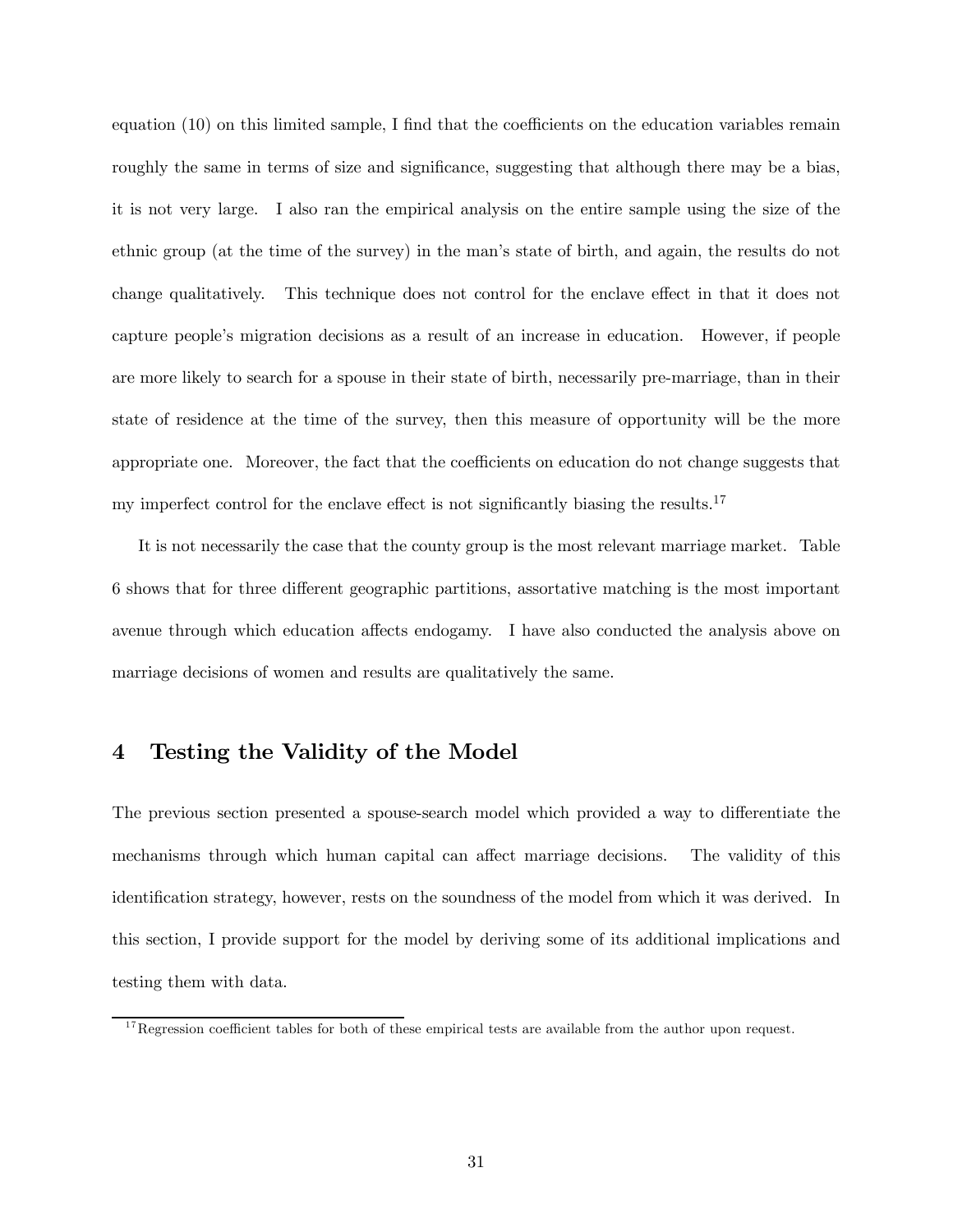

Figure 6: Change in the Probability of Intramarriage when  $p$  is High and  $h$  is Low

#### 4.1 Extremely High or Low Values of Spouse-Searcher Education

#### 4.1.1 Theory

Although it is very intuitive that an increase in education yields an increase in endogamy for people in high education ethnicities and a decrease for people in low education ethnicities, the model presented in Section 2 does not always predict this relationship. As formally described in Appendix B, even if variances in education are equal in the two populations, whether or not this relationship holds depends on two factors: the spouse-searcher's education,  $h$ , and the probability, p, that he is matched with someone of his ethnicity. Specifically, an increase in education can result in an increase in endogamy even for people in low education ethnicities if  $p$  is high enough and h is low enough or if  $p$  is low enough and h is high enough. Similarly, an increase in education can result in a decrease in endogamy for those in high education ethnicities if  $p$  and  $h$  are either both low enough or both high enough. For simplicity of exposition, I will continue under the assumptions that ethnicity of a spouse does not enter immigrants' utility functions, that is  $T = 0$ , and that variances of the education distributions of Ethnics and Americans are equal.

For pedagogical purposes, I will start with the case where  $p$  is neither high nor low but exactly  $1/2$ : Ethnics are just as likely to come across other Ethnics as they are Americans. This suggests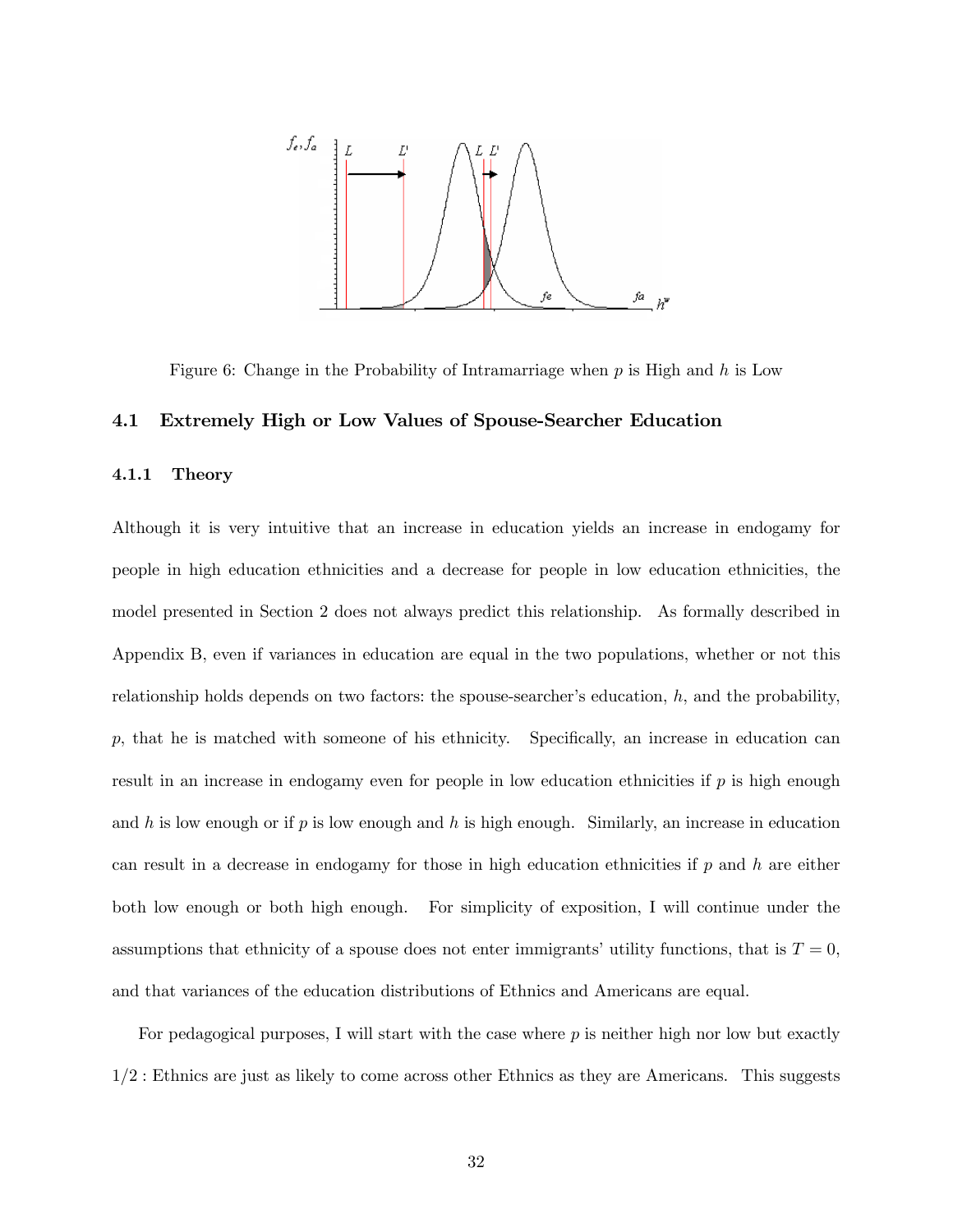

Figure 7: Change in the Probability of Intramarriage when  $p$  is Low and  $h$  is High

that the level of education corresponding with expected utility in the second period is fairly close to the education level corresponding with the intersection of the Ethnic and American education distributions. Moreover, it implies that the acceptance region limits always lie on opposite sides of the intersection (A formal proof is provided in Appendix B). Thus, even if a person in a low education ethnicity has a very low level of education, the rightward shift of his upper limit will always result in an increase in the probability of marrying an American. Similarly, if his education is very high, the rightward shift of the lower limit always results in a decrease in the probability of marrying an Ethnic.

Symmetric results follow when Ethnics typically have more education than Americans. The rightward shift of the left hand limit will result in a decrease in the probability of marrying an American even if the man's education level is very high. The rightward shift of the right hand limit will result in an increase in the probability of marrying an Ethnic if the man's education level is very low. To conclude, if  $p = 1/2$ , an increase in h will always lead to a decrease in endogamy for people in low education ethnicities and an increase in endogamy for people in high education ethnicities. This will not always be the case if  $p \neq 1/2$ .

Figures 6 and 7 are graphical representations of what can happen when h increases if  $p \neq 1/2$ . Consider a spouse-searcher with a very low level of education in a low education ethnicity living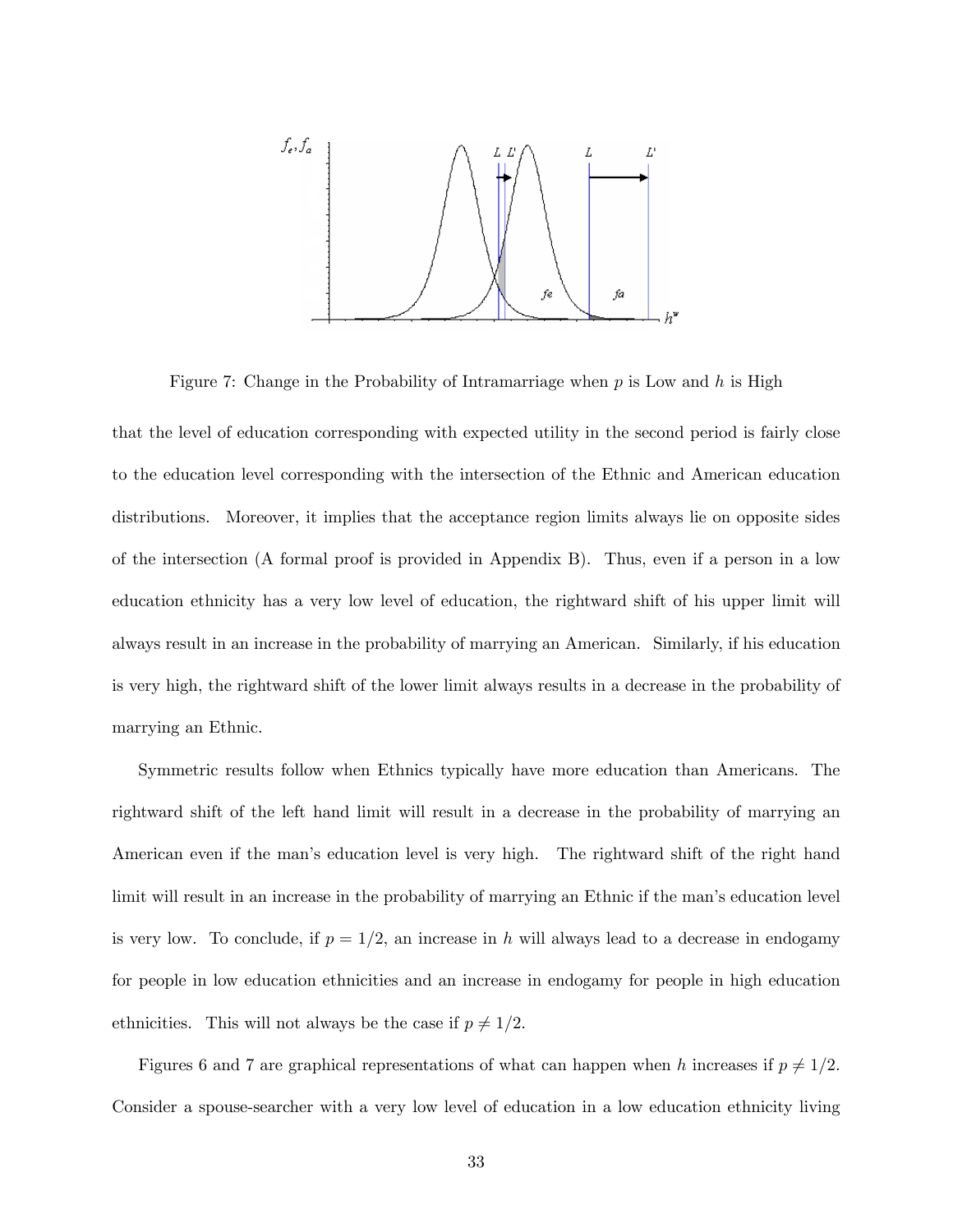in an area where he is considerably more likely to meet an Ethnic than an American. Figure 6 illustrates acceptance regions for the case where  $p$  is high and  $h$  is low. LL depicts the original acceptance region and  $L'L'$  shows how the region shifts with an increase in education. Notice that for both levels of education, the acceptance regions lie over education levels that Ethnics are more likely to have than Americans.<sup>18</sup> As seen in Figure 6, this means that an increase in education could actually result in an increase in the probability of marrying an Ethnic. The reason is that the increase in the probability of marrying an Ethnic due to the rightward shift of the right hand limit of the acceptance region, the darker shaded area in Figure 6, is greater than the decrease in the probability resulting from the rightward shift of the left hand limit, the lightly shaded area. More intuitively, because of the increase in the number of Ethnic marriages in the first period, fewer people are randomly matched with an American in the second period and thus the probability of ending up with someone of the same ethnicity actually increases.<sup>19</sup>

Using a similar logic, again under the assumption that Ethnics typically have less education than Americans, an increase in the probability of marrying an Ethnic could result for a very well educated man in a low education ethnicity if the probability of being matched with an Ethnic is very low. Figure 7 depicts the same density functions as Figure 6, but acceptance regions are shown for the case where  $p$  is low and h is high. This means that the Ethnic spouse-searcher has a level of education that more closely resembles the American average education than the Ethnic average and that he lives in an area with few fellow Ethnics. In this scenario, the entire acceptance

 $1<sup>8</sup>$ The condition that he is very low educated in a low education ethnicity implies that he is not likely to accept an American in the first period because Americans typically have much higher education levels than he does. The condition that probability of meeting someone of his own ethnicity is very high implies that the level of education corresponding with the expected utility in the second period is fairly close to the mean of the Ethnic distribution. This implies that the right-hand limit of the acceptance region lies to the left of the intersection of the two distributions.

 $19$  If spouse-searchers can choose to remain single if they end up with a particularly bad match, then this reversal in sign will not be as pronounced. The initial increase in endogamy in this scenario occurs because spouse-searchers become more likely to find acceptable matches in the first period. If the size of the ethnic group is large and education is low, these first period matches are most likely Ethnic. Thus, spouse-searchers become less likely to be randomly paired with an American who is most likely a bad match. If spouse-searchers can choose to remain single, then the particularly bad Ethnic-American matches will not form to begin with and so the increase in endogamy will not be as pronounced.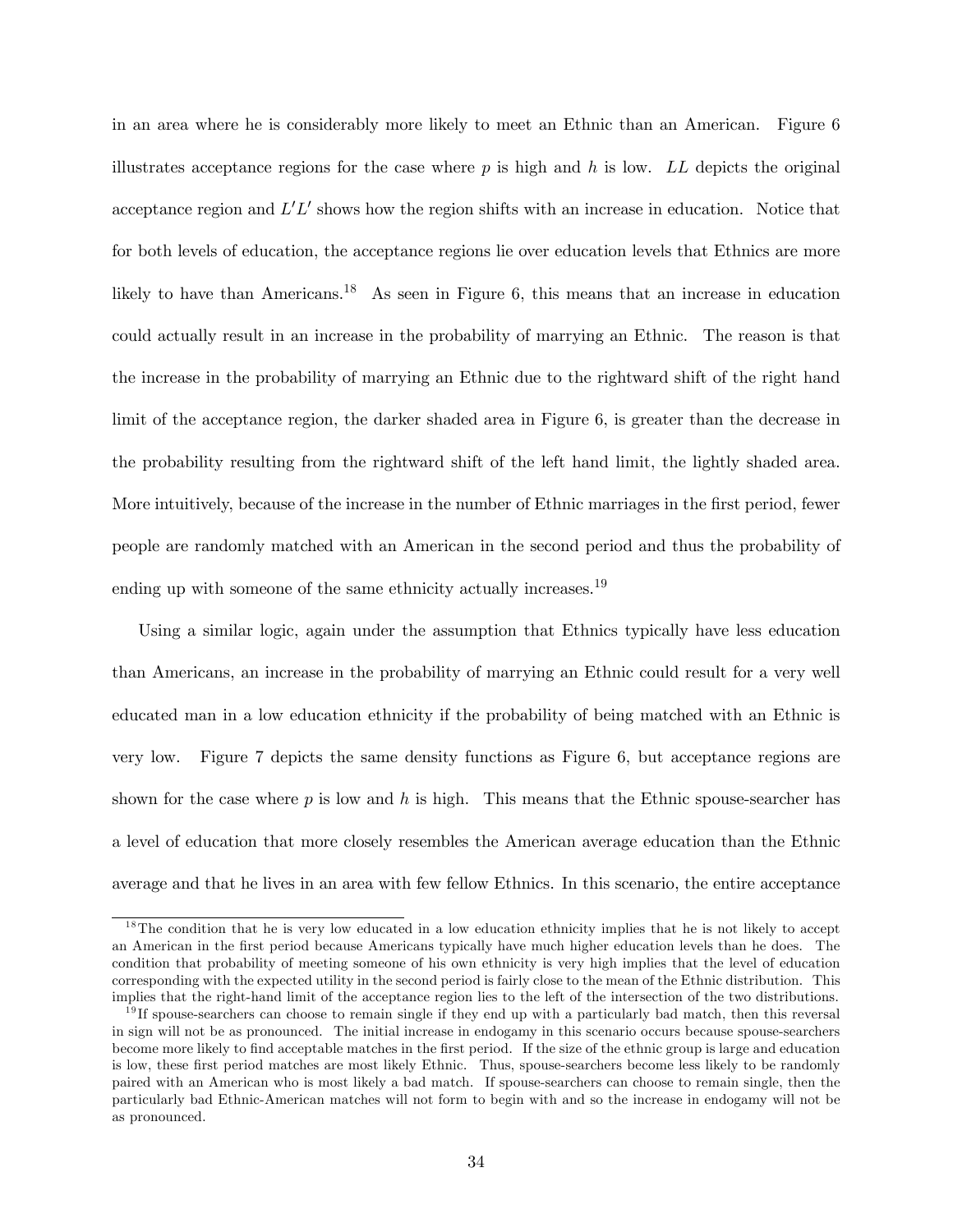|  | h low h high h low h high |  |
|--|---------------------------|--|
|  |                           |  |
|  |                           |  |
|  |                           |  |

Table 7: Effect of an Increase in Education by Education Level and Size of Ethnic Group

region lies over levels of education more common among Americans than Ethnics. As shown in Figure 7, the increase in the probability of accepting an American in the first period resulting from the rightward shift of the right hand limit of the acceptance region, the lightly shaded area, is less than the decrease resulting from the rightward shift of the left hand limit, the darker shaded area. Again, with fewer acceptances of Americans in the first period, people are more likely to become randomly matched with Ethnics in the second period and so the probability of marrying an Ethnic by the end of the game actually increases.

Although not shown here, it is fairly straightforward to see that the results are reversed when Ethnics have more education than Americans. All of this information is summarized in Table 7.

#### 4.1.2 Empirical Tests

In order to formally test the implication that the effect of education depends not only on the ethnic group to which one belongs, but also on the interaction between the size of this group and one's level of education, regression analysis is used. The model implies that an increase in education for immigrants in low education ethnicities with either very high levels of education in small ethnic groups or low levels of education in large ethnic groups leads to an increase in the probability of marrying within ethnicity. Conversely, an increase in education for immigrants in high education ethnicities with either very high levels of education in large ethnic groups or low levels of education in small ethnic groups leads to a decrease in the probability of marrying within ethnicity. To test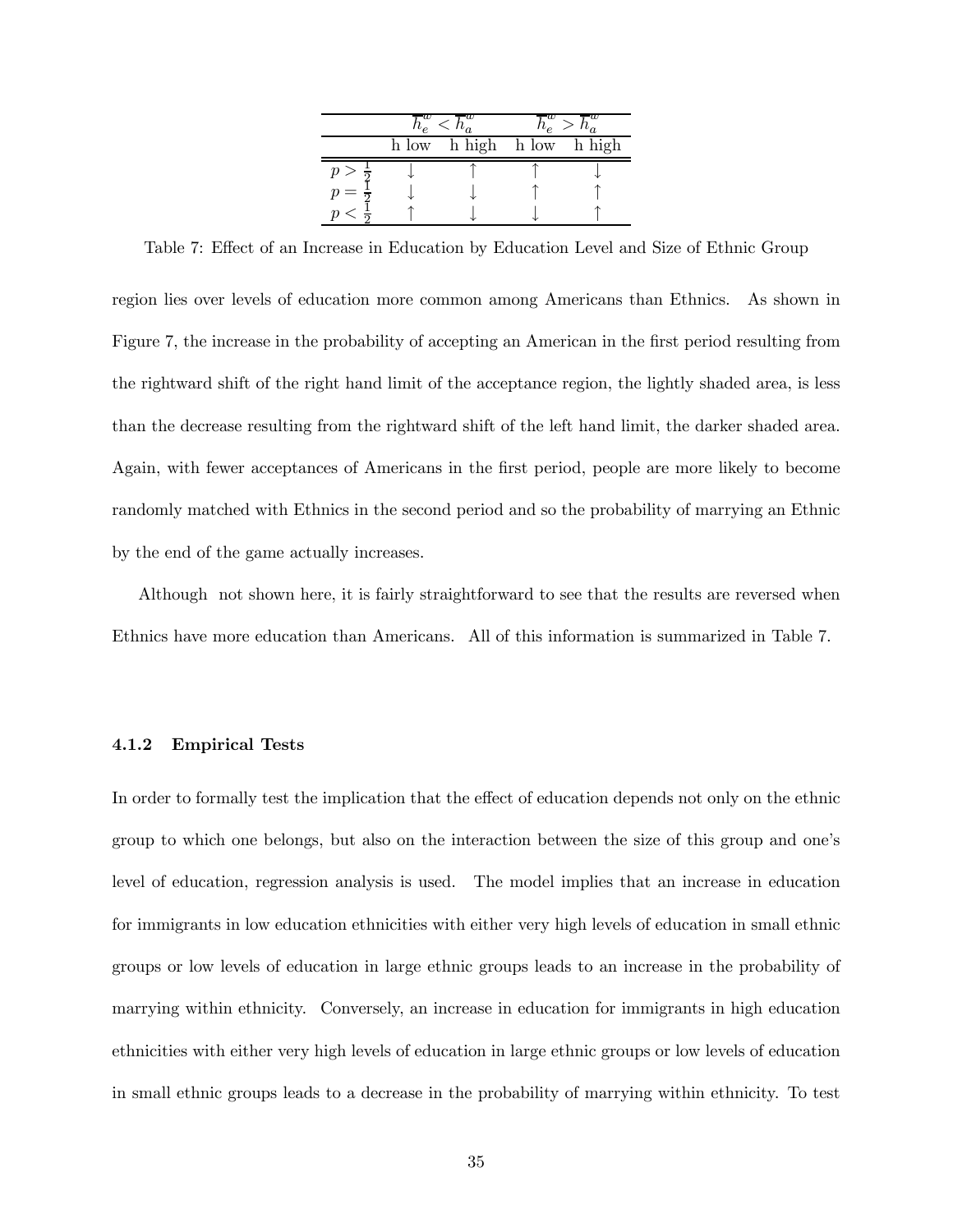these implications, I divide the sample according to whether average levels of education are greater than or less than average American levels and then run probit regressions of the following model on each of the two samples:

$$
Pr(y_{ijk} = 1) = \Phi(\gamma_1 h_{ijk} + \gamma_2 h_{ijk}^2 + \gamma_3 p_{jk} h_{ijk} + \gamma_4 p_{jk} h_{ijk}^2 + \gamma_5 p_{jk} + \gamma_6 X_{ijk})
$$

A strict interpretation of the theoretical model implies that for both samples  $\gamma_1$  < 0,  $\gamma_2$  > 0,  $\gamma_3 > 0$  and  $\gamma_4 < 0$ . These signs imply a convex relationship between education and endogamy when the size of the ethnic group is small and a concave relationship when the size is large. In fact, just as predicted by the theoretical model, certain parameter values are consistent with a positive relationship between education and endogamy for some specific immigrants in low education ethnicities. Likewise, certain parameter values obtained from the high education sample can imply a negative relationship between education and endogamy for certain immigrants. Since the effect of education on endogamy should generally be negative for people in low education ethnicities and positive for those in high education ethnicities, the size of the coefficients should differ in the two samples, but the theoretical model implies the same signs for both high and low education ethnicities.

Tables 8 and 9 present marginal effects for probit regressions run on low and high education ethnicities respectively at the county group level. That is, the size of the ethnic group variable was constructed with the population of the county group as a base. Consistent with the previous set of regressions, an increase in education leads to a decrease in endogamy rates for low education ethnicities (Table 8) and an increase for high education ethnicities (Table 9): One more year of education leads to a 0.04 decrease in the probability of marrying within ethnicity for people in low education ethnicities and a 0.01 increase in the probability for people in high education ethnicities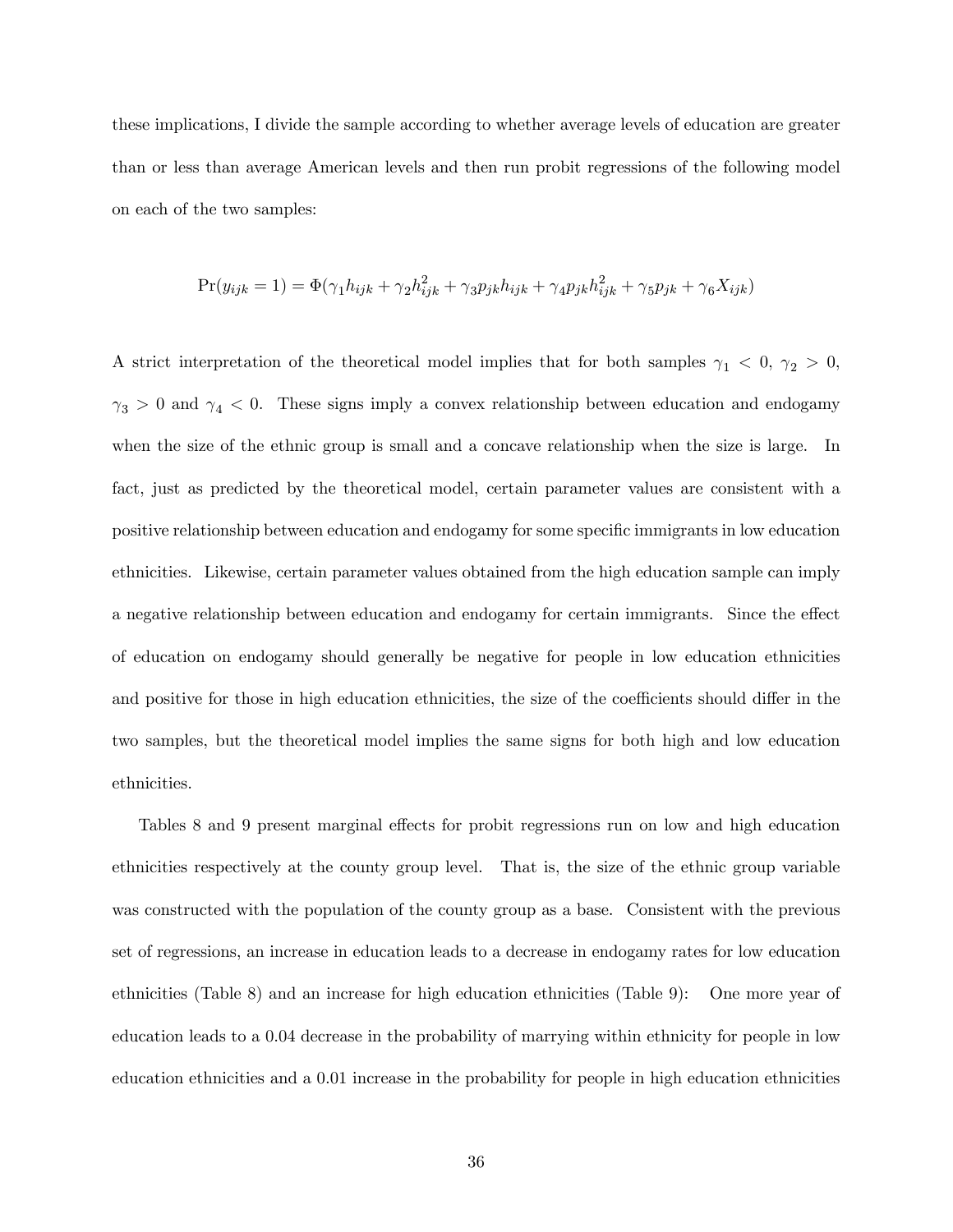(although this increase is insignificant) when controlling for only age and the square of education (Column 1).

More noteworthy, however, is what occurs when the education-ethnicity size interactions are included in specifications (3) and (4). Coefficients of interest all have the expected sign and, except for the square of education, are all significant at the 5 percent level for low education ethnicities. Three zones can be constructed using the estimates in Table 8. When the size of the ethnic group is less than 0.016, education decreases the probability of endogamy at a decreasing rate. When the size of the ethnic group is between 0.016 and 0.15, education continues to decrease endogamy but at an increasing rate. In fact, when the size of the ethnic group is greater than 0.15, regression results imply an initial increase and subsequent decrease in endogamy.

Although the existence of these three zones is consistent with the theory, the model only predicts an increase in endogamy for people in low education ethnicities when  $p > 1/2$ . This is an issue in the analysis since for no ethnicity-county group combination in the data is the size of ethnic group greater than a half. This does not mean that the actual probability of meeting someone of the same ethnicity is always necessarily less than a half. It is reasonable to believe, for example, that the marriage market is concentrated at the neighborhood level as opposed to the county group level. Although I do not use data at the neighborhood level I can infer from Borjas' (1995) measures of size of ethnicity in the neighborhood that neighborhood concentrations are on average about three times as high as county group concentrations (See Table 3 for Mexican and Russian examples). This suggests that immigrants facing a 15 percent probability of encountering a co-ethnic in their county groups actually face around a 45 percent probability of encountering a co-ethnic in their neighborhoods. This is certainly very close to the one half that is implied by the theory.

As can be seen in Table 9, three zones can also be constructed for high education ethnicities. When the size of ethnic group is less than 0.0004, education increases endogamy at a decreasing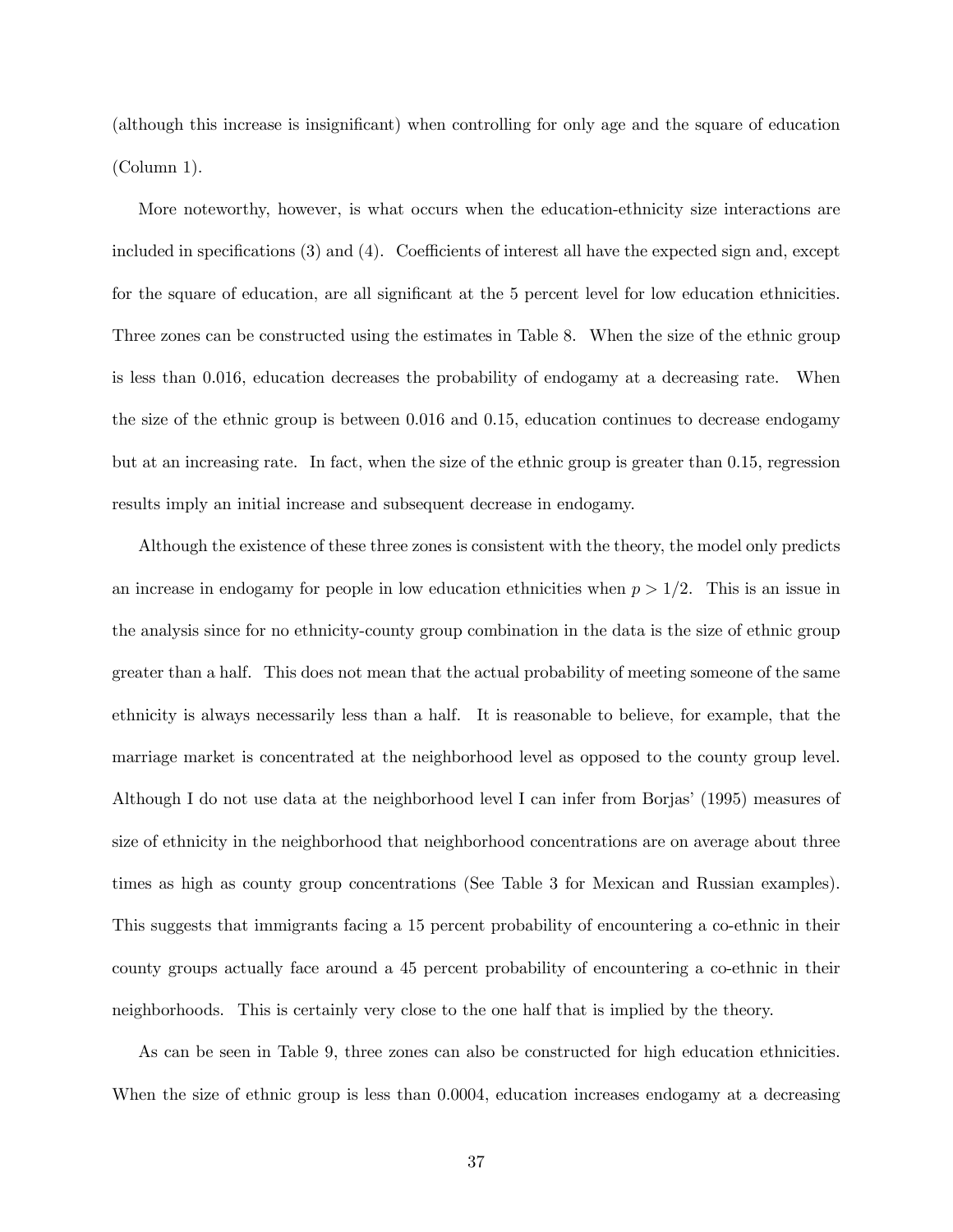rate. Admittedly, this is inconsistent with the theoretical predictions of the model, but perhaps sampling error is a greater concern in county groups with virtually no immigrants and children of immigrants. When the size of the ethnic group is between 0.0004 and 0.048, an increase in education increases endogamy at an increasing rate. Finally, when the size of the ethnic group is greater than 0.048, an increase in education results in a decrease in endogamy for very low levels of education, but for high enough education levels, the effect is positive. This is consistent with the implications of the model when  $p > 1/2$ . Again, it could be that because of ethnic segregation at the neighborhood level, second-generation immigrants living in county groups with co-ethnic proportions greater than 0.04 actually face a probability of meeting someone of the same ethnicity which is greater than a half.

Because these results could be due simply to the high collinearity between the square term of education and its linear counterpart, spline regressions were run with corresponding specifications. Results were similar.

#### 4.2 Unequal Variances

Until now, variances of the education distributions have been assumed to be the same in the two populations, but this is not necessarily the case. Table 10 shows standard deviations of education for the ethnicities used in this analysis. Notice that half of the ethnicities have standard deviations which are statistically different from the standard deviation of education in the U.S. population as a whole.

Through the use of some examples, I will examine the effect of differences in variances on the implications drawn from the theoretical model. The proof of the cultural adaptability effect does not change without the equal variance assumption: Regardless of whether variances are the same, an increase in education always leads to a decrease in endogamy through the cultural adaptability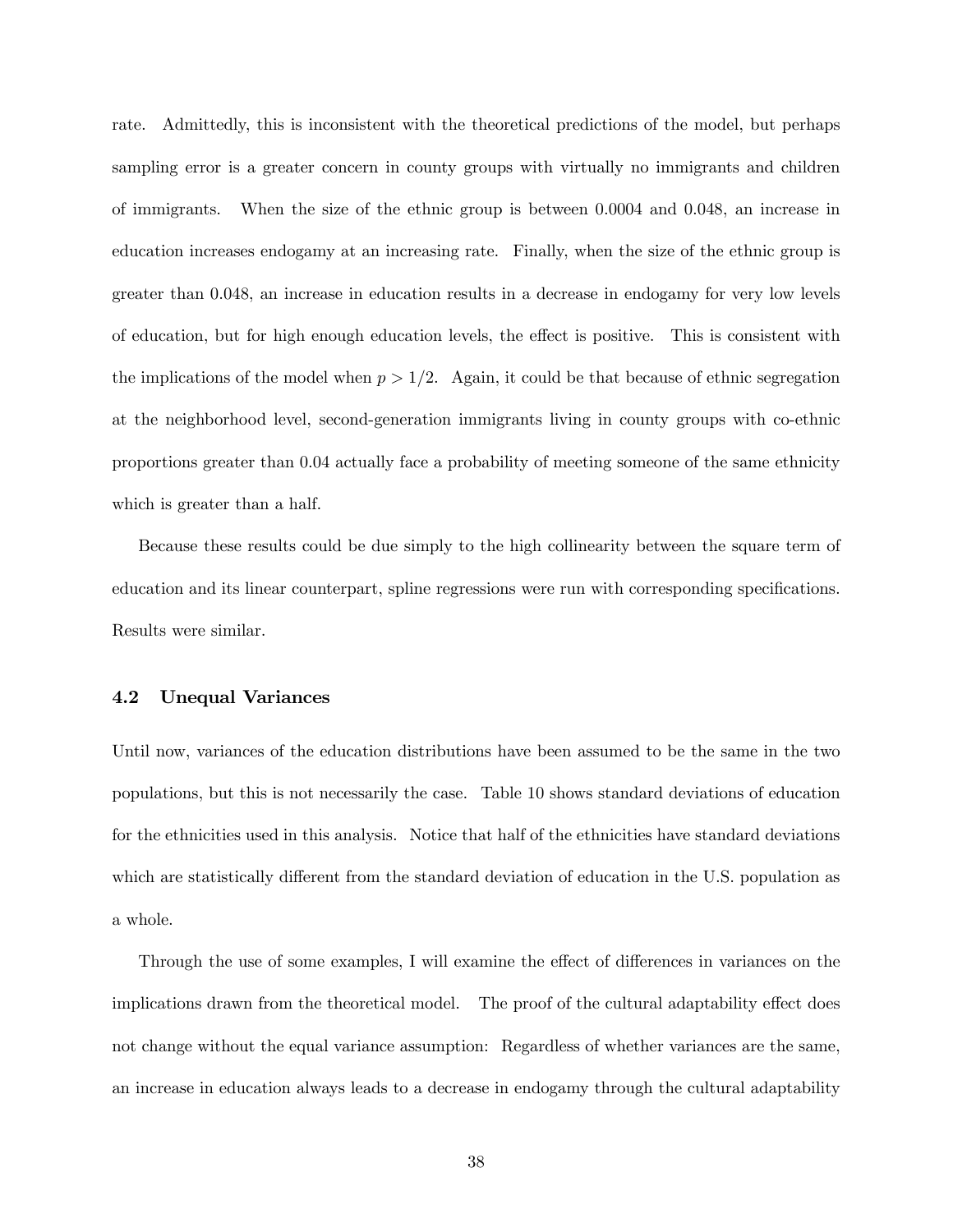| Endogamy                           |           | 2            | 3                      |                        |
|------------------------------------|-----------|--------------|------------------------|------------------------|
|                                    |           |              |                        |                        |
| Schooling                          | $-0.042$  | $-0.035$     | $-0.033$               | $-0.018$               |
|                                    | (-6.59)** | $(-4.69)$ ** | $(-3.11)$ **           | $(-2.02)^*$            |
| Schooling <sup>2</sup>             | 0.000     | 0.000        | 0.000                  | 0.000                  |
|                                    | $(1.92)+$ | (0.83)       | (0.73)                 | (0.35)                 |
| Size of Ethnic Group               |           | 4.152        | 2.938                  | 3.244                  |
|                                    |           | (4.88)**     | $(2.94)$ <sup>**</sup> | $(3.80)$ **            |
| Size of Ethnic Group <sup>2</sup>  |           | $-8.521$     | $-7.07$                | $-7.254$               |
|                                    |           | $(-4.02)$ ** | $(-2.86)$ **           | $(-3.57)$ **           |
| Schooling*Group Size               |           |              | 0.108                  | 0.118                  |
|                                    |           |              | $(3.01)$ **            | $(3.48)$ <sup>**</sup> |
| Schooling <sup>2*</sup> Group Size |           |              | $-0.005$               | $-0.006$               |
|                                    |           |              | $(-3.61)$ **           | $(-4.90)$ **           |
| Mean Group Schooling-              |           |              | $-0.046$               | $-0.069$               |
| Mean Schooling                     |           |              | $(-2.79)$ **           | $(-7.61)$ **           |
| Non-English Native Tongue          |           |              |                        | 0.161                  |
|                                    |           |              |                        | $(4.09)$ **            |
| Age                                |           |              |                        | 0.011                  |
|                                    |           |              |                        | $(10.42)$ **           |
| Observations                       | 14720     | 14720        | 14720                  | 14720                  |
| Robust z-statistics in parentheses |           |              |                        |                        |

+ significant at 10%; \* significant at 5%; \*\* significant at 1%

|                       |  |  |  |  |  | Table 8: Probit Marginal Effects of Education and Size of Ethnic Group Interactions for Low |  |
|-----------------------|--|--|--|--|--|---------------------------------------------------------------------------------------------|--|
| Education Ethnicities |  |  |  |  |  |                                                                                             |  |

| Endogamy                           |        | 2      | 3            | 4            |
|------------------------------------|--------|--------|--------------|--------------|
|                                    |        |        |              |              |
| Schooling                          | 0.010  | 0.014  | 0.055        | 0.074        |
|                                    | (1.04) | (1.33) | $(2.01)^*$   | $(1.94) +$   |
| Schooling <sup>2</sup>             | 0.000  | 0      | $-0.002$     | $-0.002$     |
|                                    | 0.23)  | (0.45) | $(-1.60)$    | $(-1.61)$    |
| Size of Ethnic Group               |        | 2.17   | 12.568       | 13.093       |
|                                    |        | (0.42) | $(1.75) +$   | $(1.88) +$   |
| Size of Ethnic Group <sup>2</sup>  |        | 15.566 | 25.099       | 13.475       |
|                                    |        | (0.23) | (0.34)       | (0.17)       |
| Schooling*Group Size               |        |        | $-1.556$     | $-1.539$     |
|                                    |        |        | $(-3.47)$ ** | $(-2.61)$ ** |
| Schooling <sup>2*</sup> Group Size |        |        | 0.051        | 0.05         |
|                                    |        |        | $(2.49)^*$   | $(2.00)^*$   |
| Mean Group Schooling-              |        |        | 0.084        | 0.071        |
| Mean Schooling                     |        |        | $(1.68) +$   | (1.24)       |
| Non-English Native Tongue          |        |        |              | 0.074        |
|                                    |        |        |              | (2.01)*      |
| Age                                |        |        |              | 0.007        |
|                                    |        |        |              | $(1.73)+$    |
| Observations                       | 5389   | 5389   | 5389         | 5389         |

Robust z-statistics in parentheses

+ significant at 10%; \* significant at 5%; \*\* significant at 1%

Table 9: Probit Marginal Effects of Education and Size of Ethnic Group Interactions for High Education Ethnicities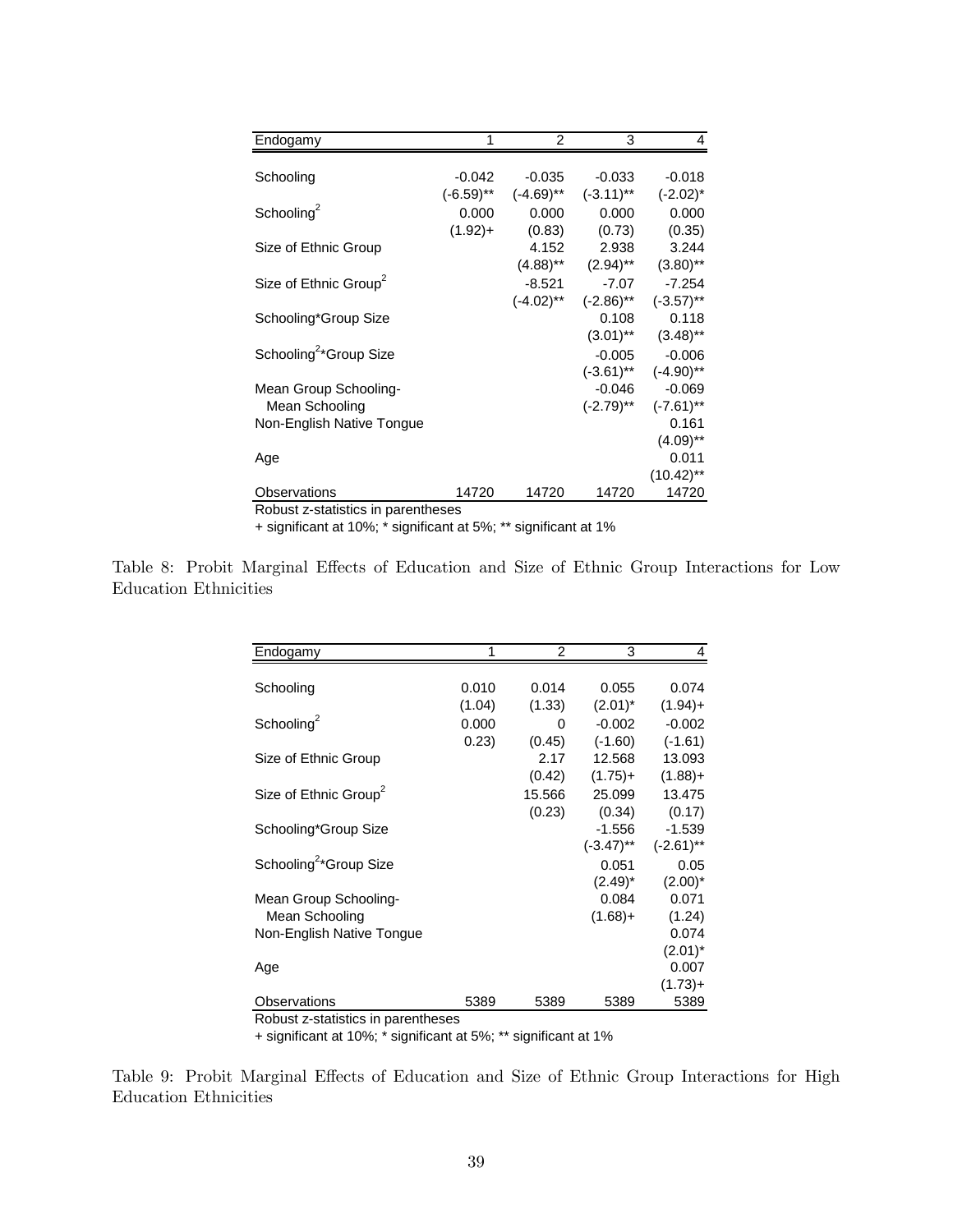| Ethnicity                          | <b>Standard Deviation</b> |  |  |  |  |
|------------------------------------|---------------------------|--|--|--|--|
| Sweden                             | $2.72*$                   |  |  |  |  |
| Yugoslavia                         | $2.77*$                   |  |  |  |  |
| Ireland                            | $2.78*$                   |  |  |  |  |
| Czech                              | $2.79*$                   |  |  |  |  |
| Italy                              | $2.84*$                   |  |  |  |  |
| Hungary                            | $2.87*$                   |  |  |  |  |
| Germany                            | 3.03                      |  |  |  |  |
| I ithuania                         | 3.03                      |  |  |  |  |
| Poland                             | 3.04                      |  |  |  |  |
| Canada                             | 3.06                      |  |  |  |  |
| Russia                             | 3.09                      |  |  |  |  |
| Mexico                             | $3.98*$                   |  |  |  |  |
| *Statistically different from U.S. |                           |  |  |  |  |
| standard deviation at 5% level.    |                           |  |  |  |  |
| U.S. Standard Deviation: 3.05      |                           |  |  |  |  |

Table 10: Education Standard Deviations by Ethnicity

effect. The proof of the assortative matching effect, however, is responsive to this assumption. For simplicity, again assume that  $T = 0$ .

#### 4.2.1 Theory

Recall that the probability of endogamy can be written,

$$
\Pr(\text{Endogamy}) = p + p(1-p)\{[F_e(h + \sqrt{-R}) - F_e(h - \sqrt{-R})] -
$$
  

$$
[F_a(h + \sqrt{-R}) - F_a(h - \sqrt{-R})]\}
$$

The major effect of dropping the equal variance assumption will come from the difference in shape of the education distributions,  $F_e$  and  $F_a$ . Although the variances do enter the reservation utility (the larger the variances, the lower the reservation utility), this is a second order effect. Figure 8 depicts probability density functions for the case where Ethnics have a lower average but a higher variance in education than Americans. For simplicity, I assume that  $p = 1/2$  so that, as explained in the previous section, the effect of an increase in education is unambiguous if variances are equal.

It should be clear from Figure 8 that because Ethnics typically have lower levels of education than Americans, an increase in education of the spouse-searcher typically results in the acceptance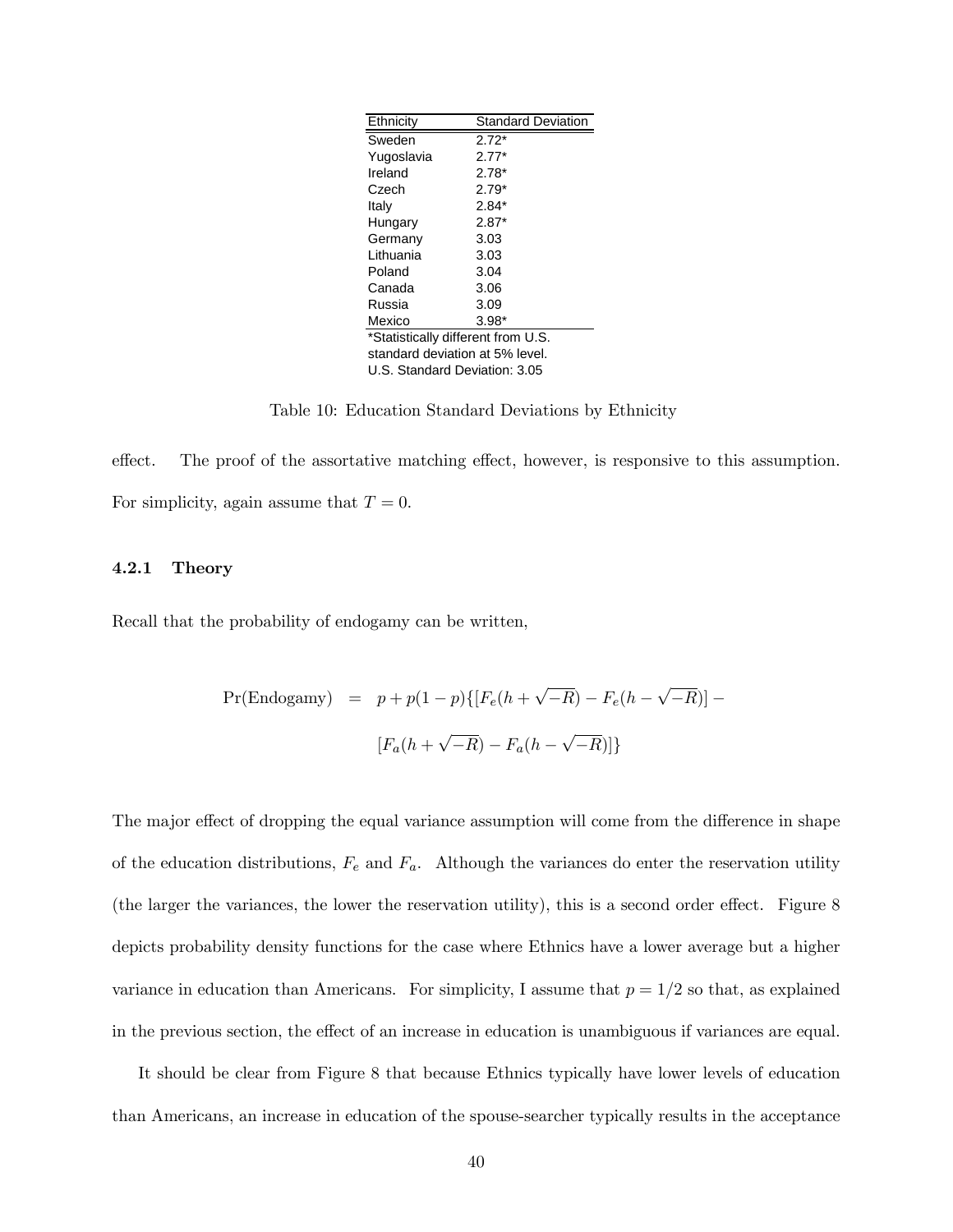region lying over education levels more common among Americans. However, as shown by the acceptance regions in the diagram, when the spouse-searcher has a high enough level of education, an increase actually leads to an increase in the probability of marrying an Ethnic. The increase in the probability of marrying an Ethnic resulting from the shift of the right hand limit (darker shaded region) is greater than the decrease in the probability resulting from the shift of the left hand limit (lightly shaded region). Because the Ethnic distribution has a larger variance, it is easier to meet an Ethnic with a very extreme (high) level of education even though Americans typically have higher education levels.

Figure 9 depicts distributions with the same means as Figure 8 but the variances are reversed. When Americans have the larger variance, again it is true that in general an increase in education leads to a decrease in endogamy, but for spouse-searchers with very low levels of education, an increase can actually lead to an increase in endogamy. Spouse-searchers with extremely low levels of education are willing to marry those Americans with extremely low levels of education. With an increase in education, these spouse-searchers become unwilling to marry these Americans and so they become more likely to marry Ethnics. In terms of the diagram, the increase in the probability of marrying an American (depicted by the darker shaded region) is smaller than the decrease in the probability of marrying an American (depicted by the lightly shaded region.)

For ethnicities with average education levels above that of the American average, the basic relationships remain the same but the probability of in-marriage is typically increasing as opposed to decreasing. When the Ethnic variance is larger than the American variance, an increase in education can lead to a decrease in endogamy for men with low levels of education. Similarly, when the Ethnic variance is smaller than the American variance, an increase in education can lead to a decrease in endogamy for men with very high levels of education. All of these results are summarized in Table 11.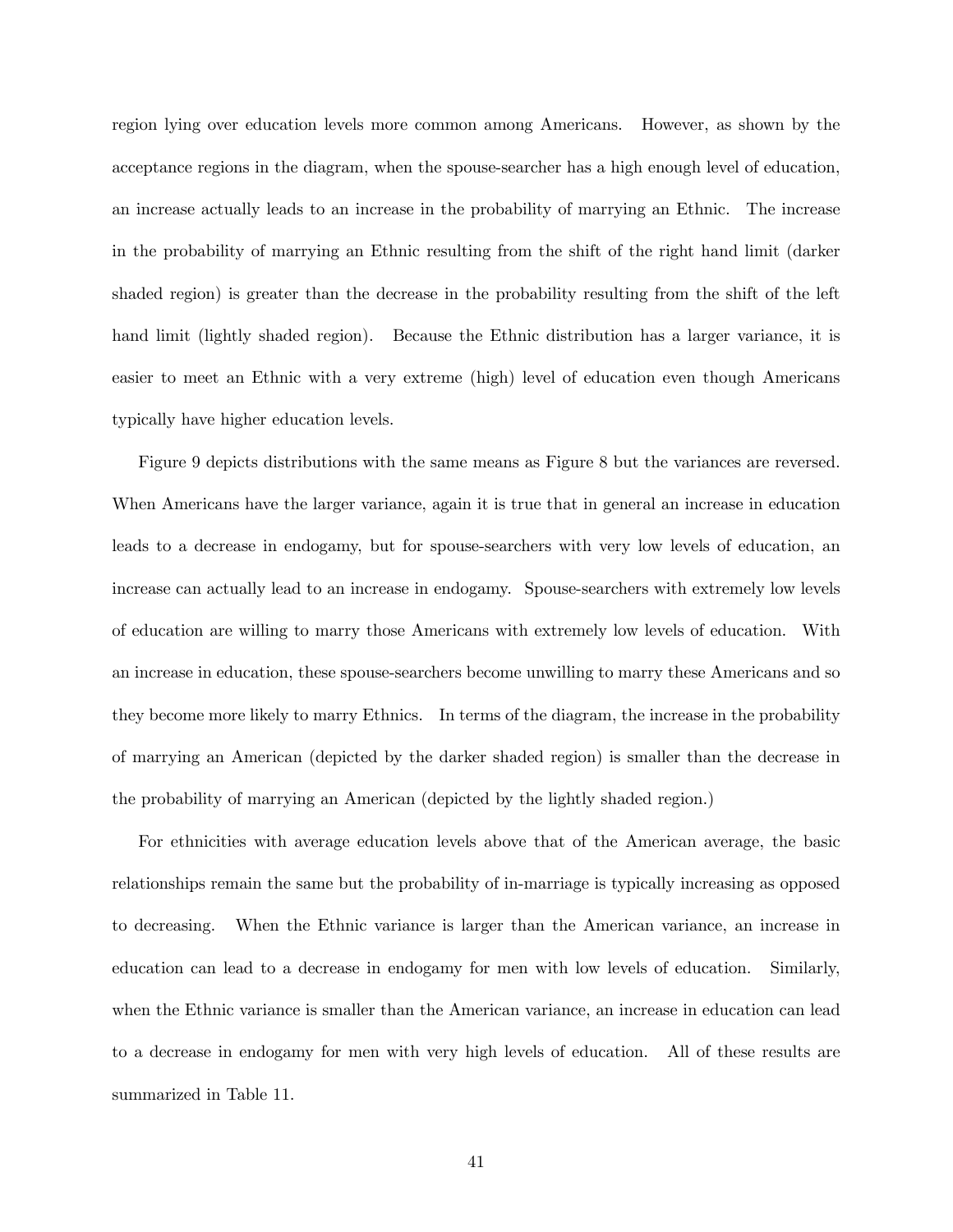

Figure 8: Effect of Education in a Low Education Ethnicity With High Education Variance



Figure 9: Effect of Education in a Low Education Ethnicity With Low Education Variance

|  | h low h high h low h high |  |
|--|---------------------------|--|
|  |                           |  |
|  |                           |  |
|  |                           |  |

Table 11: Effect of an Increase in Education by Education Standard Deviation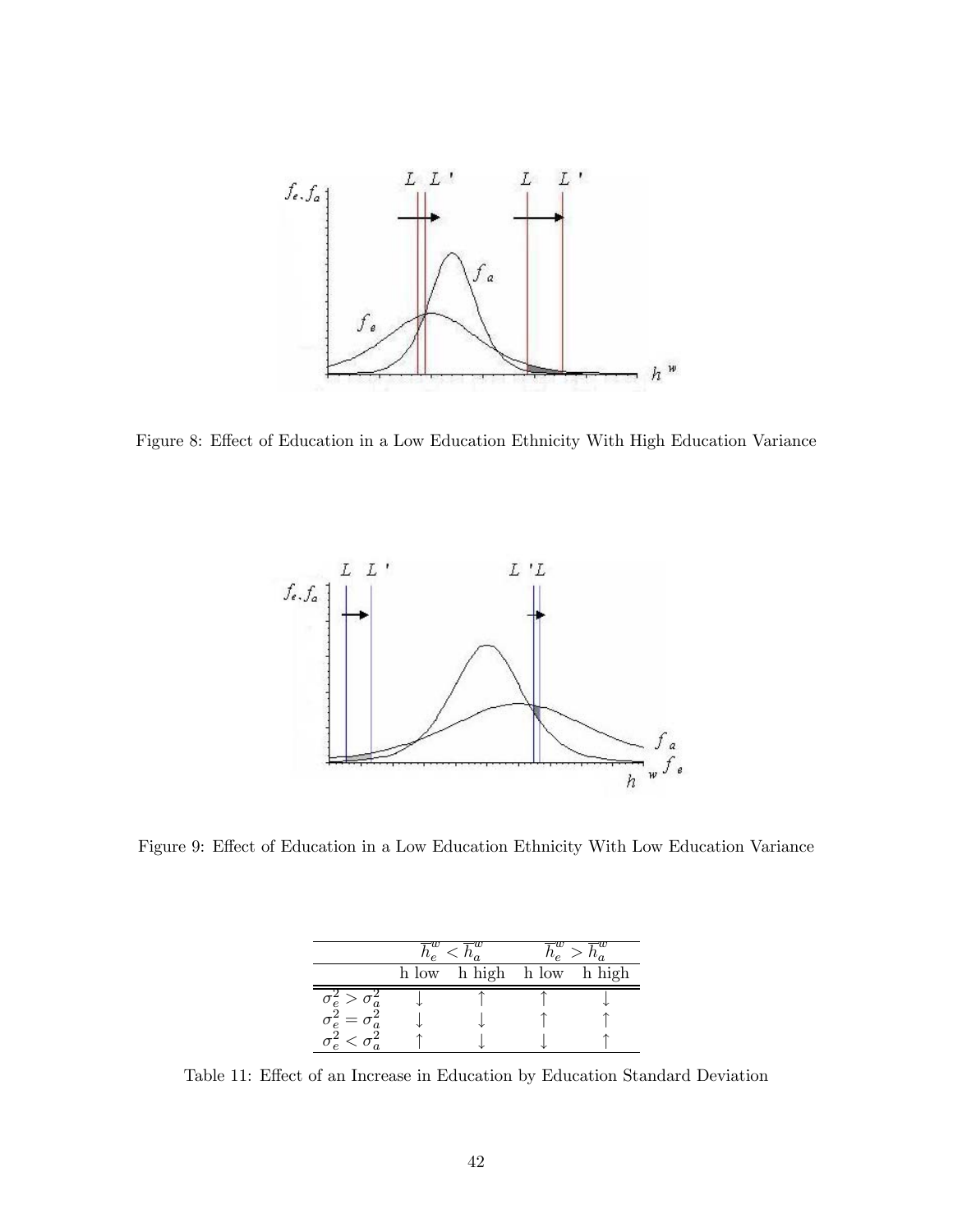#### 4.2.2 Empirical Tests

To test these implications, again I divide the sample according to whether average levels of education are greater than or less than the average American education and then run probit regressions of the following model on each of the two samples:

$$
\Pr(y_{ijk} = 1) = \Phi(\theta_1 h_{ijk} + \theta_2 h_{ijk}^2 + \theta_3 h_{ijk} I_{(\sigma_{jk} > \sigma_{ak})} + \theta_4 h_{ijk}^2 I_{(\sigma_{jk} > \sigma_{ak})} +
$$

$$
\theta_5 I_{(\sigma_{jk} > \sigma_{ak})} + \theta_6 p_{jk} + \theta_7 p_{jk}^2 + \theta_8 X_{ijk})
$$

where  $\sigma_{jk}$  is the standard deviation of education in ethnic group, j, in county group, k, and  $I_{(\sigma_{jk} > \sigma_{ak})}$  is a dichotomous variable equal to one if  $\sigma_{jk} > \sigma_{ak}$  and zero otherwise. The model predicts that for both samples  $\theta_1 > 0$ ,  $\theta_2 < 0$ ,  $\theta_3 < 0$  and  $\theta_4 > 0$ . This is because for both high and low education ethnicities, an increase in  $h$  leads to an initial decrease in endogamy and a subsequent increase if  $\sigma_{jk} > \sigma_{ak}$ , but an initial increase and subsequent decrease if  $\sigma_{jk} < \sigma_{ak}$ . Since the effect of education on endogamy should generally be negative for people in low education ethnicities and positive for those in high education ethnicities, the size of the coefficients should differ in the two samples, but the theoretical model implies the same signs for both high and low education ethnicities.

Tables 12 and 13 present marginal effects for probit regressions run on low and high education ethnicities respectively at the county group level. Again, column (1) shows that an increase in education leads to a decrease in endogamy rates for low education ethnicities (Table 12) and an increase for high education ethnicities (Table 13), but the coefficients are not significant. Educationstandard deviation interactions are added in specification (2). For low education ethnicities, the coefficients of interest all have the expected signs and all but  $\theta_1$  are statistically significant. For high education ethnicities, however, no coefficient is statistically different from zero in the second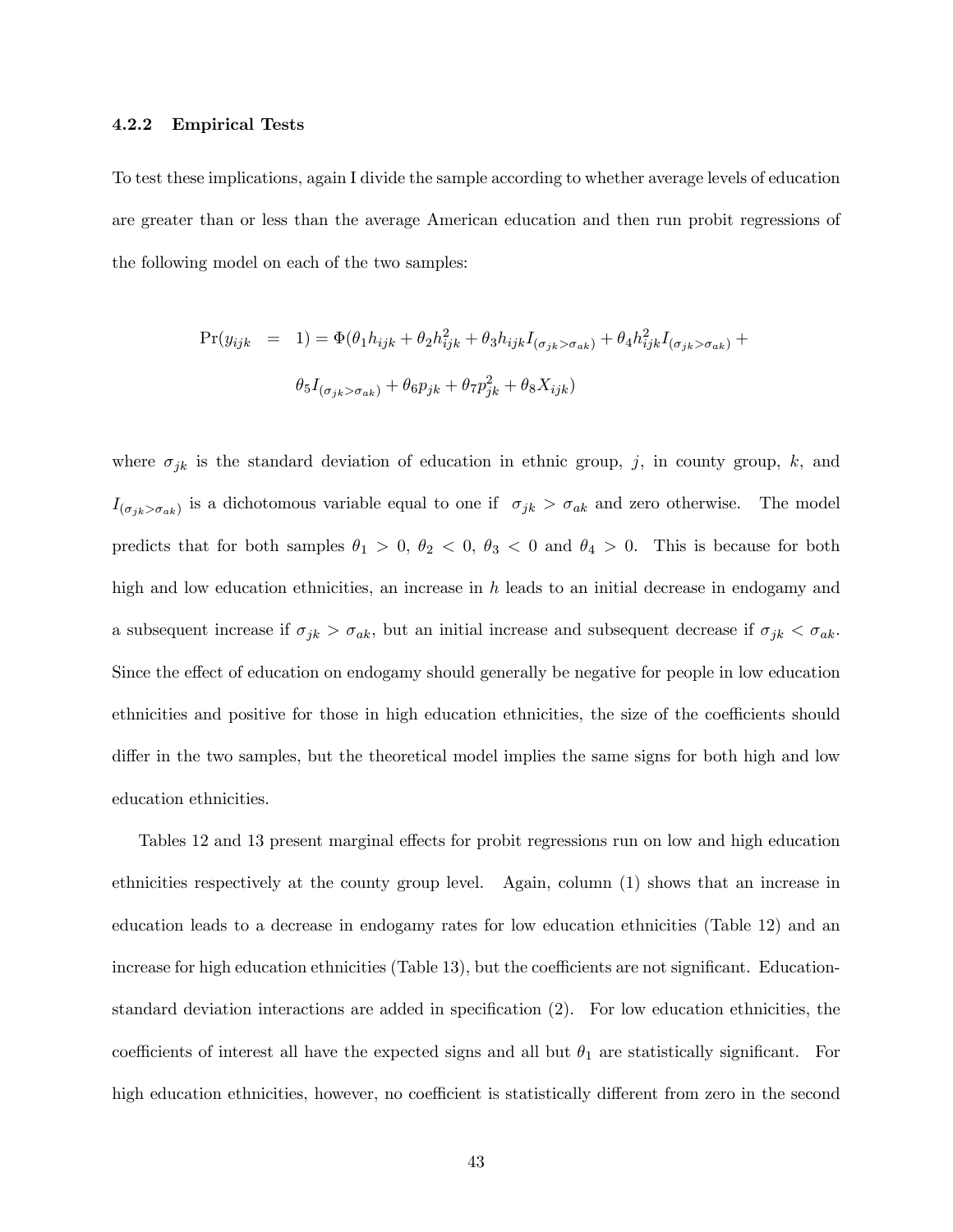column.

One may notice that this empirical specification and the expected signs of the parameters mirror those of the size of ethnicity implication in the previous section. If education-ethnicity size interactions are not included in the regression, the coefficients on education-standard deviation interactions could be biased if standard deviation and ethnicity size are correlated. Thus, in specification 3, both sets of interactions are included. Note that for low education ethnicities, the coefficients on the size of the ethnic group interactions and standard deviation interactions remain significant and maintain the expected sign patterns. For high education ethnicities, the coefficients remain insignificant. This suggests that variances in education of ethnic groups are not sufficiently different from the variance in the American distribution to result in the patterns described above. Inequalities ?? and 2 also hold reconfirming that in general, an increase in education leads to a decrease in endogamy for people in low education ethnicities, but an increase in endogamy for those in high education ethnicities.

#### 5 Conclusion

An important channel through which intergenerational assimilation occurs, arguably the most important, is marriage to a native. This paper examines the effect of human capital on the intermarriage decisions of second-generation immigrants.

Three avenues through which education affects the likelihood of intermarriage are presented in this paper. The cultural adaptability effect suggests that educated people are better able to adapt to different customs and cultures. Since immigrants with more human capital have a better "technology" for adapting to the host society, they are more likely to marry natives. The enclave effect suggests that educated immigrants are more likely to move out of their ethnic enclaves because, for example, they have larger geographic labor markets. They are, therefore, less likely to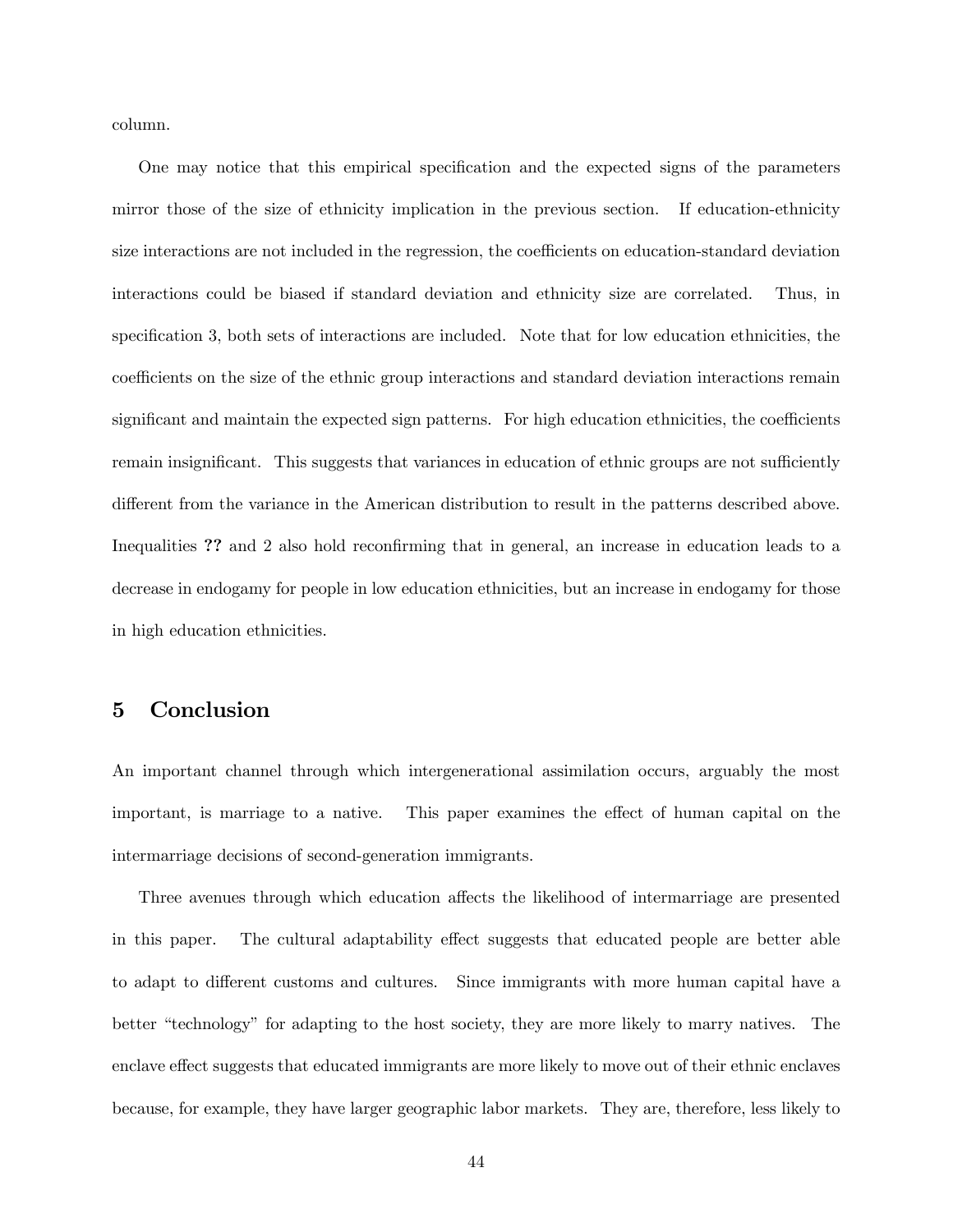| Endogamy                                            | 1            | $\overline{2}$ | 3             |  |
|-----------------------------------------------------|--------------|----------------|---------------|--|
|                                                     |              |                |               |  |
| Schooling                                           | $-0.010$     | 0.018          | 0.012         |  |
|                                                     | $(-1.06)$    | (1.53)         | (1.00)        |  |
| Schooling <sup>2</sup>                              | 0.000        | $-0.002$       | $-0.001$      |  |
|                                                     | (0.62)       | $(-3.35)$ **   | $(-2.99)$ **  |  |
| Size of Ethnic Group                                | 3.748        | 3.702          | 3.412         |  |
|                                                     | $(4.50)$ **  | $(4.54)$ **    | $(4.05)$ **   |  |
| Size of Ethnic Group <sup>2</sup>                   | $-7.518$     | $-7.345$       | $-7.233$      |  |
|                                                     | $(-3.69)$ ** | $(-3.60)$ **   | $(-3.56)$ **  |  |
| Mean Group Schooling-                               | $-0.0685$    | $-0.071$       | $-0.071$      |  |
| Mean Schooling                                      | $(-7.57)$ ** | $(-10.25)$ **  | $(-10.17)$ ** |  |
| Age                                                 | 0.011        | 0.011          | 0.011         |  |
|                                                     | $(10.39)$ ** | $(10.55)$ **   | $(10.59)$ **  |  |
| Non-English Native Tonque                           | 0.161        | 0.161          | 0.161         |  |
|                                                     | $(4.06)$ **  | $(4.04)$ **    | $(4.06)$ **   |  |
| Schooling <sup>*</sup> l <sub>(σe-σa)</sub>         |              | $-0.037$       | $-0.035$      |  |
|                                                     |              | $(-3.75)$ **   | $(-3.36)$ **  |  |
| Schooling <sup>2*</sup> $I_{(\sigma e - \sigma a)}$ |              | 0.002          | 0.002         |  |
|                                                     |              | $(4.29)$ **    | $(3.98)$ **   |  |
| $I_{(\sigma e - \sigma a)}$                         |              | 0.141          | 0.13          |  |
|                                                     |              | $(2.71)$ **    | $(2.30)^*$    |  |
| Schooling*Group Size                                |              |                | 0.081         |  |
|                                                     |              |                | $(2.62)$ **   |  |
| Schooling <sup>2*</sup> Group Size                  |              |                | $-0.005$      |  |
|                                                     |              |                | $(-4.17)$ **  |  |
| Observations                                        | 14720        | 14720          | 14720         |  |
| Robust z-statistics in parentheses                  |              |                |               |  |

\* significant at 5%; \*\* significant at 1%

Table 12: Probit Marginal Effects of Education Level and Variance Interactions on Endogamy for Low Education Ethnicities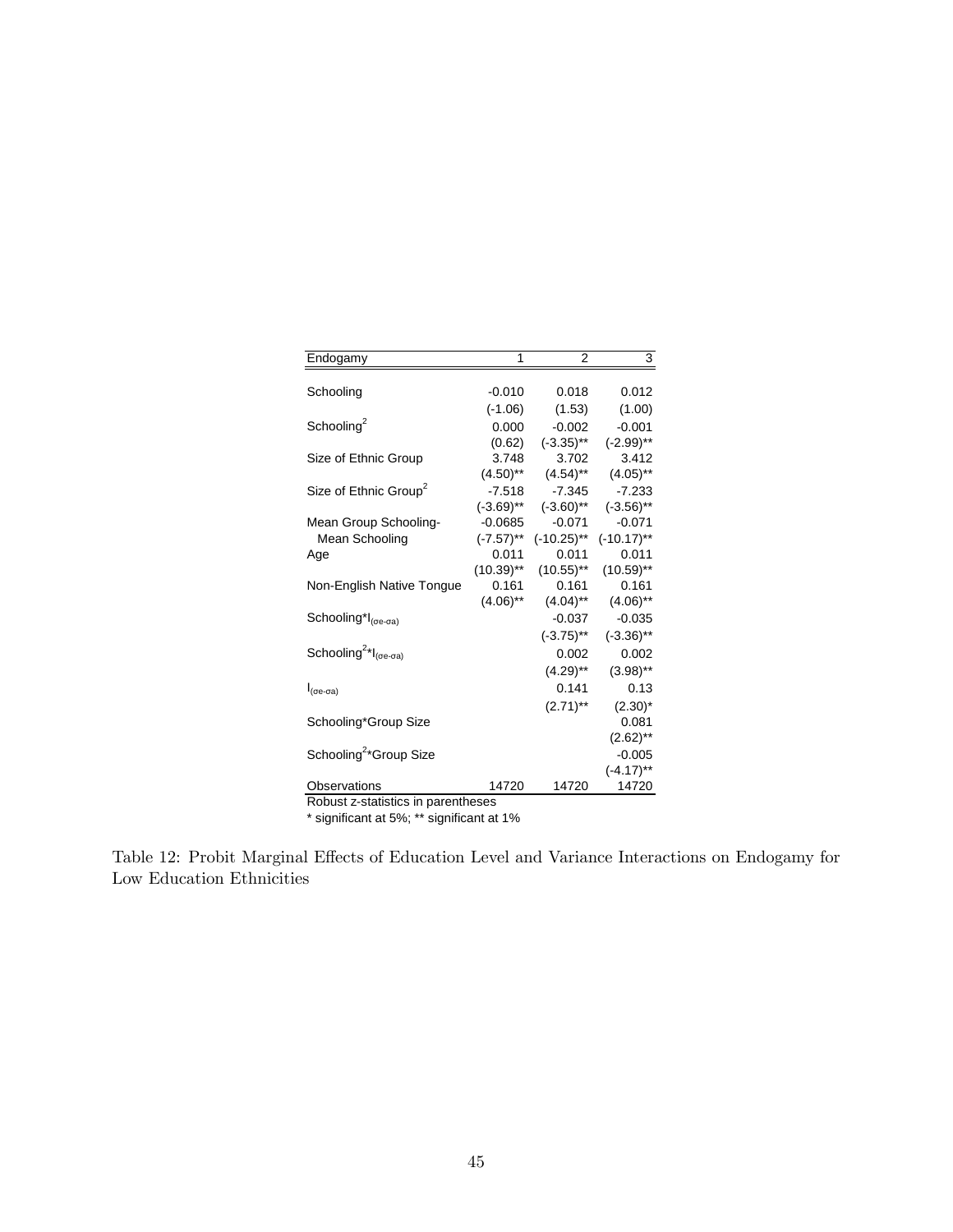| <b>Endogamy</b>                                     | 1          | $\mathfrak{p}$ | 3           |  |
|-----------------------------------------------------|------------|----------------|-------------|--|
|                                                     |            |                |             |  |
| Schooling                                           | 0.020      | 0.024          | 0.082       |  |
|                                                     | (1.15)     | (0.95)         | $(2.14)^*$  |  |
| Schooling <sup>2</sup>                              | $-.000$    | $-0.001$       | $-0.003$    |  |
|                                                     | $(-0.88)$  | $(-1.06)$      | $(-2.13)^*$ |  |
| Size of Ethnic Group                                | 0.977      | 1.734          | 14.624      |  |
|                                                     | (0.16)     | (0.3)          | $(2.40)^*$  |  |
| Size of Ethnic Group <sup>2</sup>                   | 30.113     | 19.042         | 0.793       |  |
|                                                     | (0.37)     | (0.25)         | (0.01)      |  |
| Mean Group Schooling-                               | 0.068      | 0.064          | 0.067       |  |
| Mean Schooling                                      | (1.21)     | (1.16)         | (1.18)      |  |
| Age                                                 | 0.007      | 0.007          | 0.007       |  |
|                                                     | (1.74)     | (1.68)         | (1.67)      |  |
| Non-English Native Tong                             | 0.075      | 0.069          | 0.067       |  |
|                                                     | $(2.07)^*$ | (1.89)         | (1.83)      |  |
| Schooling*I <sub>(σe-σa)</sub>                      |            | $-0.002$       | $-0.002$    |  |
|                                                     |            | $(-0.07)$      | $(-0.06)$   |  |
| Schooling <sup>2*</sup> $I_{(\sigma e - \sigma a)}$ |            | 0.001          | 0.001       |  |
|                                                     |            | (0.36)         | (0.35)      |  |
| $I_{(\sigma e - \sigma a)}$                         |            | $-0.023$       | $-0.025$    |  |
|                                                     |            | $(-0.09)$      | $(-0.1)$    |  |
| Schooling*Group Size                                |            |                | $-1.635$    |  |
|                                                     |            |                | $(-2.50)^*$ |  |
| Schooling <sup>2</sup> *Group Size                  |            |                | 0.053       |  |
|                                                     |            |                | (1.87)      |  |
| Observations                                        | 5389       | 5389           | 5389        |  |
| Robust z-statistics in parentheses                  |            |                |             |  |

\* significant at 5%; \*\* significant at 1%

Table 13: Probit Marginal Effects of Education Level and Variance Interactions on Endogamy for High Education Ethnicities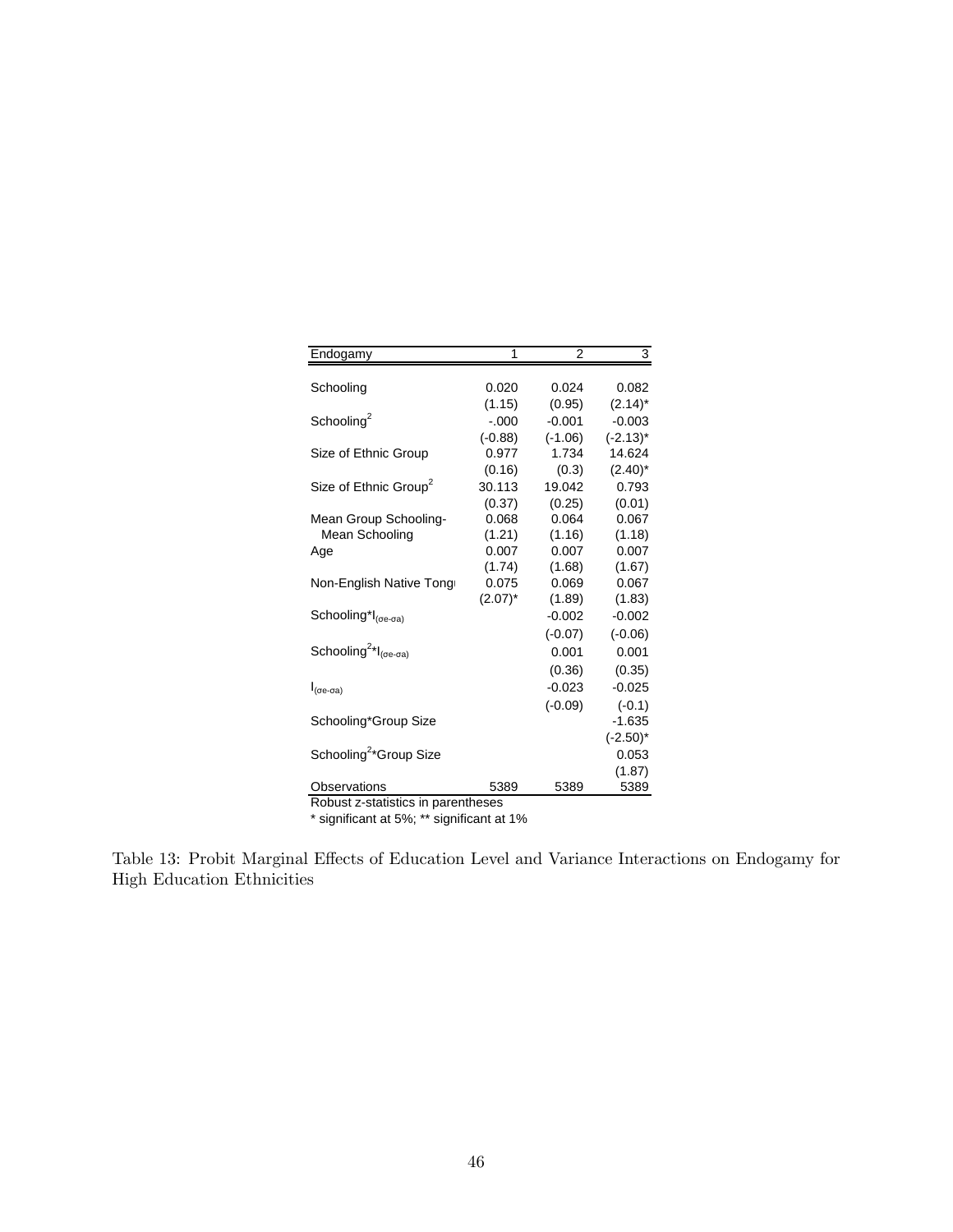meet possible spouses of their own ethnicity and so, naturally, less likely to marry them. Lastly, the assortative matching effect posits that marriage surplus increases when education levels of husband and wife are similar. This implies that given a costly search process, educated immigrants may be willing to substitute similarities in ethnicity for similarities in education. I develop a model of assortative matching which predicts that an increase in education for immigrants in highly educated ethnicities should actually decrease the likelihood of intermarriage while the opposite is true for men in low education ethnicities.

Using U.S. Census data on second-generation immigrants, I find that indeed the effect of education on endogamy differs by ethnicity suggesting that assortative matching is more important than cultural adaptability when controlling for the enclave effect. In fact, although there is some evidence of the enclave effect, after accounting for the assortative matching effect, the cultural adaptability theory has no support from the data. Second-generation immigrants do exhibit marked preferences for marrying within their ethnicity, but contrary to the predictions of the cultural adaptability effect, these preferences are not related to education, at least not after accounting for migration patterns.

The results from this analysis can be interpreted beyond the realm of marriage decisions; interethnic marriages are a measure of the broader interaction between immigrants, of any generation, and natives. Presumably, human capital affects intermarriages in the same ways it affects any association between people of different ethnicities. Given the abundant literature on the importance of networks in determining wages, employment rates, occupational status, and schooling levels, the social integration of immigrants to the host society plays an important role in their economic integration.

If the social integration of immigrants is in fact a policy goal, the conclusions from this paper can provide some insights into both immigration and education policy. Given the correlation in ed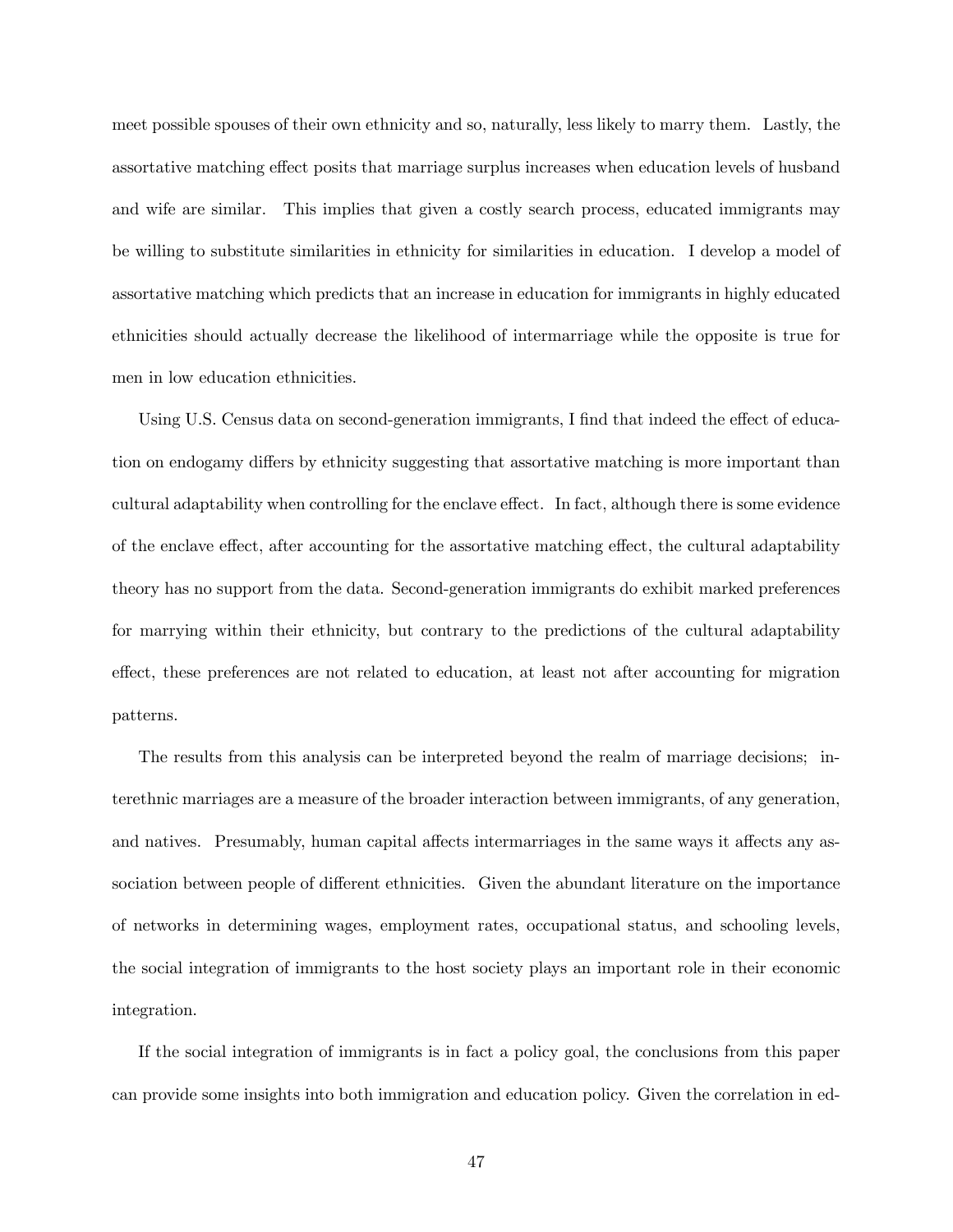ucation levels between parents and their offspring, the fact that education affects second-generation endogamy mainly through assortative matching has implications towards which immigrant groups can most quickly assimilate into U.S. society. Specifically, it implies that those ethnic groups with average education levels closest to the U.S. level can more easily integrate into U.S. society. In fact, given the evidence that all else equal, immigrants prefer to marry within their ethnicity, it may be even more beneficial to give priority to the people with education levels most similar to U.S. average levels but that are in the least educated ethnic groups. Because of the greater scarcity of potential spouses of both the same ethnicity and education level, these immigrants would be most likely to associate with natives.<sup>20</sup>

The role of human capital in intermarriage decisions also provides an indirect avenue through which education policies could catalyze the social integration process of immigrants and their children. The fact that education works mainly through assortative matching suggests that it is the immigrants at the bottom of the education distribution that have the most to gain from education policies. For example, because education only has a positive effect on interethnic marriage rates for low education ethnicities, policies aimed at increasing high school graduation rates would be more beneficial than policies providing scholarships for graduate schools. In the end, many insights into the assimilation process can be gained from studying the marriage decisions of immigrants and their descendents.

 $^{20}$ Of course, if this policy were implemented, then in the long run, the low education ethnic group could no longer be considered a low education group at least in the U.S.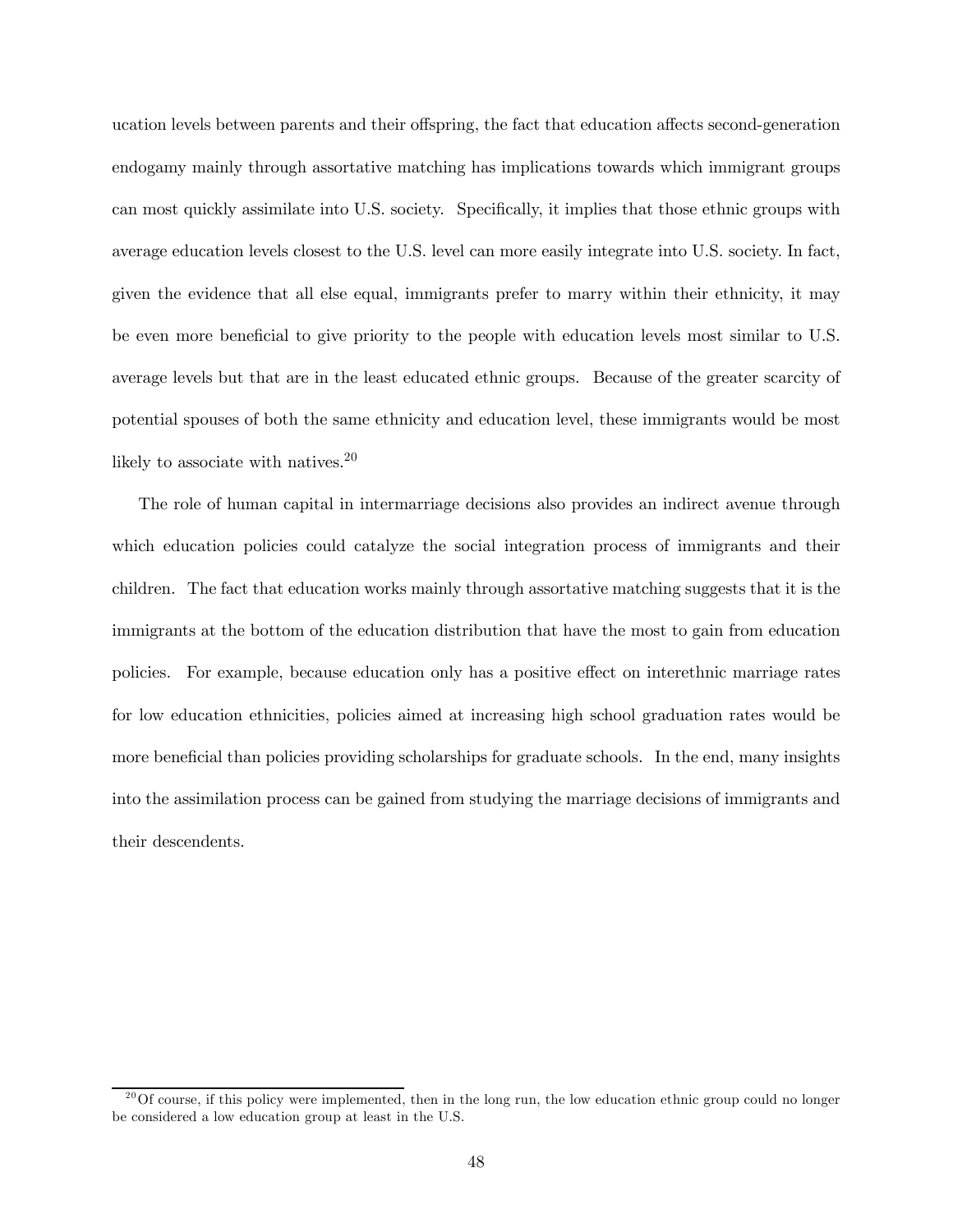## References

- [1] Angrist, Joshua. "How do Sex Ratios Affect Marriage Markets and Labor Markets? Evidence from America's Second Generation." Quarterly Journal of Economics. Vol. 117, Issue 3, (2002), 997-1038.
- [2] Barro, Robert and McCleary, Rachel, "Religion and Economic Growth" (May 2003). NBER Working Paper No. W9682. http://ssrn.com/abstract=406054
- [3] Battu, H., Mwale, M. and Y. Zenou. "Do Oppositional Identities Reduce Employment for Ethnic Minorities." IZA Discussion Paper, No. 721.
- [4] Becker, Gary. A Treatise on the Family. Harvard University Press. Cambridge, MA (1981).
- [5] Bisin, Alberto and Thierry Verdier. "'Beyond The Melting Pot': Cultural Transmission, Marriage, and the Evolution of Ethnic and Religious Traits." Quarterly Journal of Economics. Vol. 115, Issue 3, (2000), 955-988.
- [6] Bisin, Alberto, Giorgio Topa and Thierry Verdier. "An Empirical Analysis of Religious Homogamy and Socialization in the U.S." Journal of Political Economy, Vol. 112, Issue 3, (2004), 615-64.
- [7] Borjas, George J. "Ethnic Capital and Intergenerational Mobility." The Quarterly Journal of Economics. Vol 107, Issue 1, (1992), 123-150.
- [8] Borjas, George J. "The Intergenerational Mobility of Immigrants." Journal of Labor Economics. Vol 11, Issue 1, (1993), 113-135.
- [9] Borjas, George J. "Ethnicity, Neighborhoods, and Human Capital Externalities." American Economic Review, Vol 85, Issue 3, (1995), 365-390.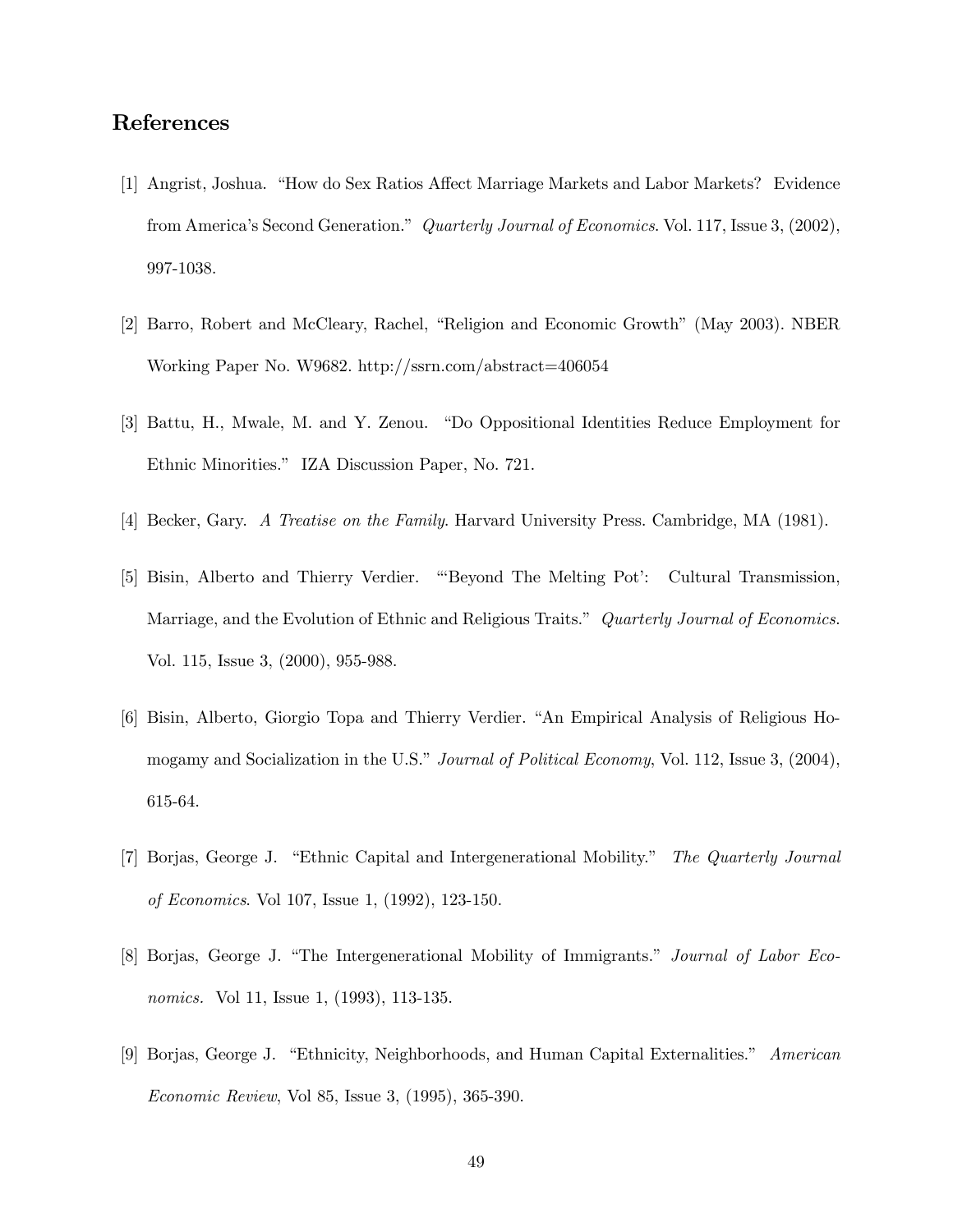- [10] Borjas, George J. "To Ghetto or Not to Ghetto: Ethnicity and Residential Segregation." Journal of Urban Economics, Vol 44, (1998), 228-253.
- [11] Card, David, John DiNardo, and Eugena Estes. "'The More Things Change: and the Children of Immigrants in the 1940s, the 1970s, and the 1990s." Issues in the Economics of Immigration, National Bureau of Economic Research Conference Report, (1999).
- [12] Chiswick, Barry. "Sons of Immigrants: Are They at an Earnings Disadvantage?" American Economic Review, (1977), 376-380.
- [13] Chiswick, Barry. "The Effect of Americanization on the Earnings of Foreign-Born Men." Journal of Political Economy. Vol 86, Issue 5, (1978), 897-922.
- [14] Chiswick, Barry and Noyna DebBurman. "Educational Attainment: Analysis by Immigrant Generation." Economics of Education Review, Vol. 23, Issue 4, (2004), 361-379.
- [15] Cohen, Steven Martin. "Socioeconomic Determinants of Intraethnic Marriage and Friendship." Social Forces. Vol 55, Issue 4, (1977), 997-1010.
- [16] Davis, Kingsley and Pietronella van den Oever. "Demographic Foundations of New Sex Roles." Population Development Review. Vol. 8, (1982), 309-340.
- [17] Duncan, Brian and Stephen Trejo. "Ethnic Identification, Intermarriage, and Unmeasured Progress by Mexican Americans." NBER Website. Monday, December 12, 2005. <http://www.nber.org/papers/w11423>.
- [18] Edin, Per-Anders; Fredriksson, Peter; Aslund, Olof. "Ethnic Enclaves and the Economic Success of Immigrants—Evidence from a Natural Experiment." Quarterly Journal of Economics. Vol.118, Issue 1 (2003), 329-57.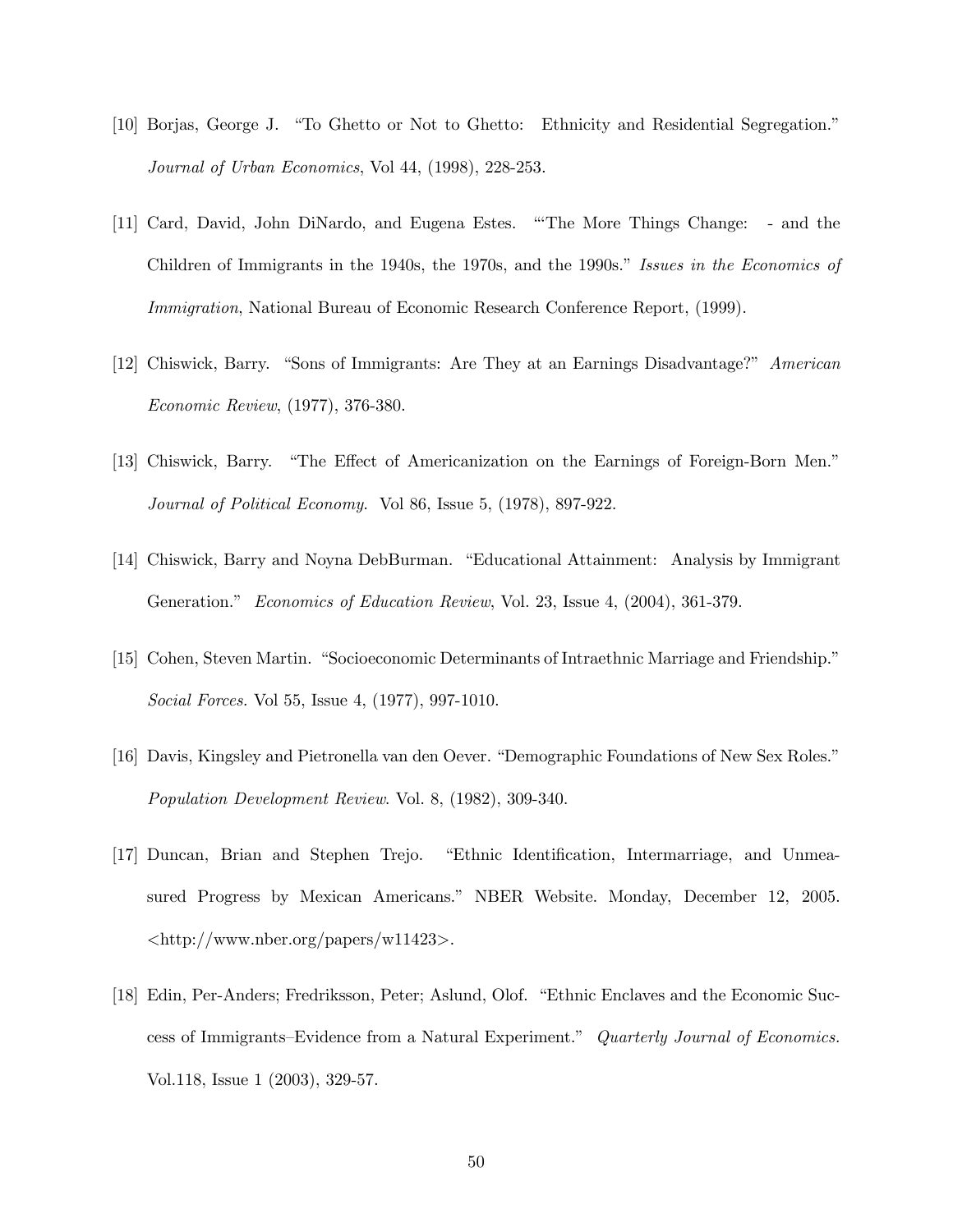- [19] "The Foreign Born Population in the United States: 2003." Current Population Reports. Population Characteristics. Series P20-551, (2004).
- [20] Gordon, Milton. Human Nature, Class, and Ethnicity. New York: Oxford University Press. (1964).
- [21] Hyman, Herbert H. and Charles R. Wright. Education's Lasting Influence on Values. Chicago: University of Chicago Press (1979).
- [22] Jasso, Guilermina and Mark Rosenzweig. The New Chosen People : Immigrants in the United States. New York : Russell Sage Foundation. (1990).
- [23] Jasso, Guilermina, Douglas Massey, Mark Rosenzweig, and James Smith. "Assortative Mating Among Married New Legal Immigrants to the United States: Evidence From the New Immigrant Survey Pilot, " International Migration Review. Vol 34, Issue 2, (2000), 443-459.
- [24] Kalmijn, Matthijs. "Shifting boundaries: Trends in Religious and Educational Homogamy." American Sociological Review, Vol. 56, (1991), 786-800.
- [25] Kalmijn, Matthijs. "Spouse Selection among Children of European Immigrants: A Comparison of Marriage Cohorts in the 1960 Census." International Migration Review. Vol 27, Issue 1, (1993), 51-78.
- [26] Kalmijn, Matthijs, Paul M. de Graaf and Jacques P. G. Janssen. "Intermarriage and the Risk of Divorce in the Netherlands: The Effects of Differences in Religion and in Nationality." Population Studies. Vol. 59, Issue 1, (2005), 71-85.
- [27] Kantarevic, Jasmin. "Interethnic Marriages and Economic Assimilation of Immigrants." IZA Discussion Paper, No. 1142.
- [28] Kohn, Melvin L. Class and Conformity. Chicago: University of Chicago Press, (1977).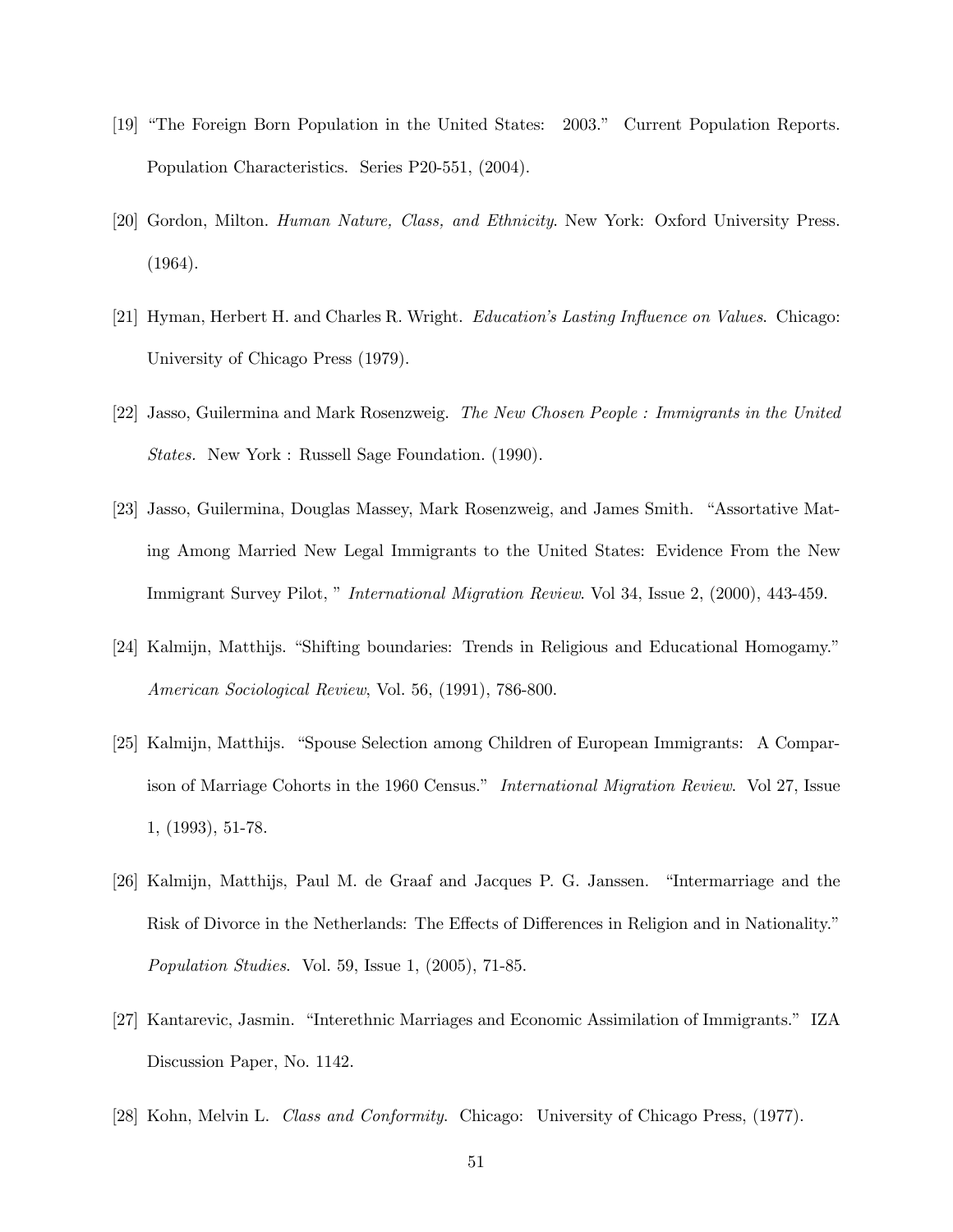- [29] Lam, David. "Marriage Markets and Assortative Mating with Household Public Goods: Theoretical Results and Empirical Implications." The Journal of Human Resources. Vol. 23, Issue 4, (1988), 462-487.
- [30] Lichter, Daniel T. and Zhenchao Qian. "Measuring Marital Assimilation: Intermarriage Among Natives and Immigrants." Social Science Research Vol. 30, (2001), 289-312.
- [31] Lieberson Stanley and Mary Waters. From Many Strands: Ethnic and Racial Groups in Contemporary America. Population of the United States in the 1980s, a Census Monograph Series. New York: Russell Sage Foundation, (1988).
- [32] Meng, Xin and Robert G. Gregory. "Intermarriage and the Economic Assimilation of Immigrants." Journal of Labor Economics. Vol. 23, Issue 1, (2005), 135-75.
- [33] Munshi, Kaivan. "Networks in the Modern Economy: Mexican Migrants in the U.S. Labor Market." *Quarterly Journal of Economics*, Vol 118, Issue 2, (2003), 549-597.
- [34] Ramakrishnan, S. Karthick. "Second-Generation Immigrants? The '2.5 Generation' in the United States." Social Science Quarterly, Vol 85, Issue 2, (2004), 380-399.
- [35] Robinson, John P. How Americans Use Their Time. New York: Praeger (1977).
- [36] Ruggles, Steven and Matthew Sobek et al. Integrated Public Use Microdata Series: Version 3.0 Minneapolis: Historical Census Projects, University of Minnesota, 2003.
- [37] Stevens, Gillian and Gray Swicegood. "The Linguistic Context of Ethnic Endogamy." American Sociological Review. Vol 52, Issue 1, (1987), 73-82.
- [38] Wong, Linda. "Why Do Only 5.5% of Black Men Marry White Women?" International Economic Review. Vol 44, Issue 3, (2003), 803-806.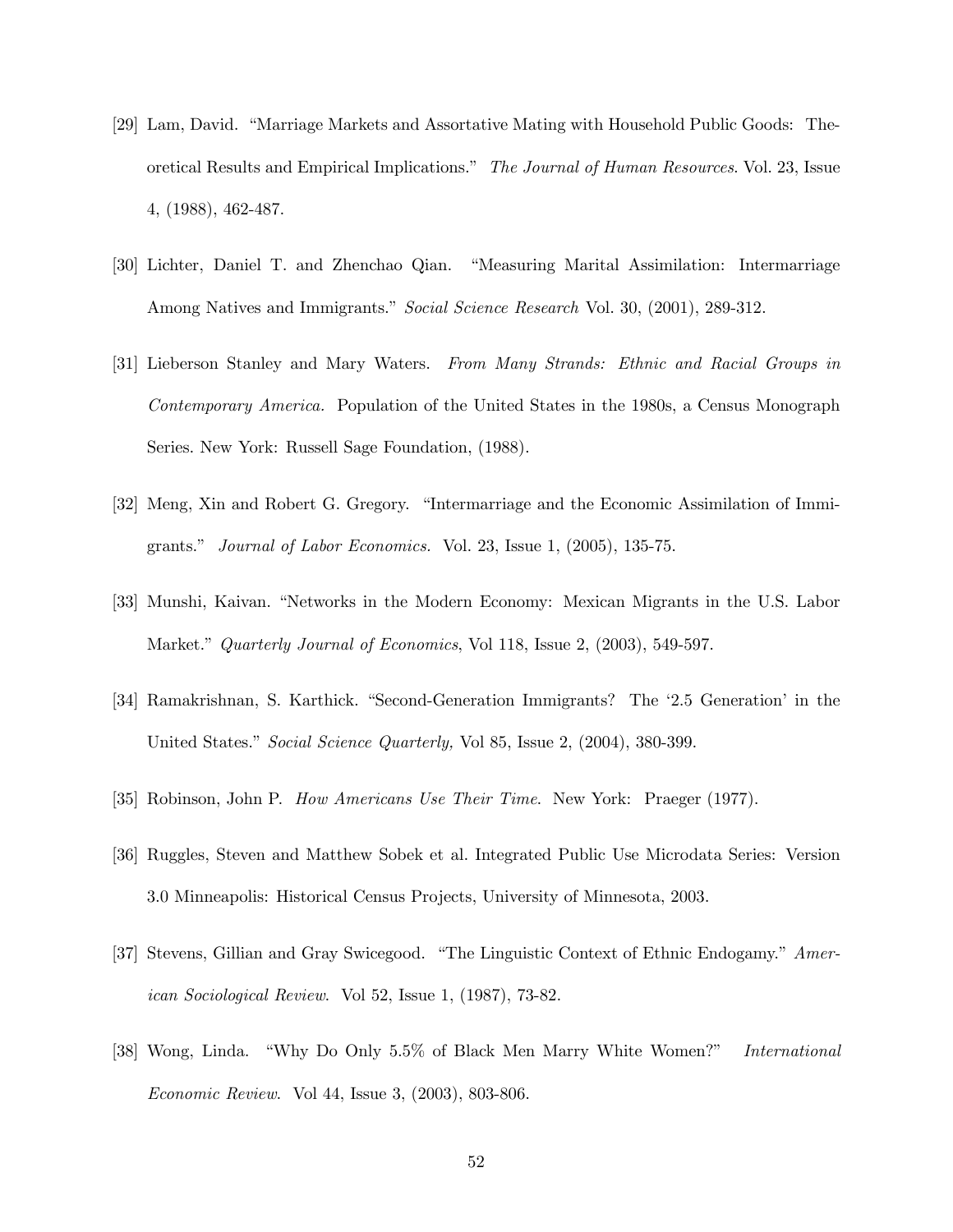## Appendix A Proof of Proposition 2

Proposition 2: An increase in the man's education results in a shift to the right of the accepted values of education of possible wives.

$$
1 - \frac{dR/dh}{2\sqrt{-R}} > 0
$$
 and 
$$
1 + \frac{dR/dh}{2\sqrt{-R}} > 0
$$

**Proof:** To prove that  $1 - \frac{dR/dH}{2\sqrt{-R}}$  and  $1 + \frac{dR/dH}{2\sqrt{-R}}$  are both positive, we need only show that  $|dR/dH| < 2\sqrt{-R}$ . This implies that  $|dR/dH|^2 - (2\sqrt{-R})^2 < 0$ . Since  $R = p(-E[(h_e^w - h_i)^2])$  +  $(1-p)(-E[(h_a^w - h_i)^2]), dR/dH = 2(p\overline{h}_e^w + (1-p)\overline{h}_a^w - h).$  Thus,

$$
\left(\frac{dR}{dH}\right)^2 = 4[p^2h_e^{w2} + 2p\overline{h}_e^{w}\overline{h}_a^{w} - 2p^2\overline{h}_e^{w}\overline{h}_a^{w} + \overline{h}_a^{w2} - 2p\overline{h}_a^{w2} + p^2\overline{h}_a^{w2} - 2p\overline{h}_e^{w}h - 2\overline{h}_a^{w}h + 2p\overline{h}_a^{w}h + h^2]
$$

Expanding  $-R$ , we arrive at

$$
-R = E[(h_e^w - h_i)^2] + (1 - p)(-E[(h_a^w - h_i)^2]) + \tau
$$
  
\n
$$
= p(\sigma_e^2 + \overline{h}_e^{w_2}) + (1 - p)(\sigma_a^2 + \overline{h}_a^{w_2}) - 2h(p\overline{h}_e^{w} + (1 - p)\overline{h}_a^{w}]) + h^2 + \tau
$$
  
\n
$$
= p\sigma_e^2 + p\overline{h}_e^{w_2} - 2p\overline{h}_e^{w}h + ph^2 + (1 - p)\sigma_a^2 + \overline{h}_a^{w_2} - p\overline{h}_a^{w_2} - 2\overline{h}_a^{w}h + 2p\overline{h}_a^{w}h + h^2 - ph^2 + \tau
$$

So,

$$
|dR/dH|^2 - (2\sqrt{-R})^2 = \left(\frac{dR}{dH}\right)^2 - 4(-R)
$$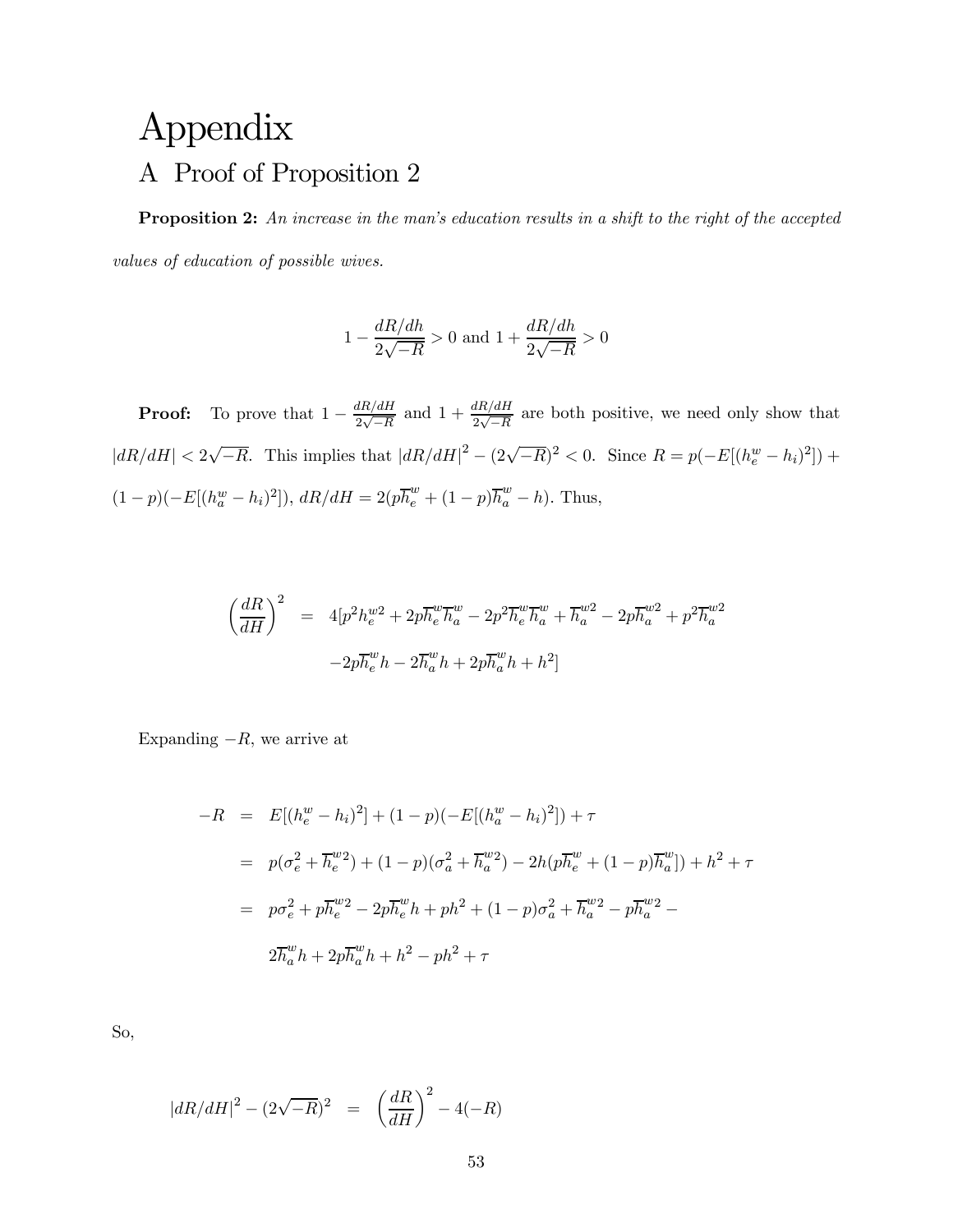= 
$$
4[p(1-p)(-\overline{h}_e^w + \overline{h}_a^w)(\overline{h}_e^w - \overline{h}_a^w) - p\sigma_e^2 - (1-p)\sigma_a^2 - \tau]
$$
  
< 0

Since  $2\sqrt{-R}$  is always positive, the sign of  $\frac{dR/dH}{2\sqrt{-R}}$  depends solely on  $dR/dH$ . Since,  $dR/dH =$  $2(p\overline{h}_e^w + (1-p)\overline{h}_a^w - h)$ , this means that  $\frac{dR/dH}{2\sqrt{-R}} \in (-1,0)$  if  $h < p\overline{h}_e^w + (1-p)\overline{h}_a^w$ a  $dR/dH$  $\frac{4R}{4\sqrt{-R}} \in (0,1)$  if  $h > p\overline{h}_e^w + (1-p)\overline{h}_a^w$ , and  $\frac{dR/dH}{2\sqrt{-R}} = 0$  if  $h = p\overline{h}_e^w + (1-p)\overline{h}_a^w$ . Therefore,  $1 - \frac{dR/dH}{2\sqrt{-R}}$  and  $1 + \frac{dR/dH}{2\sqrt{-R}}$ are always positive.

## B Proof of Proposition 3

**Proposition 3:** Assuming  $f_e$  and  $f_a$  are the same unimodal distribution with different means but the same variance,  $T = 0$ , and  $\overline{h}_{e}^{w} < \overline{h}_{a}^{w}$ , then there exists an  $h^{*}(p, \sigma^{2}, \overline{h}_{a}^{w}, \overline{h}_{e}^{w})$  such that if either  $p > 1/2$  and  $h > h<sup>*</sup>$ ,  $p < 1/2$  and  $h < h<sup>*</sup>$ , or if  $p = 1/2$ , an increase in h will yield a decrease in the probability of marrying within ethnicity.

$$
\frac{d\Pr(Endogamy)}{dh} < 0 \text{ if } \overline{h}_e^w < \overline{h}_a^w
$$

If  $\overline{h}_{e}^{w} > \overline{h}_{a}^{w}$ , the opposite is true. That is, if either  $p < 1/2$  and  $h > h^{*}$ ,  $p > 1/2$  and  $h < h^{*}$ , or if  $p = 1/2$ , then an increase in h will yield an increase in the probability of marrying within ethnicity.

$$
\frac{dPr(Endogamy)}{dh} > 0 \text{ if } \overline{h}_e^w > \overline{h}_a^w
$$

**Proof:** Recall that  $Pr(Endogamy) = p + p(1-p)\{[F_e(L^u) - F_e(L^l)] - [F_a(L^u) - F_a(L^l)]\}$ , and thus,

$$
\frac{d\Pr(Endogamy)}{dh} = p(1-p) \left(\frac{dL^u}{dh}\right) [f_e(L^u) - f_a(L^u)] -
$$
\n
$$
p(1-p) \left(\frac{dL^l}{dh}\right) [f_e(L^l) - f_a(L^l)]
$$
\n(9A)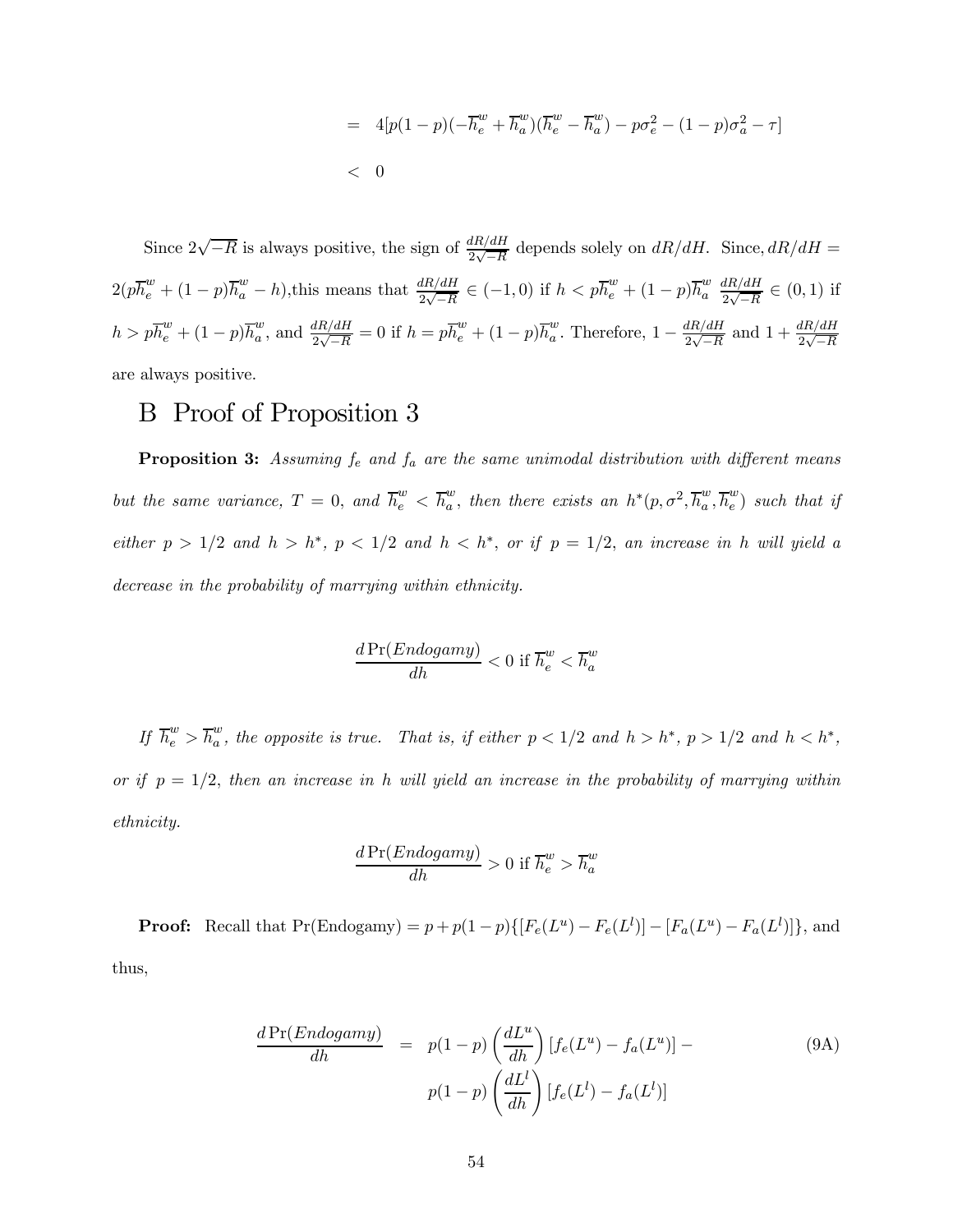By Proposition 2, we know that  $dL^u/dh$  and  $dL^l/dh$  are both positive meaning that the limits of the acceptance region always shift to the right with an increase in education. Thus, a sufficient condition<sup>21</sup> for the signability of equation 9A relies on the signability of  $f_e(L^u) - f_a(L^u)$  and  $f_e(L^l) - f_a(L^l)$ . If  $f_e$  and  $f_a$  are the same unimodal distribution with different means, then we need only show that the acceptance limits,  $L^l$  and  $L^u$ , lie on opposite sides of the intersection of the two distributions. To see why, look at Figure 3. If the limits lie on opposite sides of the intersection of  $f_e$  and  $f_a$ , the upper limit will always be to the right of the intersection and the lower limit to the left. This means that if  $\overline{h}_e^w < \overline{h}_a^w$ , then  $f_e(L^u) - f_a(L^u) < 0$  and  $-f_e(L^l) + f_a(L^l) < 0$  and so we can say that  $Pr(Endogamy)/dh < 0$ . Similarly, if  $\overline{h}_e^w > \overline{h}_a^w$ , then  $f_e(U) - f_a(U) > 0$  and  $-f_e(L)+f_a(L) > 0$  and so  $\Pr(Endogamy)/dh > 0$ . Naturally, if  $\overline{h}_e^w = \overline{h}_a^w$ , then  $f_e(L^u) - f_a(L^u) = 0$ and  $-f_e(L^l) + f_a(L^l) = 0$  and thus  $Pr(Endogamy)/dh = 0$ .

The remainder of the proof proceeds in two parts. In Part 1, it is shown that if  $p = 1/2$ , the Pr(*Endogamy*)/dh < 0 if  $\overline{h}_{e}^{w} < \overline{h}_{a}^{w}$  and Pr(*Endogamy*)/dh > 0 if  $\overline{h}_{e}^{w} > \overline{h}_{a}^{w}$  When  $p \neq$  $1/2$ , a sufficient condition on h is found which guarantees these relationships between h and the Pr(Endogamy).

 $PART 1$ : Because the utility function is strictly concave, to do this, we need only show that utility from the level of education where the two pdfs intersect,  $U(\frac{\overline{h}_e^w + \overline{h}_a^w}{2})$  is greater than the reservation utility, R. Because of the shape of the utility function, this condition is enough to guarantee that the maximum accepted education level lies to the right of the intersection and the minimum always lies to the left. Evaluating utility from the level of education at the intersection

<sup>&</sup>lt;sup>21</sup>The necessary and sufficient condition depends on the functional forms of  $f_e$  and  $f_a$  and thus it is not provided in this paper. Moreover, attempts to solve for this condition proved computationally difficult with even a basic normal distribution.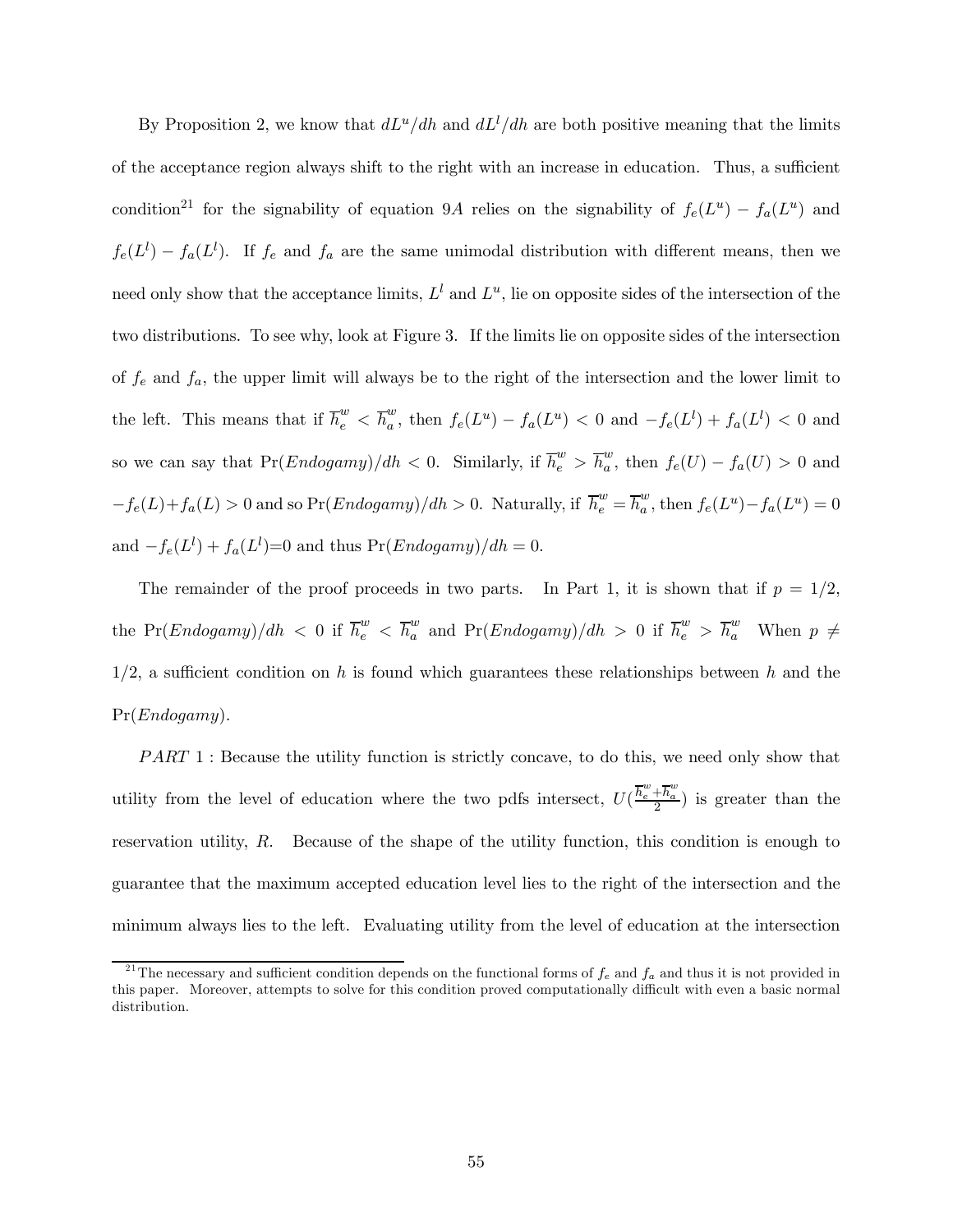of the two distributions, we arrive at

$$
U(\frac{\overline{h}^w_e + \overline{h}^w_a}{2}) = -[\frac{\overline{h}^w_e + \overline{h}^w_a}{2} - h]^2
$$
  
=  $-\frac{1}{4}\overline{h}^{w2}_e - \overline{h}^w_e \overline{h}^w_a + \frac{1}{2}\overline{h}^w_e \overline{h}^w_a - \frac{1}{4}\overline{h}^{w2}_a + h\overline{h}^w_e + h\overline{h}^w_a - h^2$ 

Recall from the proof of Proposition 2 that the reservation utility equation can be written,

$$
R = -p(\sigma_e^2 + \overline{h}_e^{w2}) - (1 - p)(\sigma_a^2 + \overline{h}_a^{w2}) + 2h(p\overline{h}_e^{w} + (1 - p)\overline{h}_a^{w}) - h^2 - \tau
$$

Thus, if  $p = \frac{1}{2}$ ,

$$
U(\frac{\overline{h}_{e}^{w} + \overline{h}_{a}^{w}}{2}) - R = \frac{1}{4}(\overline{h}_{e}^{w} - \overline{h}_{a}^{w})^{2} + \frac{1}{2}\sigma_{e}^{2} + \frac{1}{2}\sigma_{a}^{2} + \tau
$$
  
> 0

Since this proves that  $L^l$  and  $L^u$  lie on opposite sides of the intersection of the education distributions equation 9A is signable in the way discussed above.

PART 2: To solve for that level of education which guarantees that acceptance limits lie on opposite sides of the intersection of the education distributions, we simply set  $L^u=\mu$  and solve for h. This h we call h<sup>\*</sup>. Because of the symmetry of  $L^u$  and  $L^l$ , this yields the same  $h^*$  as setting  $L^{l} = \mu$ . Thus, one can see that

$$
h^* = \frac{\frac{1}{4}[-4p\sigma_e^2 - 4p\overline{h}_e^w + 4\sigma_a^2 + 3\overline{h}_a^{w2} - 4p\sigma_a^2 - 4p\overline{h}_a^{w2} - 2\overline{h}_a^w - \overline{h}_e^{w2}]}{(\overline{h}_e^w - \overline{h}_a^w)(2p - 1)}
$$

It is easy to see from this equation that, consistent with PART 1 of this proof, if  $p = 1/2$ , h<sup>\*</sup>does not exist.